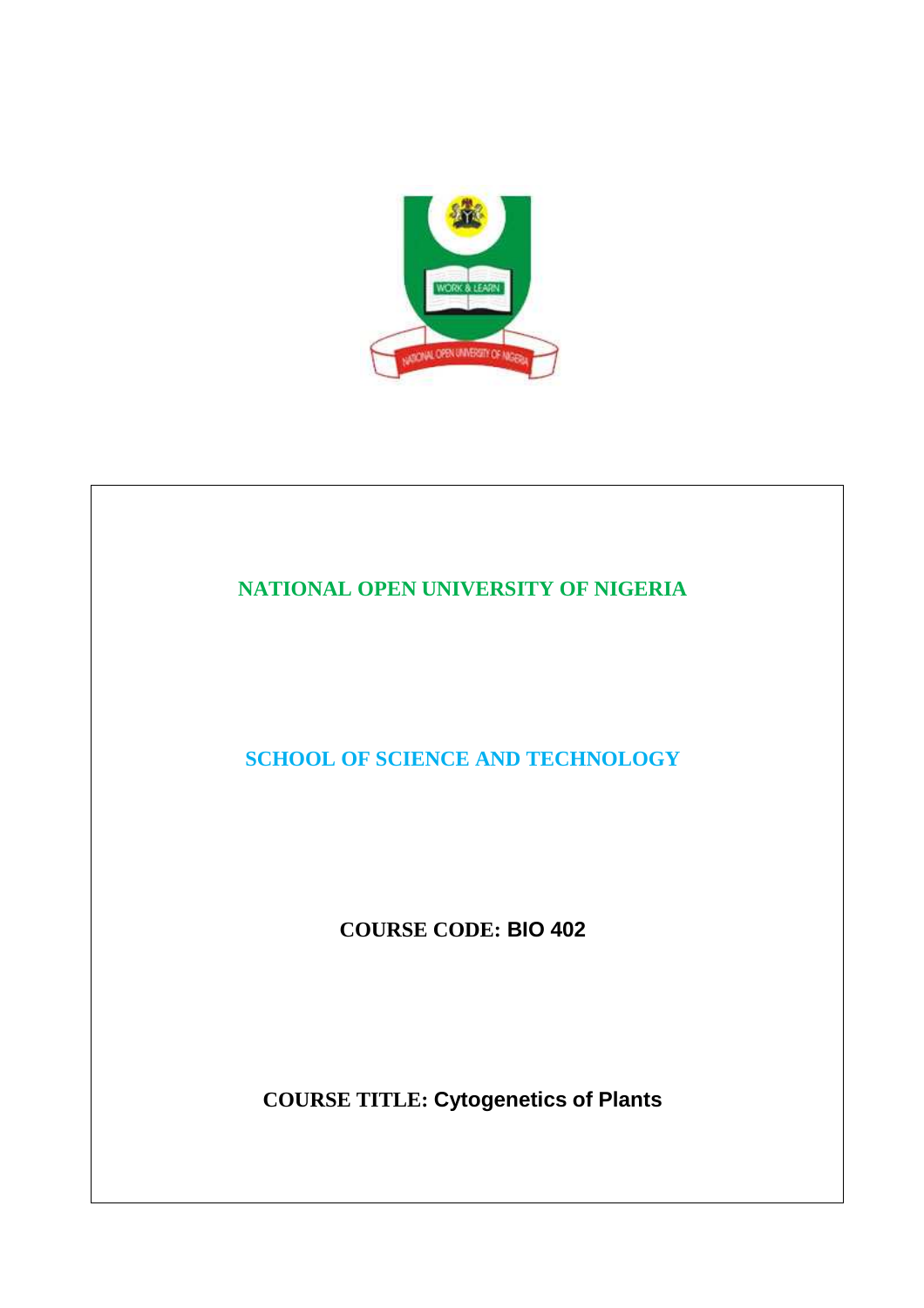**Course Code: BIO 402 Course Title : Cytogenetics of Plants Credit units : 2 Units** 

**Course Team : Dr. Idowu Adewumi Taiwo (Developer/Writer)** 

## **NATIONAL OPEN UNIVERSITY OF NIGERIA**

**National Open University of Nigeria Headquarters 14/16 Ahmadu Bello Way Victoria Island Lagos.** 

**Abuja Office No 5 Dar es Salam Street Off Aminu Kano Crescent Abuja.**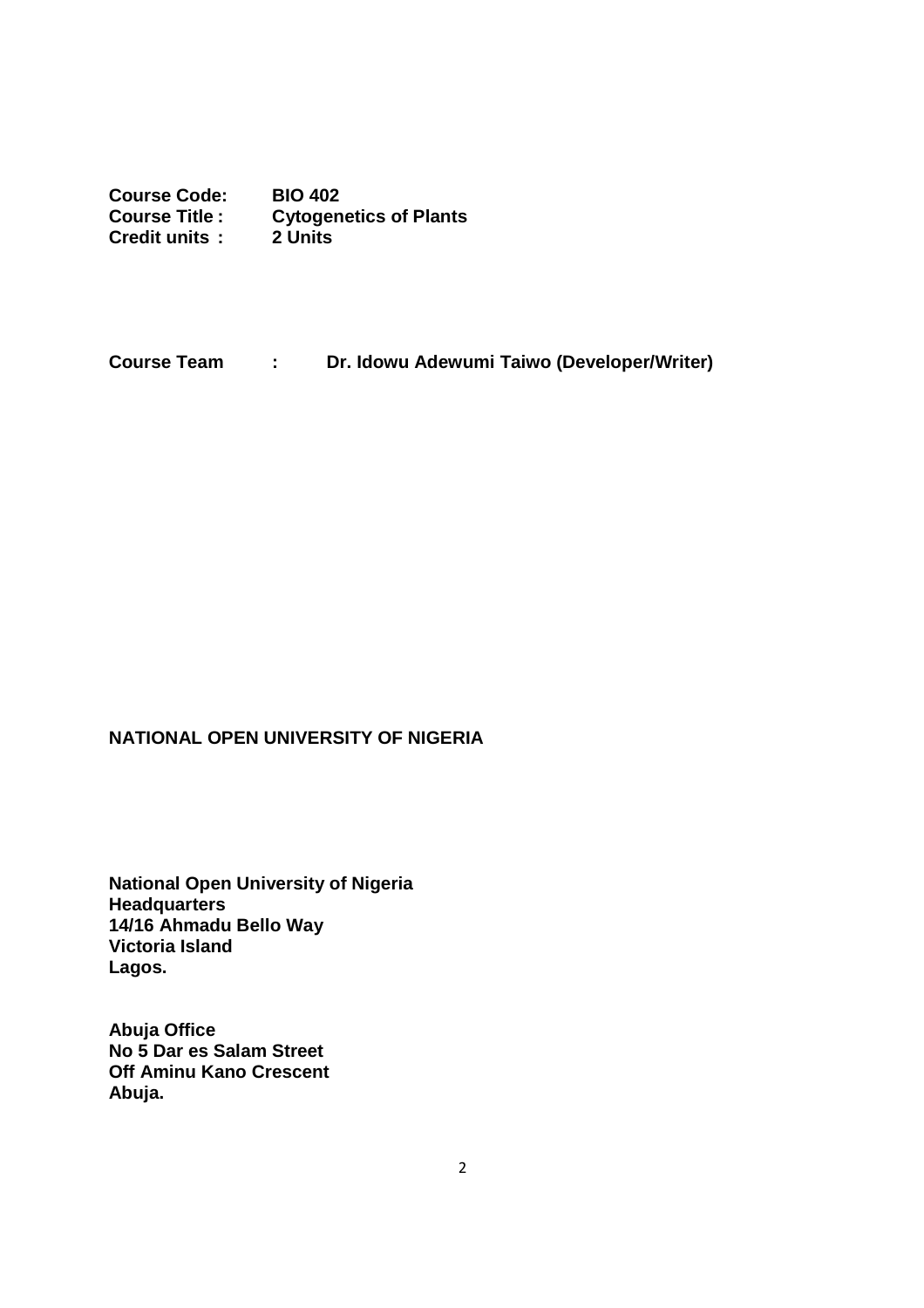### **MODULE 1**

UNIT 1 Definition and History of Cytogenetics UNIT 2 Chromosome Theory of Inheritance UNIT 3 Chromosome Oackaging UNIT 4 Chromosome Morphoplogy UNIT 5 Chromosome Classification Based on Size and Other Attributes

## **Unit 1: Definition and History of Cytogenetics**

## **Content**

- 1.0 Introduction
- 2.0 Objectives
- 3.0 Main Content
- 3.1 Differences Between Transmission and Population Genetics
- 3.2 Historical Development of Population Genetics
- 3.3 Frequently Asked Questions (FAQ) in Population Genetics
- 3.4 Answers to the FAQs
- 3.5 The Gene Pool: A central Concept in Population Genetics
- 3.6 Types of Genetic Variation in Populations
- 4.0 Conclusion
- 5.0 Summary
- 6.0 Tutor Marked Assessment
- 7.0 References/Further Reading

### **1.0 Introduction**

### **1.1 Definition of Cytogenetics**

Cytogenetics is a science concerned with the structure, number, function, and movement of chromosomes and the numerous variations of these properties as they relate to the transmission, recombination and expression of the genes.

## **1.2 History of Cytogenetics**

Cytogenetics was developed from two originally separate sciences – cytology and genetics. To fully understand the development of cytogenetics as a discipline, one has to look into its history. The scientists chosen to be featured in this historical consideration made significant contributions to these sciences, and in this respect represent milestones. Many other significant contributions were made by other men all of whom could not be mentioned in this account.

Johannes Sachariassen and Zacharias (1588-1631). Jan ssen – Two Dutch eyeglass makers, father and son, between the years 1591 and 1608 produced the first operational compound microscope. They combined two double convex lenses in a tube. The magnification was not more than ten times, but it nevertheless caused great excitement.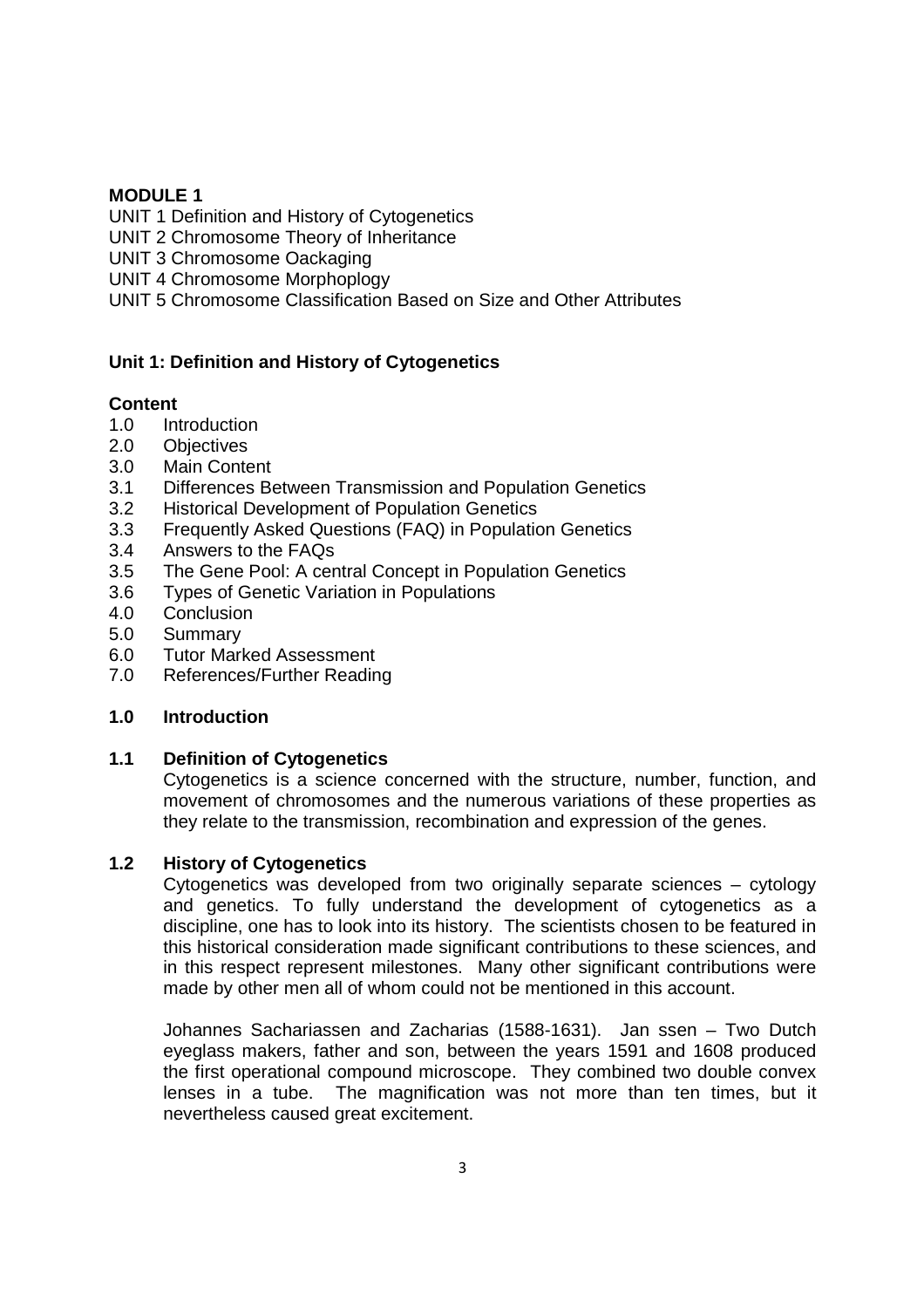#### **Robert Hooke (1635-1703)**

An architect as well as a microscopist and the first curator of the Royal Society of London, in 1665 described cork and other cells and introduced the term **cell**. H is was the first drawing ever made of cells.

Microscopes at that time magnified 100 to 200 times with a distortion of shape and color that increased with magnification. Nevertheless, these microscopes revealed many new things. Still, it was necessary to wait for better lenses to see anything more. Scientists waited for 160 years, and during this period they, naturally, argued about what they had seen.

#### **Joseph Gottlieb Kolreuter (1733-1806)**

German information about hybrids between plant varieties that might resemble one parent or the other or present a combination of their features. Camerarius was the first to experiment in this field. For a number of years Kolreuter crossed different types of tobacco with one another. Later, he crossed other plant genera such as pinks, Aquilegia, Verbascum, and others. One of his most valuable observations on reciprocal crosses showed the equality of contributions from the two parents. Thus, he provided clear evident that in reciprocal crosses, the hereditary contribution of the two parents to their offspring was equal.

#### **Robert Brown (1773-1858)**

A Scottish botanist, in 1828 discovered the cell nucleus in the flowering plant Tradescantia. Although he practiced medicine as a surgeon for five years, he later abandoned this and turned his efforts toward botanical sciences. He was libration to the Linnaean Society and curator at the British Museum. His remarkable account (1828) of the properties and behavior of the nucleus stand unmodified and without correction. He was a very skillful and careful observer. He also observed the random thermal motion of small particles, still known as **Brownian movement.** 

#### **Wilhelm August Oscar Hertwig (1849-1922)**

A Professor of anatomy, in 1876 and 1877 studied reproduction in the sea urchin, Paracentrotus lividus, and concluded that fertilization involves the union of sperm and egg. This study initiated the period of experimental cytology.

#### **Walter Flemming (1843-1915)**

An Austrian cytologist, in 1882 proposed the term mitosis. He showed that the chromosomes split longitudinally during nuclear division and the formation of daughter nuclei. He also applied the name **chromatin** to the stainable portion of the nucleus. He was a distinguished observer, technician, and teacher.

#### **August Weismann (1834-1914)**

A German biologist, in his essays of 1883 and 1885 put forth his **germplasm theory**, which was an alternative explanation to Lamarck's theory of acquired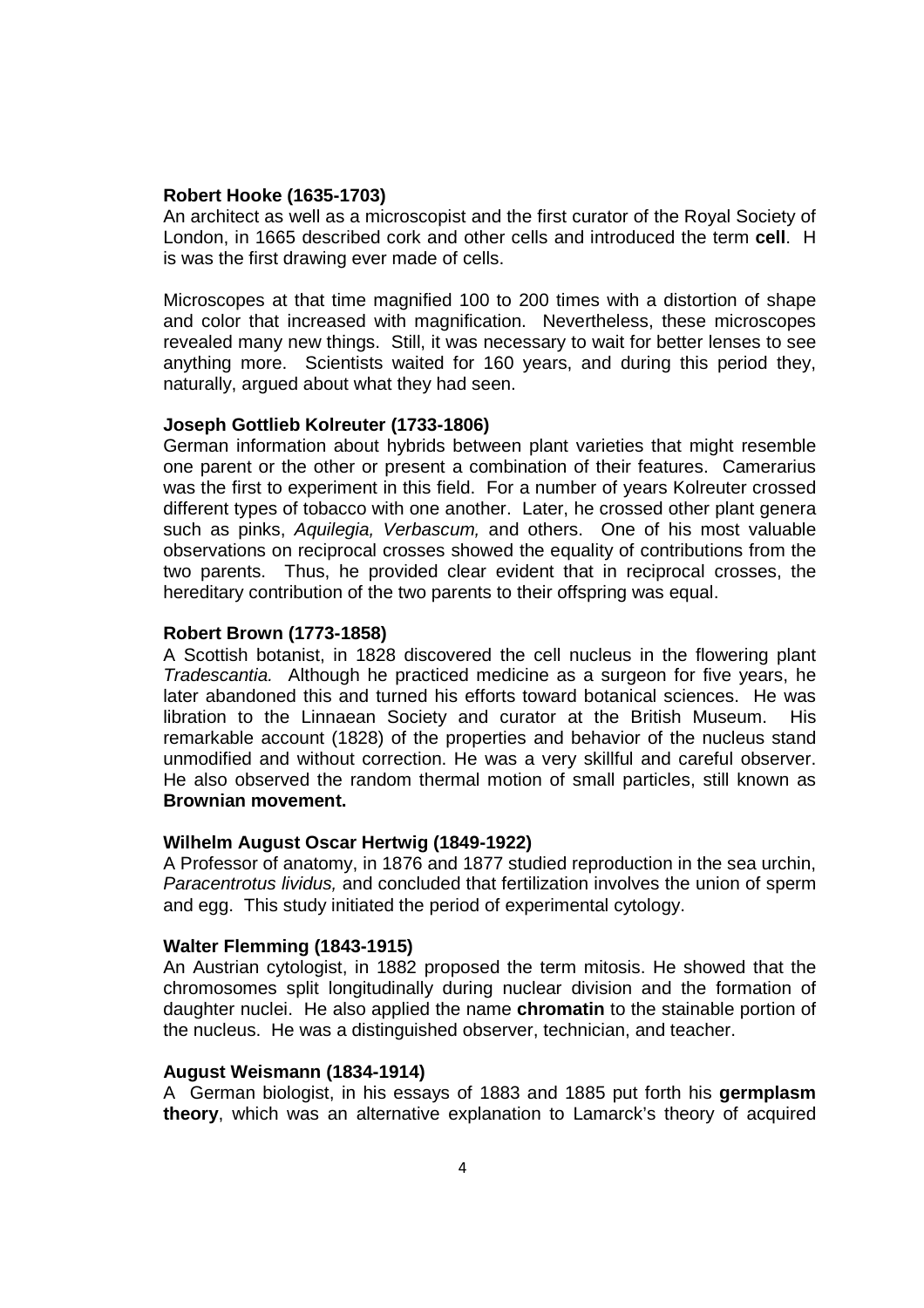characteristics. Weismann speculated that the chromosomes of the sex cells were the carriers of his germsplasm, but he erred in assuming that each chromosome could contain all hereditary material. He also postulated that a periodic reduction in chromosome number must occur in all sexual organisms and that during fertilization a new combination of chromosomes and hereditary factors takes place. His theory was that the alternation of reduction and fertilization is necessary for maintaining constant chromosome numbers for sexual reproduction. At that time this process had not been observed under the microscope, and its mechanism was a matter of speculation.

#### **Wilhelm Roux (1850-1924)**

A German zoologist, in 1883 proposed that it was the chromosomes that contain the units of heredity. He speculated on the question of how the hereditary units could behave in such a way that each daughter cell receives all that is in the parent cell and becomes a complete cell and not half a cell or only part of a parent cell.

The most likely constituents of the nucleus to fill these requirements were the chromosomes. His hypothesis was that not only the chromosomes but individual parts of each chromosome were important in determining the individual's development, physiology, and morphology. Proof of this hypothesis was not given until later. This was in direct contrast to Weismann's idea, that each chromosome could contain all hereditary material.

#### **Edouard van Beneden (1845-1910)**

He showed that in the round worm, Ascaris megalocephala, the number of chromosomes in the games is half the number that is in the body cells, and that in fertilization, the chromosome contributions of egg and sperm to the zygote are numerically equal. Through this observation he confirmed Weismann's theory on reduction and fertilization.

#### **Edward Strasburger (1844-1912)**

Strasburger demonstrated that the principles of ferlization developed by Oscar Hertwig for animals held also for plants.

Strasburger made reciprocal crosses between different plant species and found that the results were similar. Since the egg and sperm were unequal with respect to size and amount of cytoplasm carried, he suggested that the cytoplasm was not responsible for hereditary differences between species. Consequently, he came to the conclusion that the nucleus and its chromosomes are the material basis of hereditary and, at the same time, the material governing development.

#### **Theodor Boveri (1862-1915)**

By shaking sea urchin eggs at a critical time in their development, he produced some eggs without nuclei and some with nuclei as usual. Each of these kinds of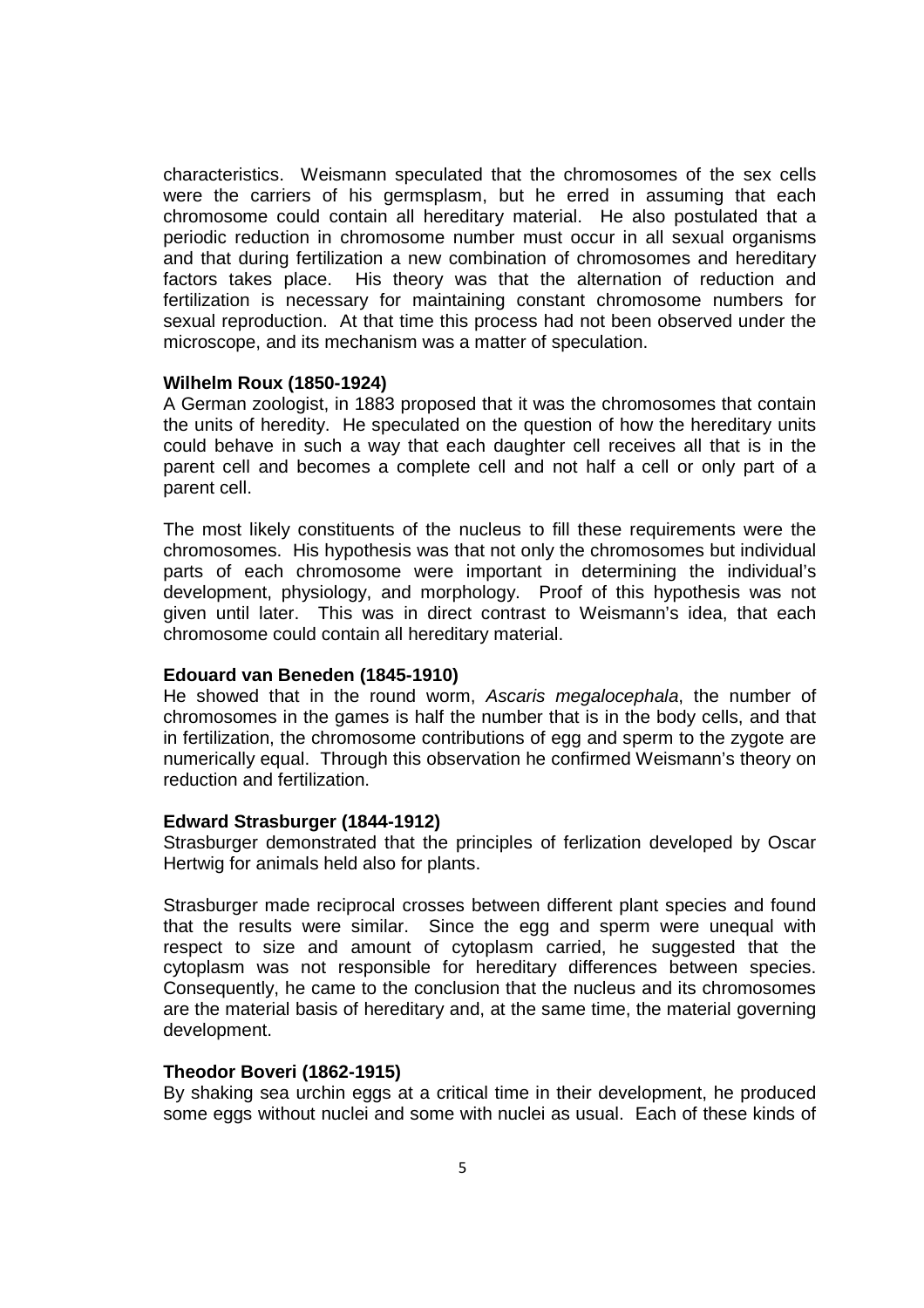eggs were fertilized by a normal sperm from another species of sea urchin. Eggs lacking a nucleus produced larvae resembling the species from which the sperms were obtained, but those with nuclei developed into hybrids, showing the characteristics of both species. The cytoplasm in the two kinds of eggs had not been altered and it was therefore presumed that the nucleus and not the cytoplasm was responsible for the transmission not hereditary traits.

With his experiments on the double fertilization of sea urchin eggs, Toxopneustes (1902, 1904, 1907), Boveri also contributed to the formulation of the **chromosome theory of inheritance,** which will be discussed later.

#### **Edmund Beecher Wilson (1856-1939)**

The beginning of cytogenetics and of the chromosome theory of inheritance were clearly outlined by Wilson's statement that the visible chromomeres on the chromosomes were in all probability much larger than the **ultimate dividing units** and that these units must be capable of assimilation, growth, and division without loss of their specific characteristics.

#### **Walter S. Sutton**

He showed the significance of reduction division and proposed the **chromosome theory of heredity.** He independently recognized a parallelism between the behavior of chromosomes and the Mendelian segregation of genes.

The first paper (1902) contained the earliest detailed demonstration that the somatic chromosomes of the lubber grasshopper, *Brachystola magna*, occur in definite distinshably different pairs of like chromosomes. He knew of Boveri's first paper (1902) on dispermic eggs). His 1903 paper contains a full elaboration of his hypothesis, including the view that the different chromosome pairs orient at random on the meiotic spindles, thus accounting for the independent segregation of separate pairs of genes seen by Mendel. This cytological basis for genetics theory is also often called the Sutton-Bovgeri theory of chromosomal inheritance. From then on cytology and genetics began to have strong effects on each other, and this is generally considered the birth of cytogenetics.

#### **Thomas Hunt Morgan (1866-1945)**

He discovered the mutant white eve and consequently sex linkage in *Drosophila.* With this discovery, Drosophila genetics had its beginning.

Morgan was concerned about the exceptions to Mendel's second law of independent assortment. This law implies that an organism cannot possess more gene pairs than the number of chromosomes in a haploid set, if it is granted that the genes are borne on chromosomes. Within the first decade after the rediscovery of Mendelism, this logical consequence of the theory was sharply contracted by experience.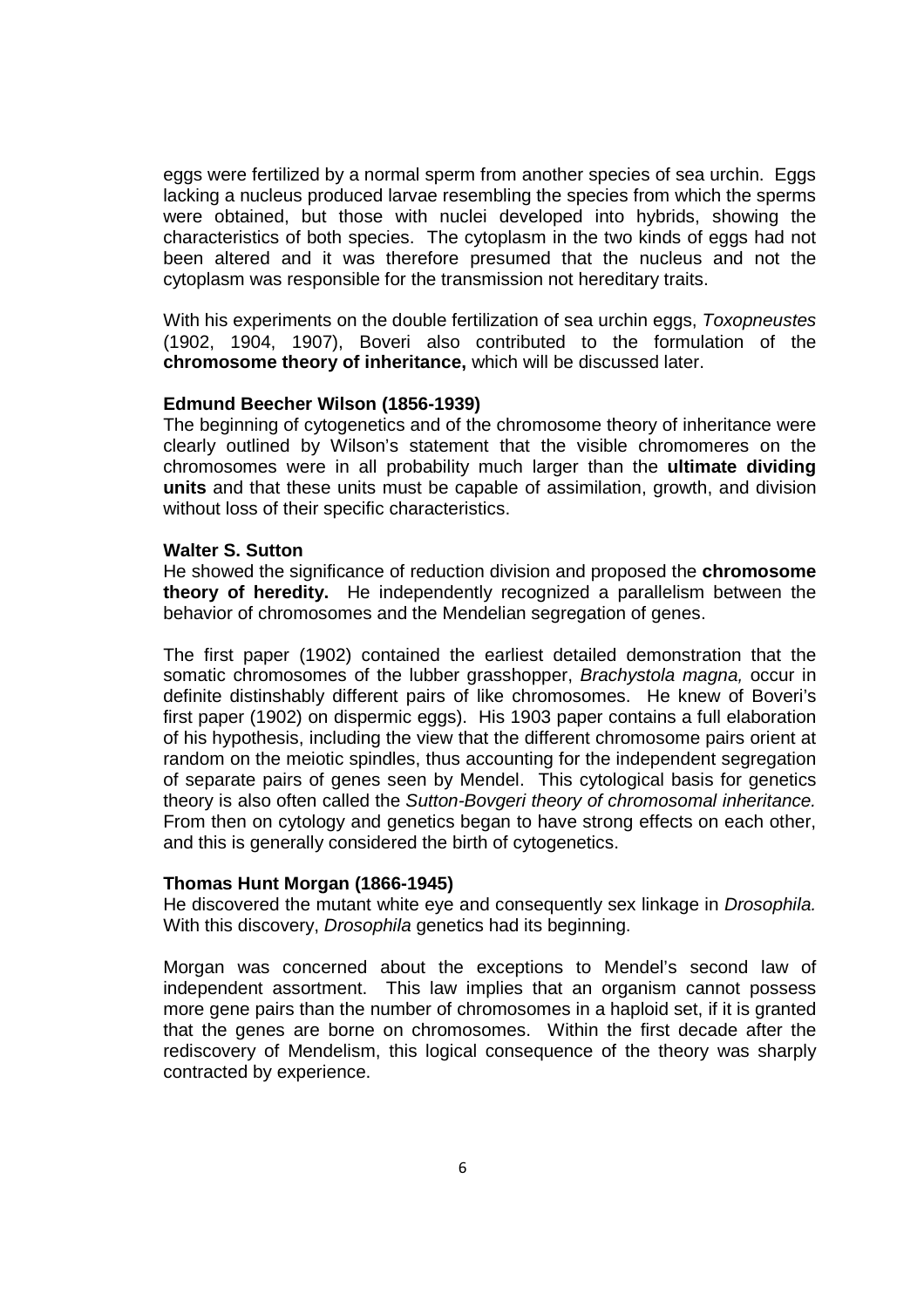#### **Cyril Dean Darlington (b.1903)**

In an attempt to explain meiosis, he advanced the precocity theory. He assumed that the chromosomes have a tendency to be in a paired state at all times. In mitosis this condition is met in that the chromosomes entering prophase are already double. According to this theory meiotic prophase is assumed to start precociously with chromosomes that have not yet split, and this is held responsible for chromosome pairing.

Darlington said that the chromosomes are in an unsatisfied, or unsaturated, state electrostatically. To become saturated they must pair homologously. When the chromosomes become double in late pachytene, the satisfied state is between system chromatids instead of homologus chromosomes. The paired homologues consequently fall apart and diplotene is initiated. This theory was logically beautiful in superficially explaining the genetic implications of meiosis.

#### **Emil Heitz (b. 1892)**

Together with Bauer discovered the importance of the **giant chromosomes** in the salivary gland cells of dipteran insect species as important objects in cytogenetic research. These structures had been discovered prior to this in 1881, but had not been identified as chromosomes. They represent bundles of chromosome subunits or chromatids.

In 1928 and 1929 Heitz was the first to distinguish two types of chromatin, which he named **euchromatin** and **heterochromatin**. Euchromatin stains lightly or not at all in interphase and prophase, while heterochromatin stains darkly in these stages. Heterochromatin is an extremely helpful marker for chromosome mapping in the pachytene stage of meiotic prophase. In 1931 Heitz showed a correlation between the number of nucleoli in the interphase nucleous and the number of a particular type of chromosome, now called the **nucleolus organizer chromosome**. A study of these chromosomes indicated that the nucleolus is organized at a specific site on the chromosome.

#### **Sol Spiegelman (b. 1914)**

In 1965 Spiegelman together with Ritossa showed that the genes producing the ribosomal RNA of Drosophila are located in the nucleolus organizer regions of the chromosomes. It appears now that the precursor material or ribosomal RNA is manufactured by the nucleolus, or organizer, and is then transferred to the nucleolus for final assembly into ribosomes. These findings are in line with recent research that indicates that living organisms cannot exist without nucleolar organizer chromosomes.

### **4.0 Conclusion**

Several contributors play significant roles in the development of cytogenetics as a discipline.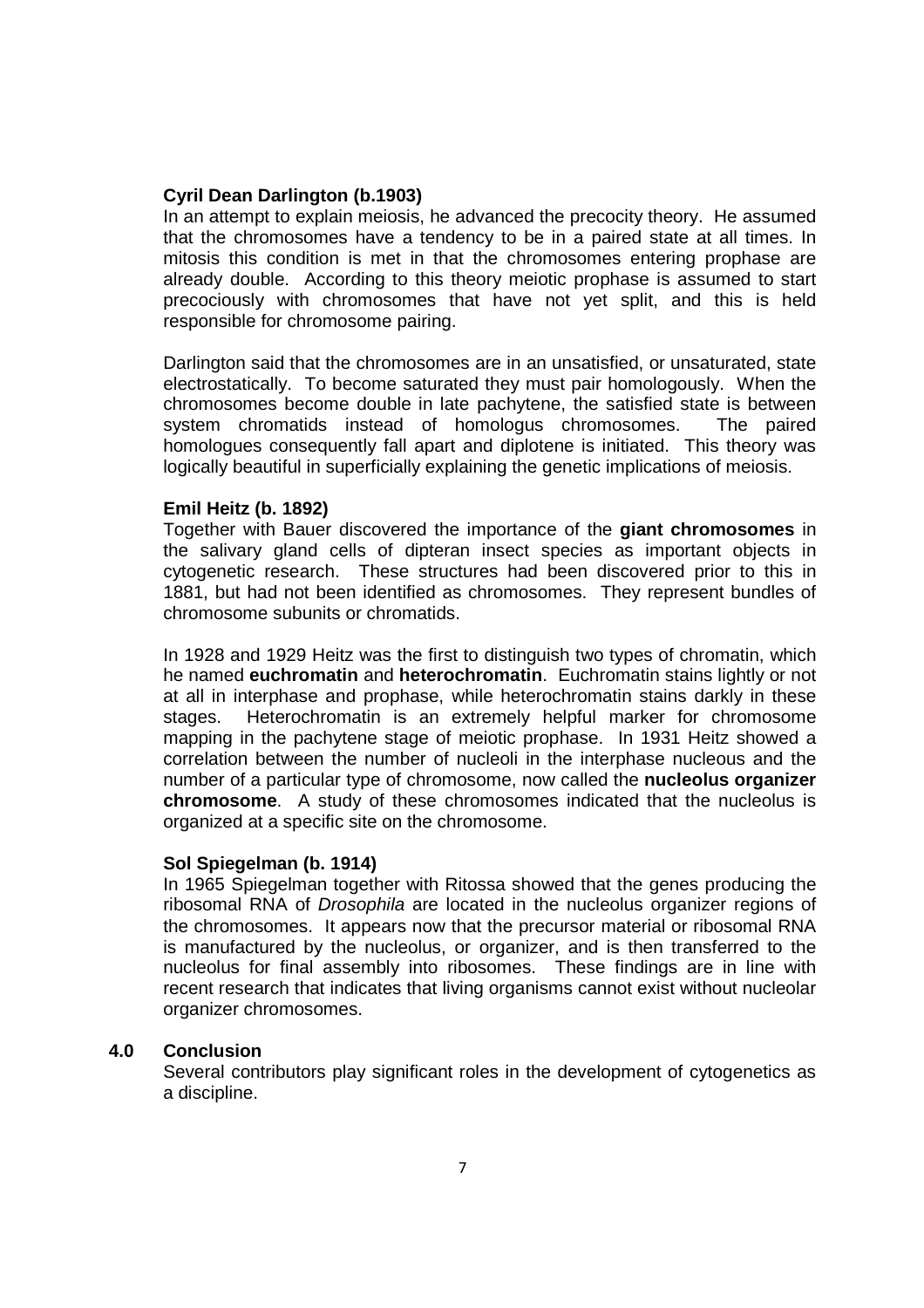### **5.0 Summary**

Cytogenetics is a union of cytology and genetics. Several contributors play significant roles in the development of cytogenetics as a discipline. It is defined as a science concerned with the structure, number, function, and movement of chromosomes and the numerous variations of these properties as they relate to the transmission, recombination and expression of the genes.

### **6.0 Tutor Marked Assessment**

- Que: Define cytogenetics and outline the contributions of the following scientists to the development of cytogenetics as a discipline (i) Walter Flemming (ii) Thomas Morgan (iii) Emil Heitz
- Ans: Cytogenetics is a science concerned with the structure, number, function, and movement of chromosomes and the variation of the properties as they relate to the transmission, recombination and expression of the genes.

### **Contributions**

- (i) Walter Flemming He showed that the chromosomes split longitudinally during cell division and first applied the name chromatin.
- (ii) Thomas Morgan He discovered sex linkage working with Drosophila.
- (iii) Emil Heitz He discovered giant chromosomes in the salivary gland cells of diptherian insects.

### **7.0 References/Further Reading**

Bridges, C. 1931. Nondisjunction as proof of the chromosome theory of heredity. Genetics. **1**: 1-52; 107-163.

Mcintosh JR; McDonald KL. 1989. The Mitotic Spindle. Scientific American. **261**: 48-56.

## **Unit 2: Chromosome Theory of Inheritance**

### **Content**

- 1.0 Introduction
- 2.0 Objectives
- 3.0 Main Content
- 3.1 Theodore Boveri's Experiment
- 3.2 Edmund Beecher Wilson's Principle of Chromosome Theory of Inheritance
- 4.0 Conclusion
- 5.0 Summary
- 6.0 Tutor Marked Assessment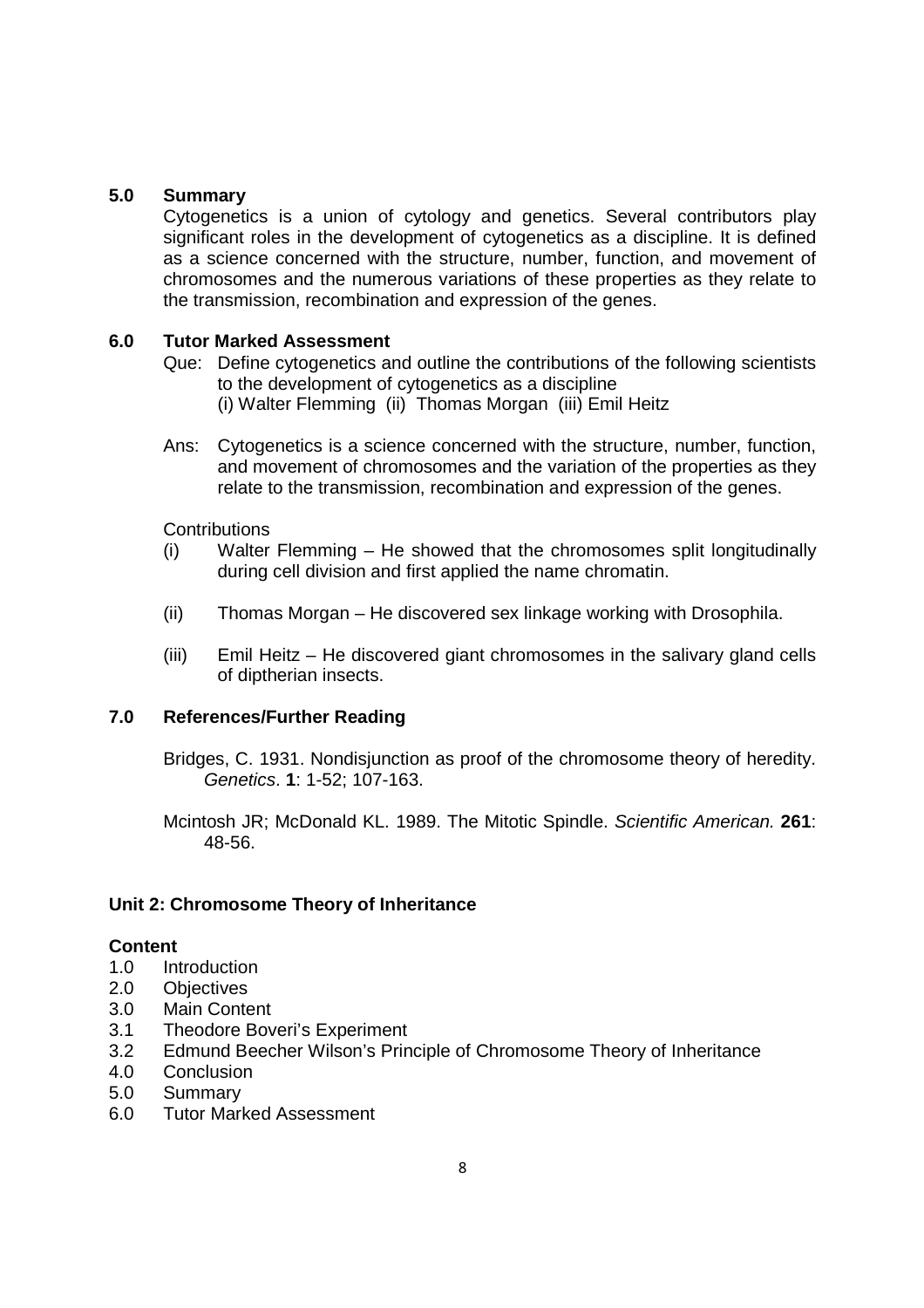### 7.0 References/Further Reading

### **1.0 Introduction**

The experiment of Theodore Boveri and other scientists are central to the development of chromosome theory of inheritance. It is necessary to understand these experiments and the line of reasoning of the scientists to fully appreciate how the chromosome theory of inheritance was developed.

### **2.0 Objective**

To understand the experiments of Theodore Boveri and other scientists in the development of chromosome theory of inheritance.

## **3.0 Main Content**

### **3.1 Theodore Boveri's Experiment**

He performed his experiment using sea urchin eggs. Usually double fertilization does not occur in animals unlike in flowering plants where double fertilization animals, a membrane is formed covering the egg to prevent other sperms from entering the fertilized egg. This is called monospermy. However, an egg may sometimes be fertilized by two sperms, this is called dispermy. With experiments on double fertilization of sea urchin eggs, Boveri contributed significantly to the development of Chromosome Theory of Inheritance.

He found eggs that had been fertilized by two spermatozoa. Since each sperm introduced a centrosome into the egg, and each centrosome divided in anticipation of the first cleavage division, the initial metaphases and anaphases were often characterized by a **tetraster,** which is a spindle with four poles. Since the dividing nucleus was triploid, the distribution of the chromosomes to four poles in anaphase was irregular. Boveri isolated many of the first-division blastomeres from these dispermic eggs and demonstrated that most were abnormal in development, but that all were not alike in their abnormalities. He concluded that abnormal development resulted from the irregular distribution of chromosomes brought on by the multipolar division. Each chromosome must consequently have possessed a certain individual quality that expressed itself in development.

#### **3.2 Edmund Beecher Wilson's Principle of Chromosome Theory of Inheritance**  Four principles were laid down by Wilson as the foundation of the chromosome Theory of Inheritance:

- 1. The exact lengthwise division of the chromosomes at mitosis allows for the equal distribution of linearly arranged particles to the daughter cells.
- 2. The assumed material existence of the chromosomes in the nucleus between mitoses gives the genetic continuity necessary for the organs of heredity.
- 3. The fact that the nucleus goes where things are happening shows its governing position in the work of the cell.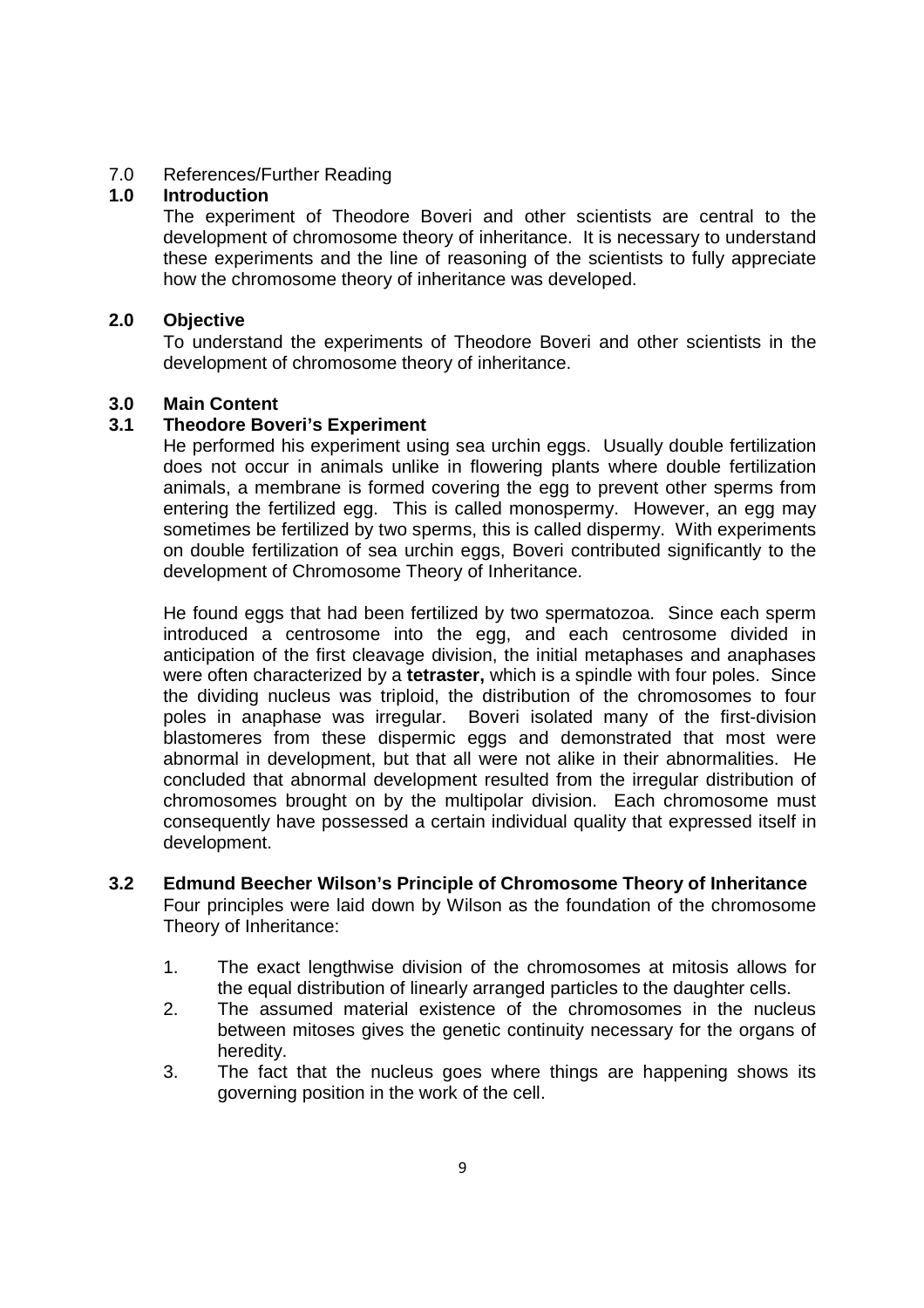4. The quality of the chromosomes of the fusing germ cells corresponds to the equality of male and female in heredity.

These arguments had long been known but were still widely disputed or misunderstand at this time.

#### **4.0 Conclusion**

The major conclusion derived from chromosome theory of inheritance is that genes are arranged in a linear fashion on chromosomes.

## **5.0 Summary**

Sutton and Boveri were credited with initiating the chromosome theory of inheritance, the idea that the genetic material in living organisms are contained in the chromosomes. Work by others like Thomas H. Morgan, Alfred H. Sturtevant, calvin Bridges and other workers established beyond a reasonable doubt that Sutton's and Boveri's hypothesis was correct.

#### **6.0 Tutor Marked Assessment**

Que: (i) What do you consider as the main idea of the chromosome theory of inheritance?

(ii) What was Thomas Morgan's contribution to the chromosome theory of inheritance?

Ans: (i) The main idea of the theory is that genes are arranged linearly on the chromosomes.

(ii) He discovered sex-linkage. By this discovery he was able to show that sexlinked characters are present on X chromosome thereby contributing to the development of chromosome theory of inheritance.

### **7.0 References/Further Reading**

Bridges, C. 1931. Nondijunction as proof of the chromosome theory of heredity. Genetics. **1**: 1-52; 107-163.

Mcintosh JR; McDonald KL. 1989. The Mitotic Spindle. Scientific American. **261**: 48-56.

### **Unit 3: Chromosome Packaging**

#### **Content**

- 1.0 Introduction
- 2.0 Objectives
- 3.0 Main Content
- 3.1 First Level Packaging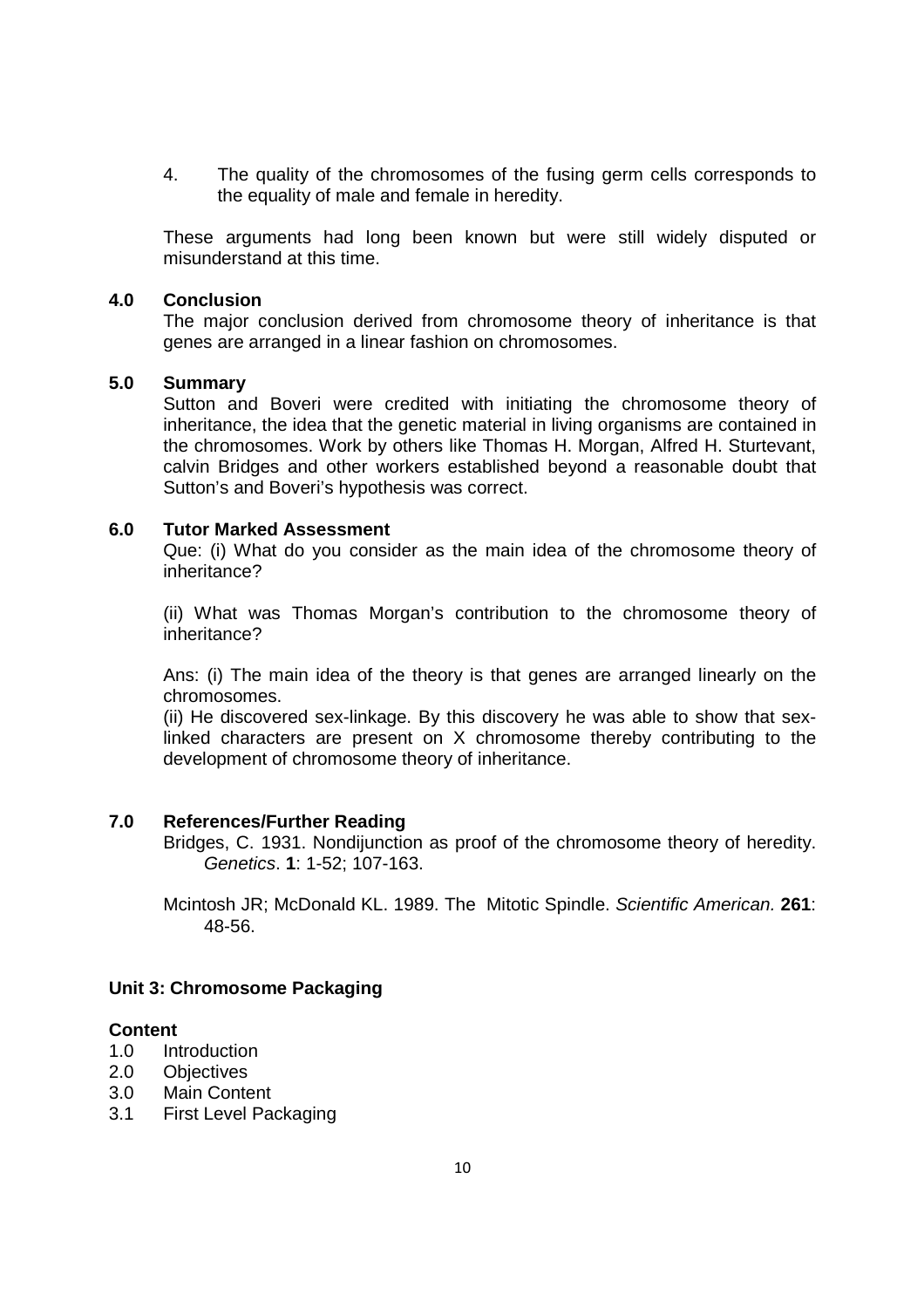- 3.2 Second Level Packaging
- 3.3 Third Level Packaging
- 3.4 Fourth Level
- 4.0 Conclusion
- 5.0 Summary
- 6.0 Tutor Marked Assessment
- 7.0 References/Further Reading

### **1.0 Introduction**

The importance of the organization of DNA into chromatin and of chromatin into mitotic chromosomes can be illustrated by considering that a human cell stores its genetic material in a nucleus about 5 to 10 µm in diameter.

In the overall transition from a fully extended DNA helix to the extremely condensed status of the mitotic chromosome, a packing ratio (the ratio of DNA length to the length of the structure containing it) of about 500 to 1 must be achieved.

### **2.0 Objectives**

To understand how DNA is organize into chromatin and how chromatin is in turn organized into metaphase chromosome by repeated coiling.

### **3.0 Main Contents**

### **3.1 First Level Packaging**

During interphase, chromosomes exist as chromatin fibers composed of DNA and proteins (positively charged histones and less positively charged nonhistones). The chromatin fibers resemble beads ( $100A<sup>0</sup>$  diameter) on a string (<sub>20</sub>A<sup>6</sup> diameter). The string is DNA while the bead is 147 bp length of DNA coiled 1.7 turns round a core composed of 8 histones (octamer) – two each of H2A, H2B, H3 and H4. The fifth type of histone, H1 lies outside the core.

### **3.2 Second Level Packaging**

Further packaging of several (6?) 100A0-nucleosomes gives a solenoid of about  $300A<sup>0</sup>$ . This further reduces the chromosomes length by 1/6.

### **3.3 Third Level Packaging**

In transition to mitosis, the  $300A<sup>0</sup>$  structure forms a series of looped domains of about 3,000 $A^0$  in diameter.

### **3.4 Fourth Level**

The condensed fibers are further coiled into chromosome arms (of about  $7000A<sup>0</sup>$ ) that constitute a chromatid seen at mitotic metaphase. At metaphase, the chromosomes are at their highest level of coiling and therefore appear more condensed, shorter and thicker than in any other stage. This makes chromosomes most ideal for cytological study at metaphase because, they are most sharply defined at this stage.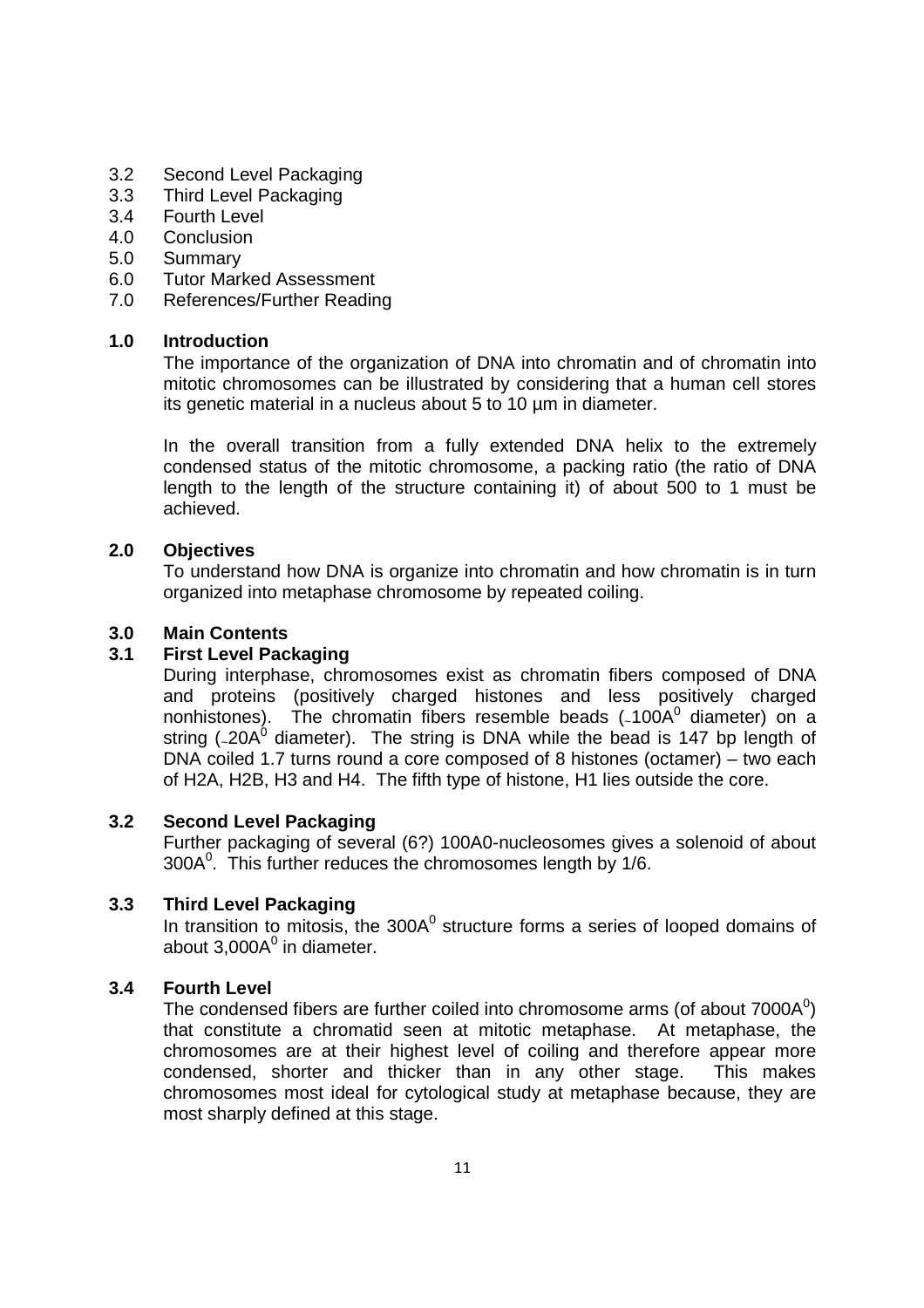

# **Successive Levels of Chromosome Packaging**



**A Metaphase Chromosomes**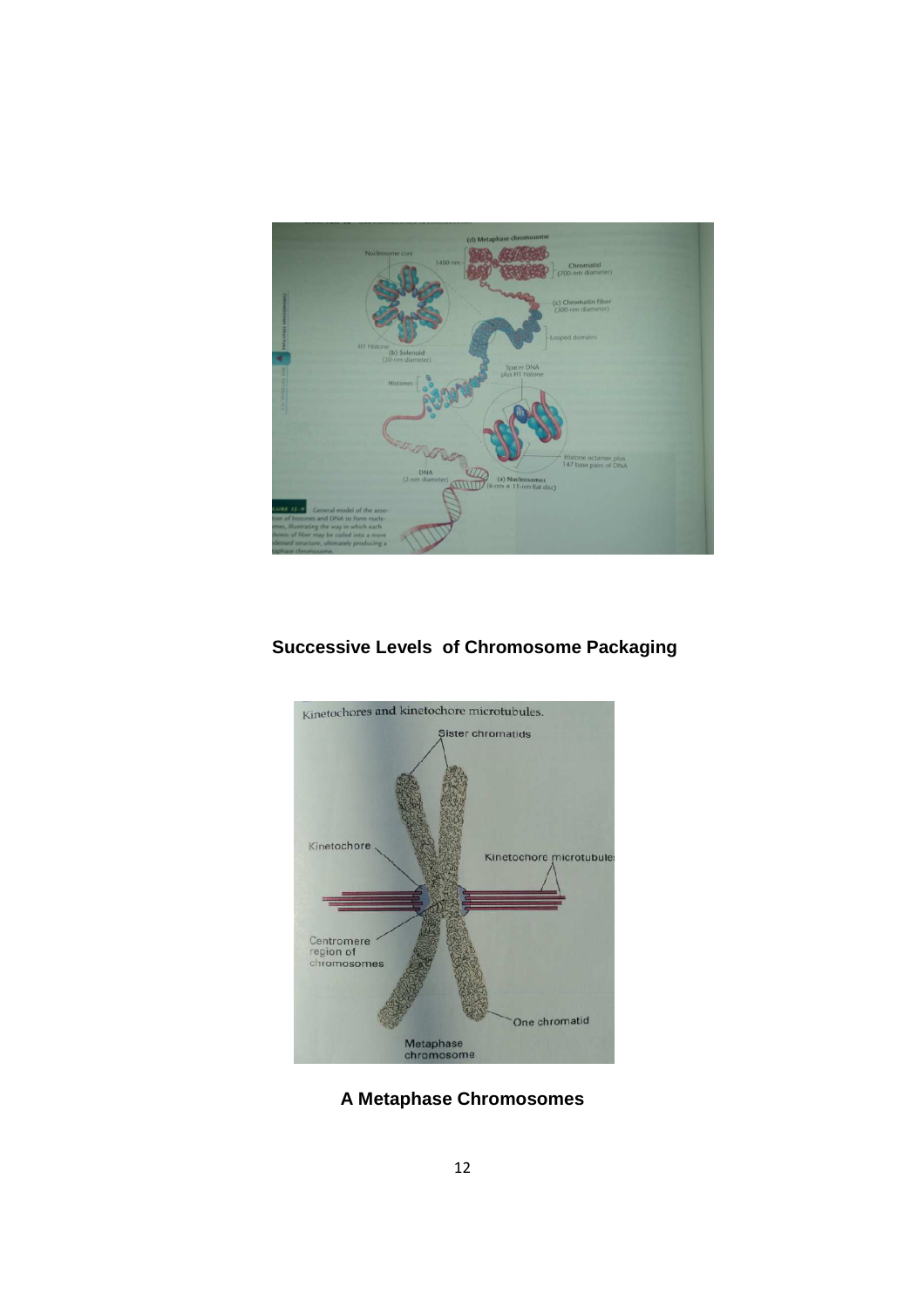## **4.0 Conclusion**

The enormous eukaryotic DNA should be well packaged in order to be contained in the nucleus. Thus, the highly condensed chromosome seen in metaphase is as a result of coiling and recoiling of chromatin which is made up of DNA and histones.

## **5.0 Summary**

Eukaryotic chromatin is a nucleoprotein organized into repeating units called nucleosomes. Composed of 200 base pairs of DNA, an octamer of four types of histones, plus one linker histone, the nucleosome is important for condensing the extensive chromatin fiber within the interphase nucleus into the highly condensed chromosome seen in mitosis.

## **6.0 Tutor Marked Assessment**

- Que: (i) How is DNA organized Into chromatin?
	- (ii) What is the importance of chromosome packaging?
- Ans: (i) DNA is negatively charged; it is therefore found associated with positively charged histones and other non-histone proteins to form the chromatin.
	- (ii) Chromosome packaging is important for proper chromosome movement and distribution during cell division.

## **7.0 References/Further Reading**

Bridges, C. 1931. Nondijunction as proof of the chromosome theory of heredity. Genetics. **1**: 1-52; 107-163.

Mcintosh JR; McDonald KL. 1989. The Mitotic Spindle. Scientific American. **261**: 48-56.

### **Unit 4: Chromosome Morphology**

### **Content**

- 1.0 Introduction
- 2.0 Objectives
- 3.0 Main Content
- 3.1 The Centromere
- 3.2 Chromosome Classification based on the number of centromeres
- 3.2.1 Acentric Chromosomes
- 3.2.2 Monocentric Chromosomes
- 3.3 Chromosome Classification Based on Centromere Location
- 3.3.1 Centromere Located in the Middle of the Chromosome
- 3.3.2 Centromere Located near the Middle of the Chromosome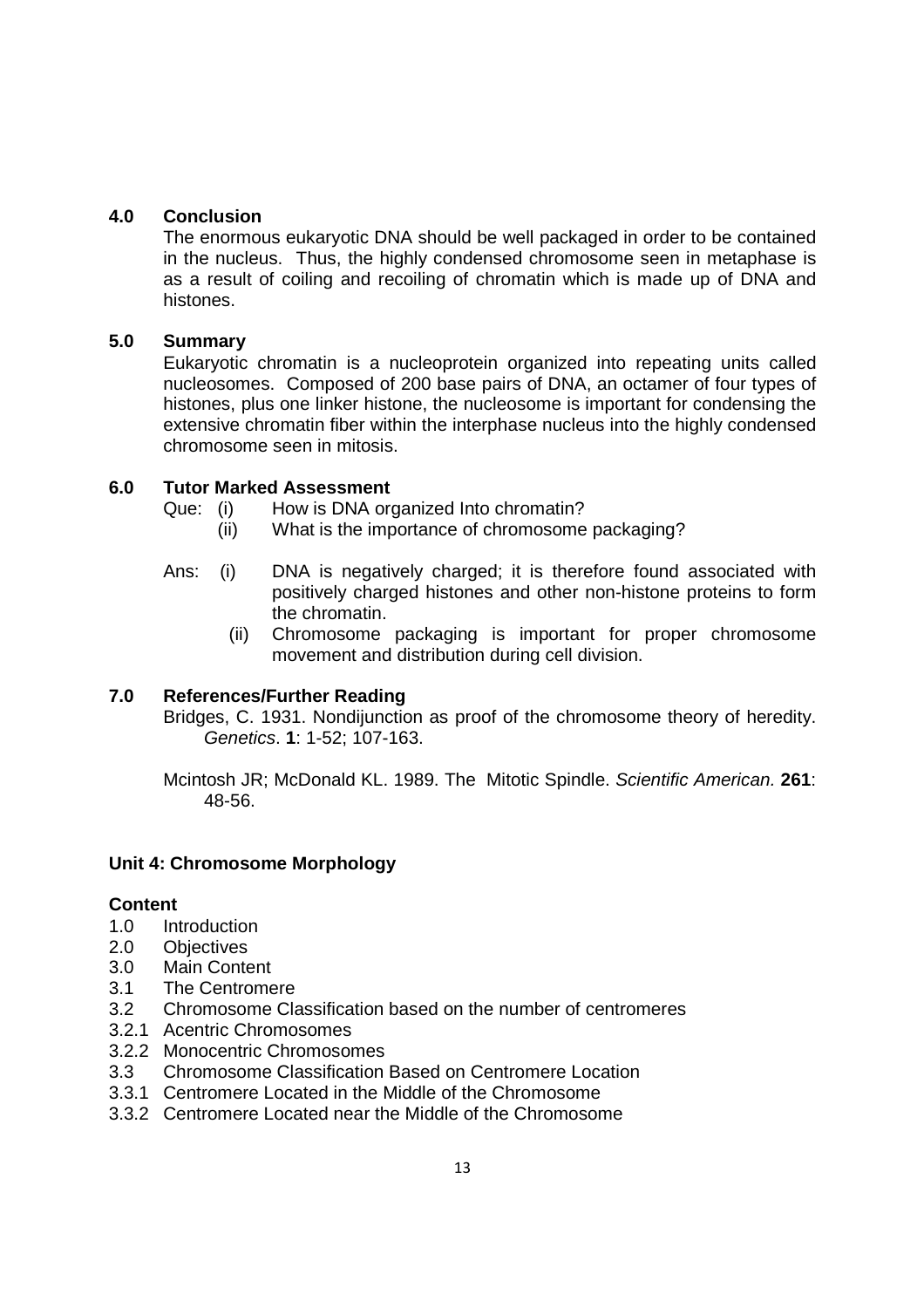- 3.3.3 Centromere Located near the end of the Chromosome
- 3.3.4 Centromere Located at the end of the Chromosome
- 3.4 Shapes of Chromosomes during anaphase
- 4.0 Conclusion
- 5.0 Summary
- 6.0 Tutor Marked Assessment
- 7.0 References/Further Reading

### **1.0 Introduction**

Chromosome morphology deals with chromosome structure. This has extensive applications in identifying chromosomal aberrations, genetic diseases such as Down's syndrome, klinefelter's syndrome and other genetic diseases.

### **2.0 Objectives**

To be able to describe chromosome morphology in terms of centromere location, chromosome sizes etc.

### **3.0 Main Content**

### **3.1 The Centromere**

Each centromere contains a constricted region (primary constriction). Centromeric region is heterochromatic. A region of chromosome is described as heterochromatic if the region is made up of heterochromatin. As we shall see later, heterochromatin are made up of inactive DNA.

Functions of the Centromere

- Maintenance of cohesion of sister chromatids: sister chromatids remain attached at the centromere before anaphase.
- Mediation of chromosome movement during anaphase: The microtubules of the spindle fibres are attached to the kinetochore of the proteinaceous platform that attaches to the microtubules of spindle fibers during anaphase.

The critical region that supports the second function above is the CEN region of the centromere. In yeast, the CEN region consists of 100 bp of repetitive sequences divided into 3 regions. Mutational analysis revealed that Regions I and II affect segregational activity, but mutation in t he central CCG triplet within region III completely inactivates centromere function.

### **3.2 Chromosome Classification based on the number of centromeres**

### **3.2.1 Acentric Chromosomes**

This refers to chromosomes that lack a centromere. In fact such chromosomes do not exist in nature in view of the crucial functions of centromeres in chromosome behavior. They are formed as a result of structural aberrations. Such chromosomes are more appropriately referred to as **acentric fragments**.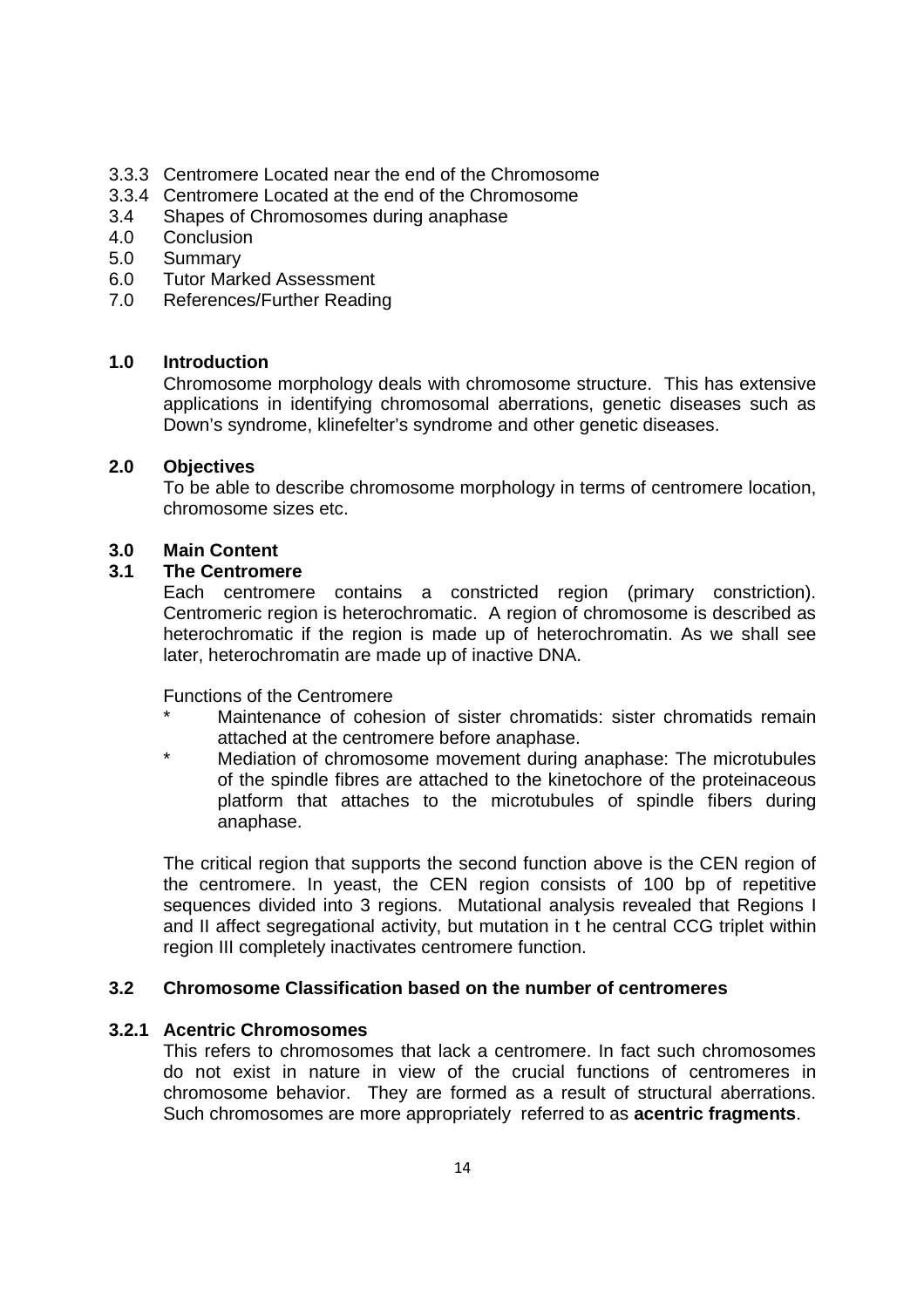### **3.2.2 Monocentric Chromosomes**

Chromosomes having one centromere per chromosome are known as monocentrics. This is the usual case. Thus, normal chromosomes are usually monocentric.

## **3.2.3. Dicentric Chromosomes**

These are chromosomes having two centromeres per chromosome. They arise from single chromosomal breaks to give a dicentric and acentric fragments. The acentric fragment is not incorporated into any daughter cells and is lost. The dicentric fragment has centromeres on 2 sister chromatids, it forms an anaphase bridge.

### **3.3 Chromosome Classification Based on Centromere Location**

### **3.3.1 Centromere Located in the Middle of the Chromosome**

Such centromere are refer to as median centromeres and the chromosome is described as the metacentric chromosome.

### **3.3.2 Centromere Located near the Middle of the Chromosome**

This is refer to as sub-median centromere, and the chromosome is called a submetacentric chromosome.

### **3.3.3 Centromere Located near the end of the Chromosome**

Such centromeres are refer to as sub-terminal centromere to give acrocentric chromosome.

### **3.3.4 Centromere Located at the end of the Chromosome**

Such centromeres are refer to as terminal centromere. And the chromosomes are described as telocentric.

Telocentric chromosomes may arise by centromere misdivision or breakage induced within the centromere. Telocentrics are unstable because their formation involves fracturing of the centromere. Thus, they are rare in nature.

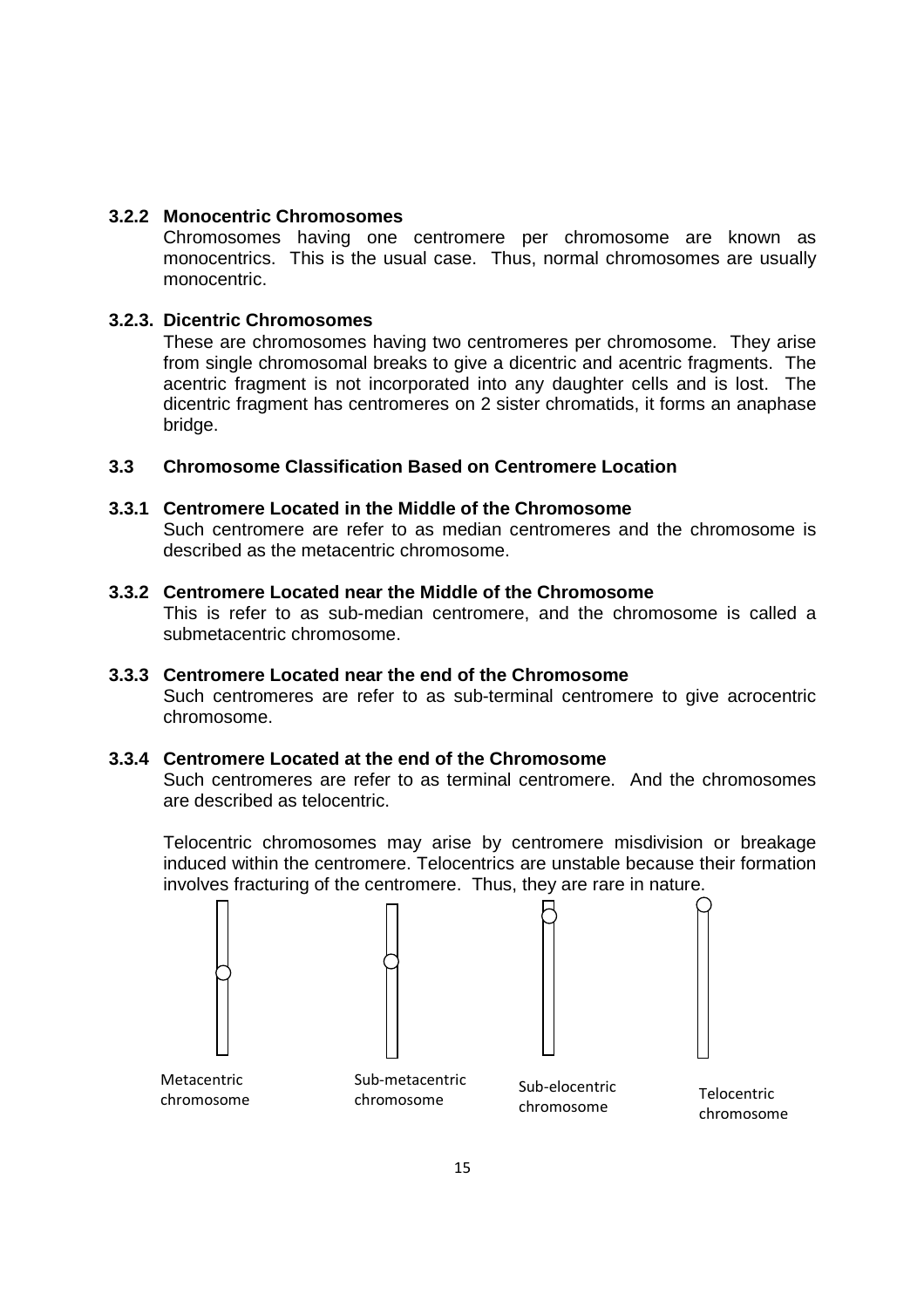#### **Figure showing different types of chromosomes**

### **3.4 Shapes of Chromosomes during anaphase**

During anaphase chromosome moves to the opposite poles. The spindle fibres originating from the poles are attached to the chromosomes at their centromeres. Thus, the chromosomes assume characteristics shapes because the centromere is in the lead while the arms trail behind.

> Metacentric : V-shape Acrocentric: rod shape Sum-metacentric: J-shape

## **4.0 Conclusion**

Chromosomes have characterized shaped based on different criteria. This is of immense important in agriculture and plant disease diagnoses.

### **5.0 Summary**

Chromosomes can be classified based on centromere location and size. Based on centromere location, we may have metacentric, sub-metacentric, subtelocentric and telocentric chromosomes. Existence of telocentric chromosomes is still being debated.

### **6.0 Tutor Marked Assessment**

Que: Complet the Table

| Centromere | Chromosome type | Shape at anaphase |
|------------|-----------------|-------------------|
| location   |                 |                   |
| terminal   |                 |                   |
| ʻiii)      | metacentric     | ı٧                |
|            | acrocentric     |                   |

Ans:

| Centromere                       | Chromosome      | Shape at anaphase |
|----------------------------------|-----------------|-------------------|
| location                         | type            |                   |
| terminal                         | (i) telocentric | (ii) rod shaped   |
| (iii) median                     | metacentric     | $(iv)$ v-shape    |
| $(v)$ sub-terminal   acrocentric |                 | (vi) rod-shaped   |

### **7.0 References/Further Reading**

Bridges, C. 1931. Nondijunction as proof of the chromosome theory of heredity. Genetics. **1**: 1-52; 107-163.

Mcintosh JR; McDonald KL. 1989. The Mitotic Spindle. Scientific American. **261**: 48-56.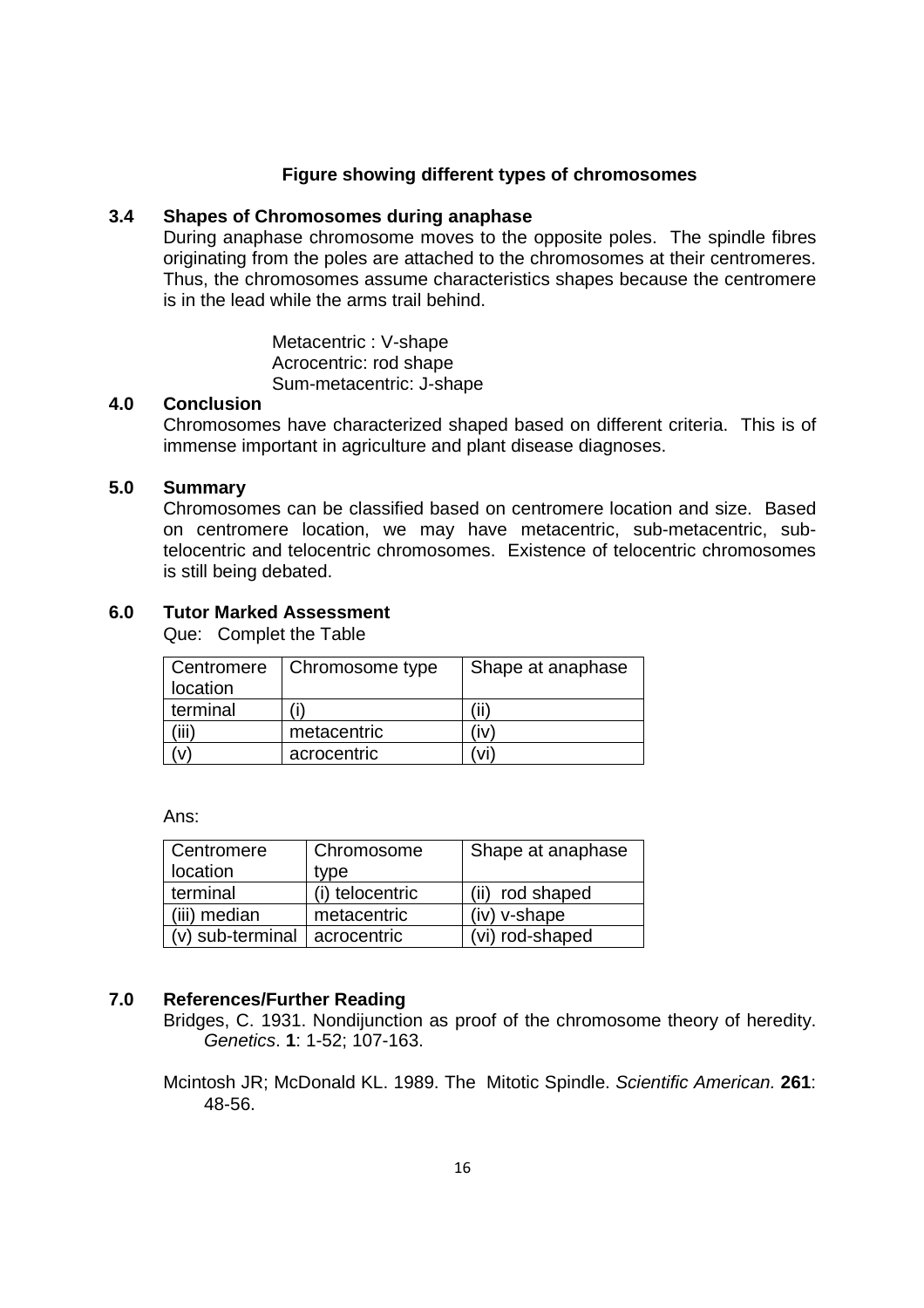## **Unit 5: Chromosome Classification Based On Size and Other Attributes**

### **Content**

- 1.0 Introduction
- 2.0 Objectives
- 3.0 Main Content
- 3.1 Size of Chromosome
- 3.2 Satellite Chromosomes
- 3.3 Euchromatin and Heterochromatin
- 3.4 Telomere
- 4.0 Conclusion
- 5.0 Summary
- 6.0 Tutor Marked Assessment
- 7.0 References/Further Reading

### **1.0 Introduction**

The most important parameter for describing chromosome is the centromere location. However, the size of chromosome is also very important in their morphological description. Therefore, it is generally agreed that the two most important parameters for morphological description of chromosomes are the centromere location and the size of the chromosomes.

### **2.0 Objectives**

(i) To know the types of chromosome based on size, presence of secondary constriction

- (ii) To know the functions of satellite chromosomes
- (iii) To know what heterochromatin and euchromatin are.

### **3.0 Main Content**

### **3.1 Size of Chromosomes**

Chromosomes can be qualitatively described as long, short or medium. Mitotic metaphase chromosomes usually range from about 0.5 µm to 30 µm in length and from 0.2 um to 3.0 um. On the average, plants have larger chromosomes than animals.

Cytogeneticists use karyotypes and idiograms to demonstrate such characteristics. The total chromosomal complement of a cell is refer to as the karyotype. The complement can be photographed during mitosis and rearranged in pairs to produce a picture refer to as karyotype. An ideogram is a digramatic representation of the gametic chromosome set (n) of a given species. The longest chromosomes occur in plant genus Trillium and are longer than 30 µm. The shortest chromosomes are less than 1.0 µm.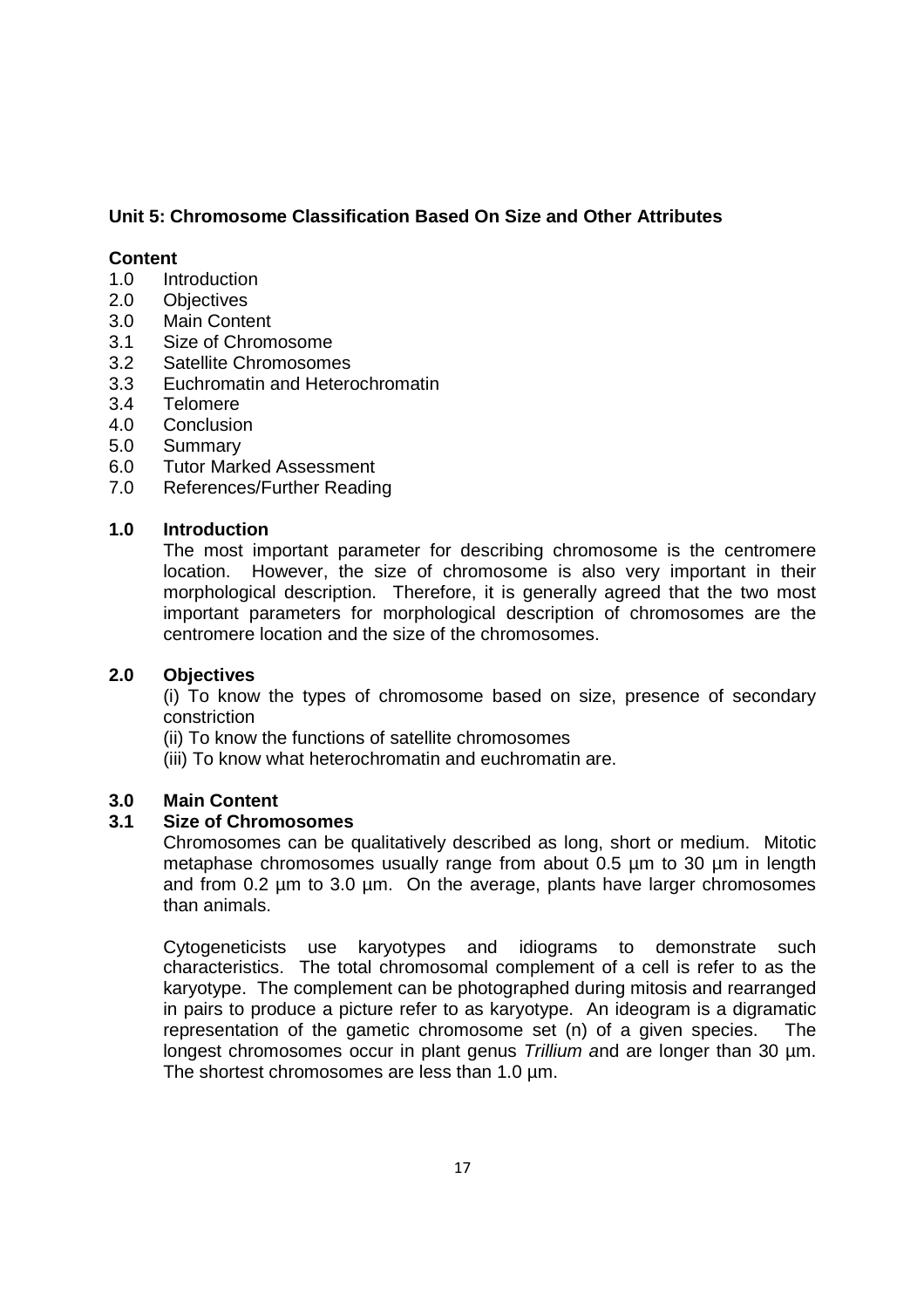

**Figure Showing Karyotype** 

### **3.2 Satellite Chromosomes**

These are also refer to as nucleolar organizer chromosomes (NOC). These are chromosome that have secondary constriction in addition to the primary constriction, the centromere, that we have dealt with before. The region of secondary constriction is referred to as nucleolar organizer region (NOR). The region is so called because nucleolus is found associated with the region during interphase and prophase, and it is responsible for the formation of the nucleolus during telophase. Thus, NOR is actually not a constriction, but it is negatively heteropycnotic such that the remaining portion of the chromosome appears removed from the chromosome like a fragment: the portion t hat appears removed is called satellite. Thus NOC can also be called satellite chromosome. Large satellites can possess a separate constriction and are called tandem satellite.



## **Figure showing satellite Chromosome**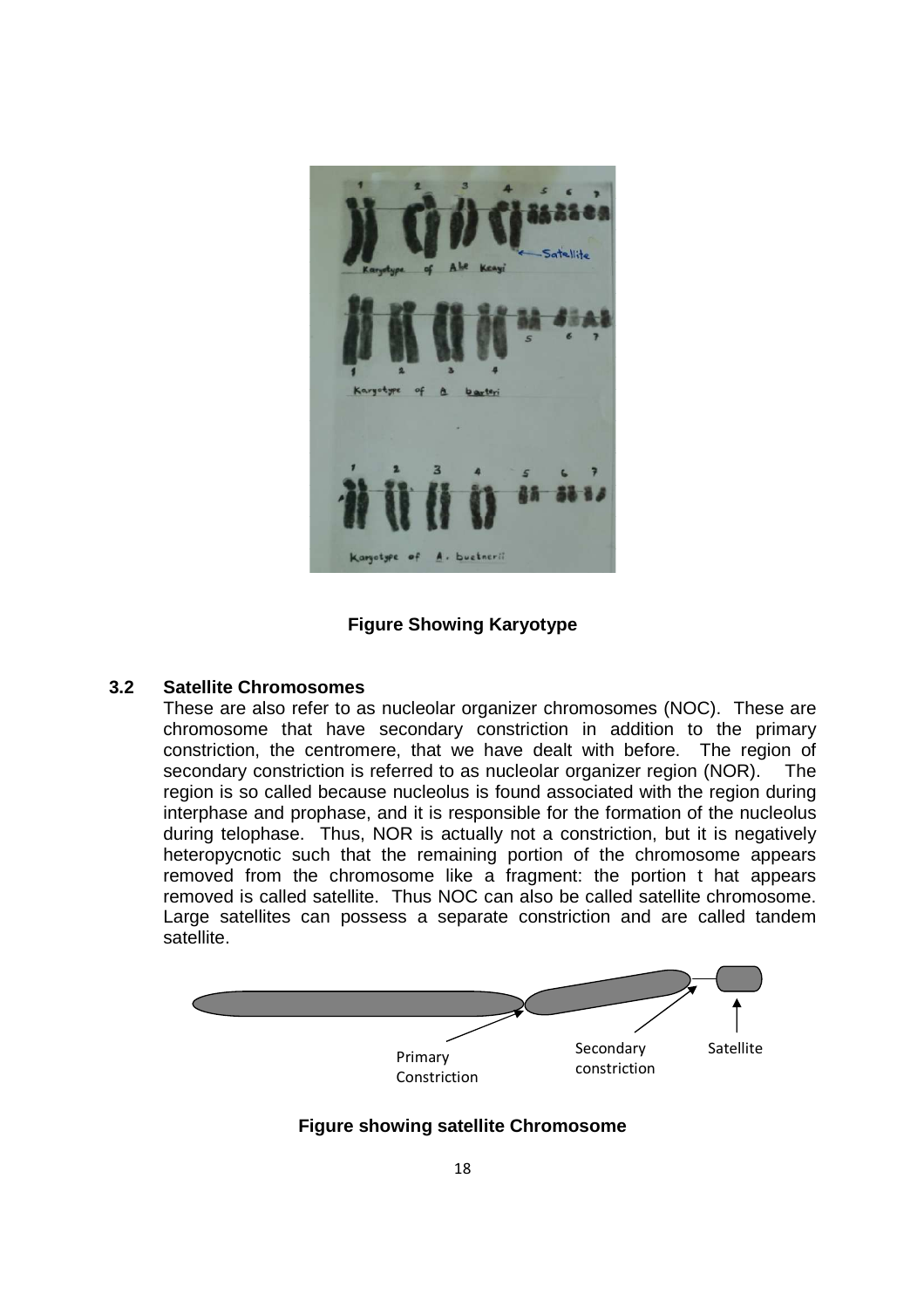### **3.2.1 Molecular Explanation for the Function of NOR**

NOR contains genes that are responsible for rRNA production. After production, rRNA are transferred to the nucleolus for final assembly into ribosomes.

### **3.3 Euchromatin and Heterochromatin**

Staining the interphase nucleus by various chemical dyes reveals a network of nucleoprotein material called the chromatin. These structures are organized into chromosomes during nuclear division. Chromatin possesses differential staining properties. Those that stain very darkly are called heterochromatin while those that stain relatively lightly are called euchromatin. Heterochromatin is considered to be genetically inactive while euchromatin is associated with intense genetic activity . before the term heterochromatin was coined, Montgomery (1904, 1906) and Gutherz (1907) described the concept of heteropycnosis whereby some chromosomes or chromosome regions are out of phase in respect to their coiling cycle and staining properties. These chromosomes or chromosome regions were later described as heterochromatic. Costitutive heterochromatin usually does not change its nature. It is found at the proximal to centromere, telomere, and in the NOR and satellites. Facultative heterochromatinis euchromatin that has been heterochromatized.

### **3.4 Telomere**

Telomeres are present at the ends of chromosomes. They act like caps preventing chromosome ends from joining. When chromosome breaks, absence of telomeres at the broken ends can make chromosome to join each other and cause aberrations. Moreover, telomere prevents chromosome shortening after replication.

Functions of the Telomere

- Prevention of joining of chromosomes
- Prevention of digestion of chromosome ends from digestion by enzymes that can digest double-stranded chromosome ends.

### **4.0 Conclusion**

Chromosomes can be classified and identified on the basis of size. Presence of secondary is another important attributes of chromosomes.

### **5.0 Summary**

Chromosomes can be classified as long, medium and small based on their sizes. Apart from the cenromere (primary constriction) present on chromosomes, some also have a region of secondary chromosomes. Such chromosomes are called satellite chromosomes. They are important in ribosome production. Heterochromatin are genetically inactive regions while euchromatin are active regions.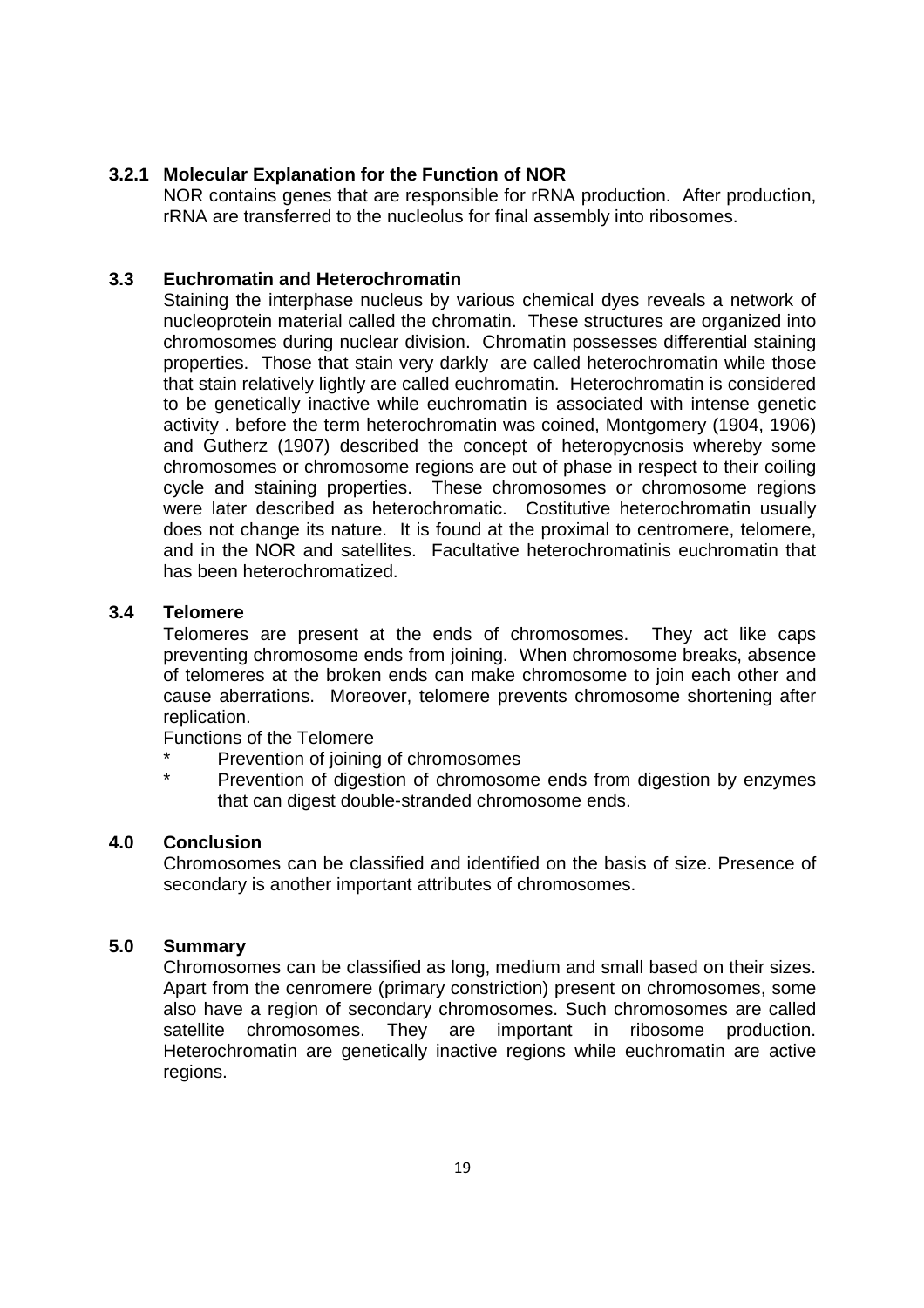### **6.0 Tutor Marked Assessment**

- Que: (1) Distinguish between heterochromatin and euchromatin.
	- (2) What are telomeres? What are their cytogenetic importance?
- Ans: (1) Heterochromatin stains darkly, and they are genetically inactive while euchromatin stains lightly and are genetically active.
	- (2) Telomeres are special DNA sequences present at the ends of chromosomes. They act like caps for chromosomes.

Importance of telomeres:

- (1) They prevent one chromosome joining the other.
- (2) They help proper replication of chromosome ends in order to prevent shortening of chromosomes due to replication.

### **7.0 References/Further Reading**

Bridges, C. 1931. Nondijunction as proof of the chromosome theory of heredity. Genetics. **1**: 1-52; 107-163.

Mcintosh JR; McDonald KL. 1989. The Mitotic Spindle. Scientific American. **261**: 48-56.

## **MODULE 2**

UNIT 1 Variation in Chromosome Number: An Overview

UNIT 2 Monoploidy

UNIT 3 Diploidy and Introduction to polyploidy

UNIT 4 Triploidy

UNIT 5 Tetraploidy and Higher Polyploidy

### **Unit 1: Variations in Chromosome Number: An Overview Content**

- 1.0 Introduction
- 2.0 Objectives
- 3.0 Main Content
- 3.1 Aneuploidy and Euploidy
- 3.2 Origin of Variations in Chromosome Number
- 4.0 Conclusion
- 5.0 Summary
- 6.0 Tutor Marked Assessment
- 7.0 References/Further Reading

### **1.0 Introduction**

In this module, phenotypic variation that results from changes that are more substantial than alterations of individual genes are considered. Such alterations cause modifications at the level of the chromosome.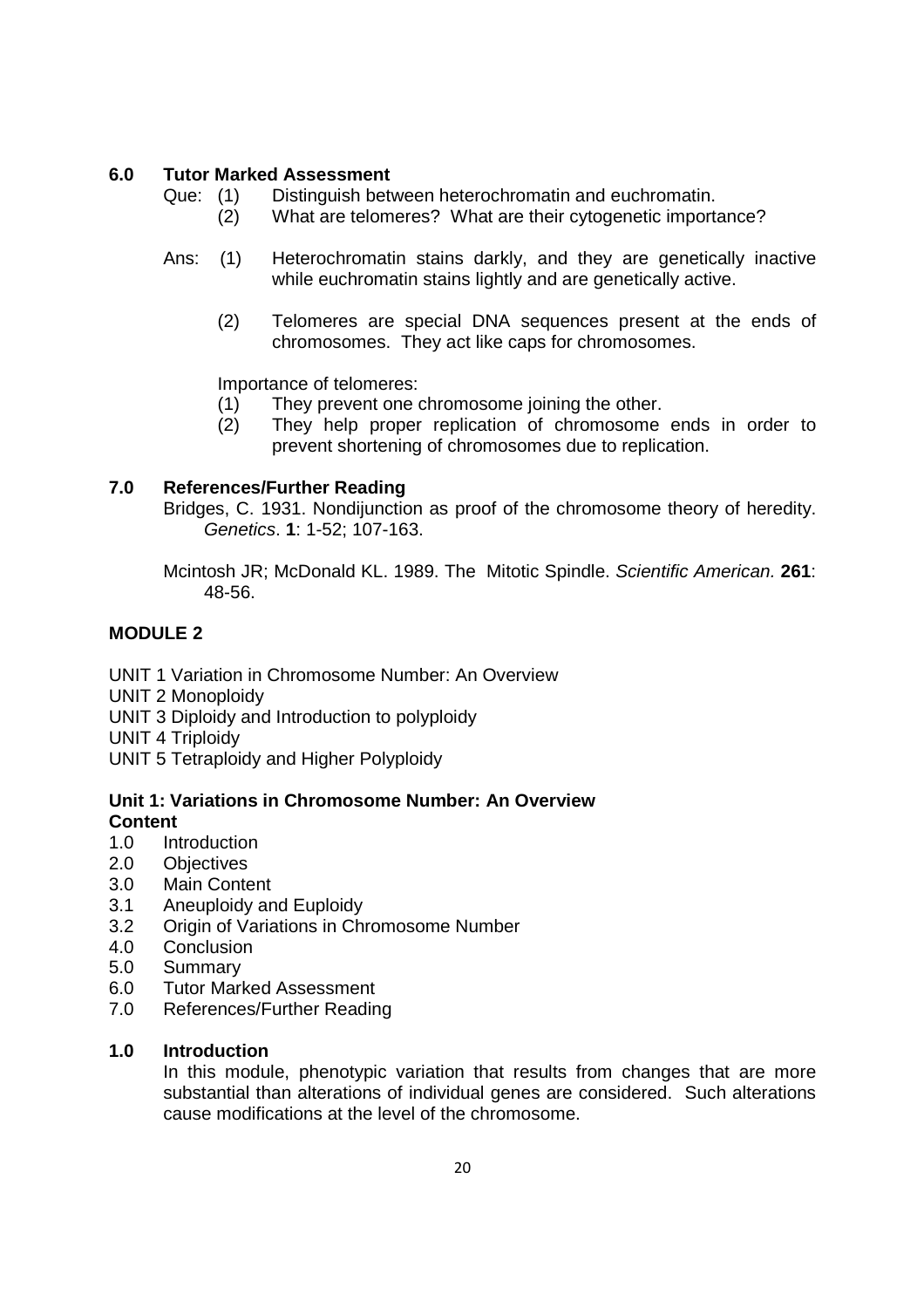Most members of diploid species normally contain precisely two haploid chromosome sets, many known cases vary from this pattern. Modifications that affect changes in the number of chromosomes as opposed to those that affect the structure of chromosomes will be considered in this module.

#### **2.0 Objective**

To understand the nature and consequence of variation in chromosome numbers.

#### **3.0 Main Content**

### **3.1 Aneuploidy and Euploidy**

In aneuploidy, an organism has gained or lost one or m ore chromosomes but not a complete set. The absence of a single chromosome from an otherwise diploid genome is called *monosomy*. The gain of one extra chromosome results in trisomy. Such changes are contrasted with the condition of **euploidy,** where all chromosomes belong to complete haploid sets. If more than two sets are present, the term **polypoloidy** applies. Organisms with three sets are specifically triploid; those with four sets are *tetraploid*. Table 8.1 provides an organizational framework for you to follow.

| Term                              | <b>Explanation</b>                   |
|-----------------------------------|--------------------------------------|
| Aneuploidy                        | $2n + x$ ; chromosomes               |
| Monosomy                          | $2n - 1$                             |
| Disomy                            | 2n                                   |
| Trisomy                           | $2n + 1$                             |
| Tetrasomy, pentasomy, etc         | $2n + 2$ , $2n + 3$ , etc            |
| Euploidy                          | Multiples of n                       |
| Diploidy                          | 2n                                   |
| Polyploidy                        | 3n, 4n, 5n                           |
| Triploidy                         | Зn                                   |
| Tetraploidy, pentaploidy etc      | 4n, 5n, etc                          |
| Autopolyploidy                    | Multiples of the same genome         |
| Allopolyploidy<br>(Amphidiploidy) | Multiples of closely related genomes |

#### Table 1.1: Terminology for Variation in Chromosome Numbers

#### **3.2 Origin of Variations in Chromosome Number**

As cases that result from the gain or loss of chromosomes, it is useful to examine how such aberrations operate. Such chromosomal variation originates as a random error during the production of gametes, a phenomenon referred to as **nondisjunction**, whereby paired homologs fail to disjoin during segregation. This process disrupts the normal distribution of chromosomes into gametes. The results of nondisjunction during meiosis I and meiosis II for a single chromosome of a diploid organism, abnormal games can form containing either two members of the affected chromosome or none at all. Fertilizing these with a normal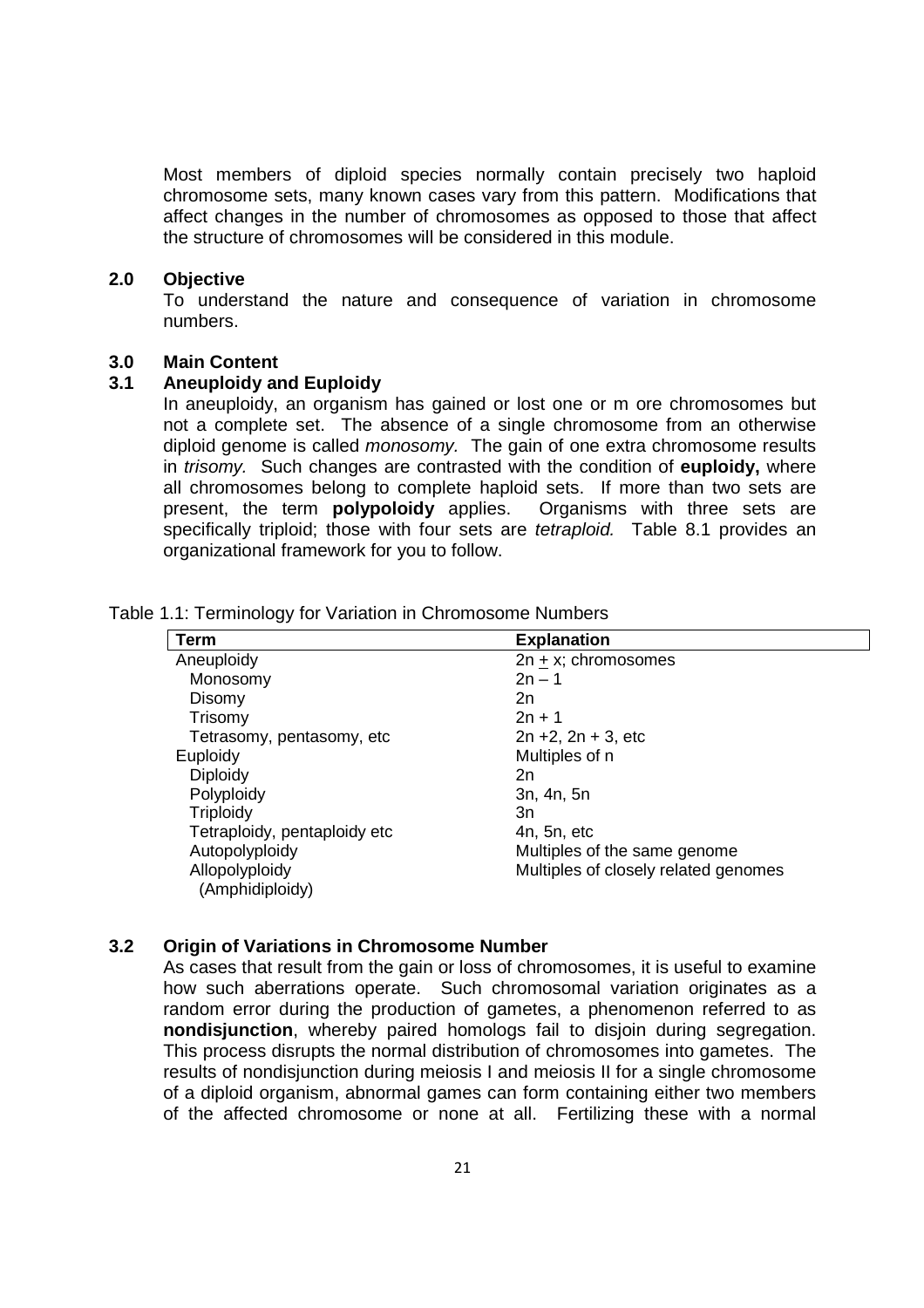haploid gamete produces a zygote with either three members (trisomy) or only one member (monosomy) of this chromosome. Nondisjunction leads to a variety of aneuploid conditions in plants and human and other organisms.

### **3.3 Concept of the Basic Chromosome Number**

The number of chromosomes in a basic set is called the monoploid number (x). The haploid number (n) refers to the number of chromosomes in gametes. In most plants and animals haploid number and monoploid number are the same so  $n = x$  or  $2n = 2x$ . However, in some plants like the hexaploid wheat  $2n = 6x = 42$ . Hence  $n = 21$ , but  $x = 7$ .

### **3.4 Genome Formula**

This is away of representing the chromosome complement of an organisms using upper case letters. Thus wheat (6x) is represented as AABBCC-a hybrid of 3 different species. Unlike another hexaploid which can be AAAAAA, a hexaploid of the same genome.

### **4.0 Conclusion**

Mutation can occur at the chromosomal level in the form of loss or gain of chromosome. Such mutation affects the chromosome complement of the organism.

### **5.0 Summary**

There are two broad categories of numerical chromosomal aberration in plants and other organisms: Aneuploidy and Polyploidy. Aneuploidy is when the change does not involve the whole set, if the change affects the whole set, it is known as euploidy.

### **6.0 Tutor Marked Assessment**

Ques: You are given the following chromosome complement for a plant with chromosome number  $2n = 4$ :

aa

bb

cc

dd

Give the chromosome complement and the chromosome number of the following aneuploids:

- (i) A trisomic for chromosome
- (ii) a double nullisomic for chromosomes b and d.
- (iii) A monosomic for chromosome a.

Ans: A trisomic for chromosome c

 aa bb ccc  $dd$   $2n = 9$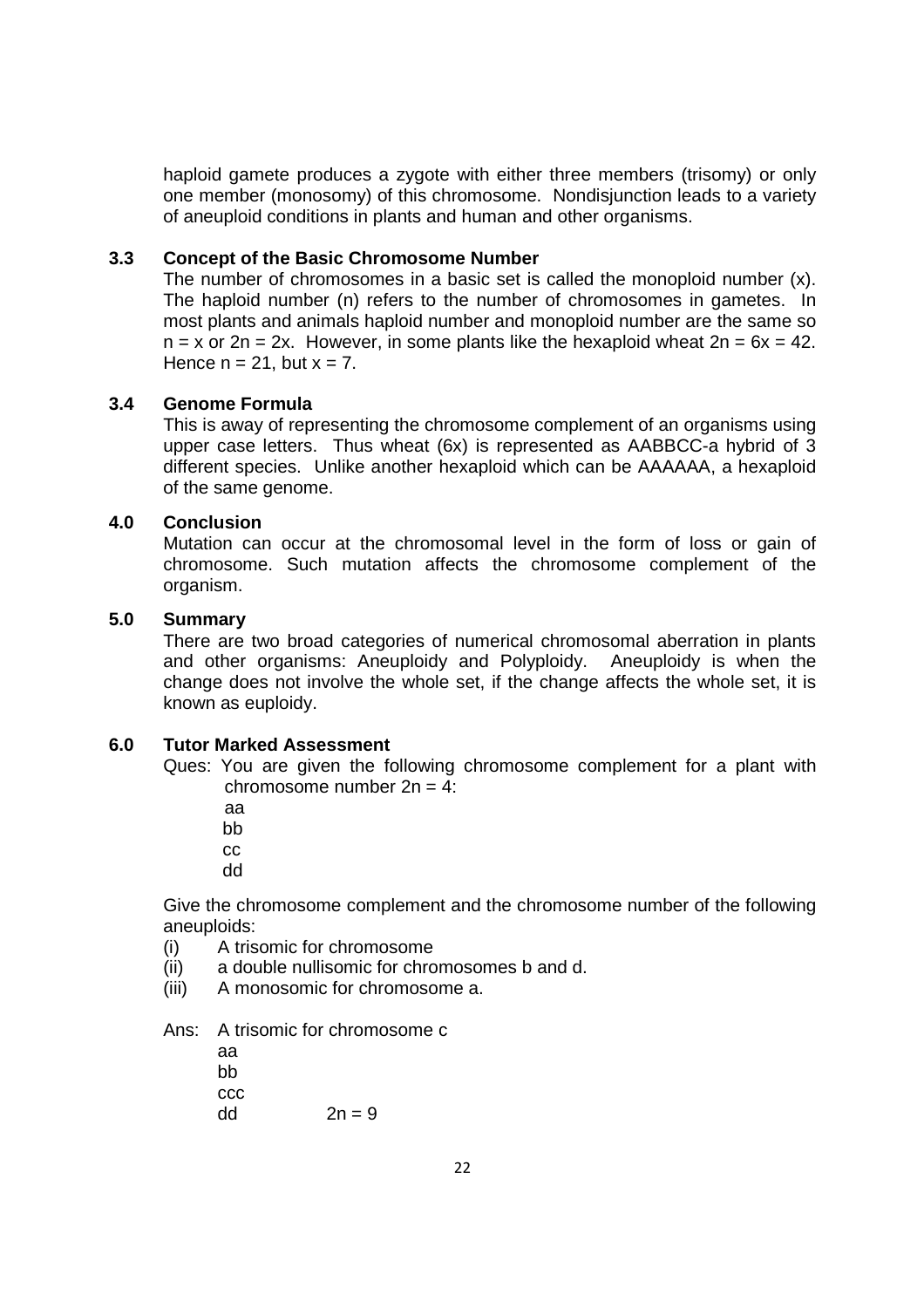A double mullisomic for chromosome b and c aa cc A monosomic for chromosome a a bb cc

dd

### **7.0 References/Further Reading**

Swanson C.P.; Mertz T.; Young W.J. 1981. Cytogenetics: The Chromosome in Division, Inheritance and Evolution. Englewood Cliffs, N.J. Prentice-Hall.

Weaver RF: Hedrick PH. 1997. Genetics 3<sup>rd</sup> EEd. W.C.B. Publishers.

Schulz-Schaeffer, J. 1980. Cytogenetics: Plants, Animals, Humans. Springer-Verlag, New York, Heidelberg, Berlin.

## **Unit 2: Monoploidy**

#### **Content**

- 1.0 Introduction
- 2.0 Objectives
- 3.0 Main Content
- 3.1 Occurrence of Monoploids
- 3.2 Production of Monoploids
- 3.2.1 Interspecific and Intergenic hybridization
- 3.2.2 Tween Seedling
- 3.2.3 Anther and Pollen Culture
- 3.2.4 Chromosome Elimination
- 3.3 Meiotic Behaviour of Monoploids
- 3.4 Fertility in Monoploids
- 4.0 Conclusion
- 5.0 Summary
- 6.0 Tutor Marked Assessment
- 7.0 References/Further Reading

#### **1.0 Introduction**

Organisms with one chromosome set sometimes arise as variants of diploids; such variants are called monoploids (1x). In some plants like the ferns, monoploid stages are part of the regular life cycle, but other monoploids are spontaneous aberrations. The haploid number (n), which we have been using in your study of genetics refers strictly to the number of chromosomes in gametes.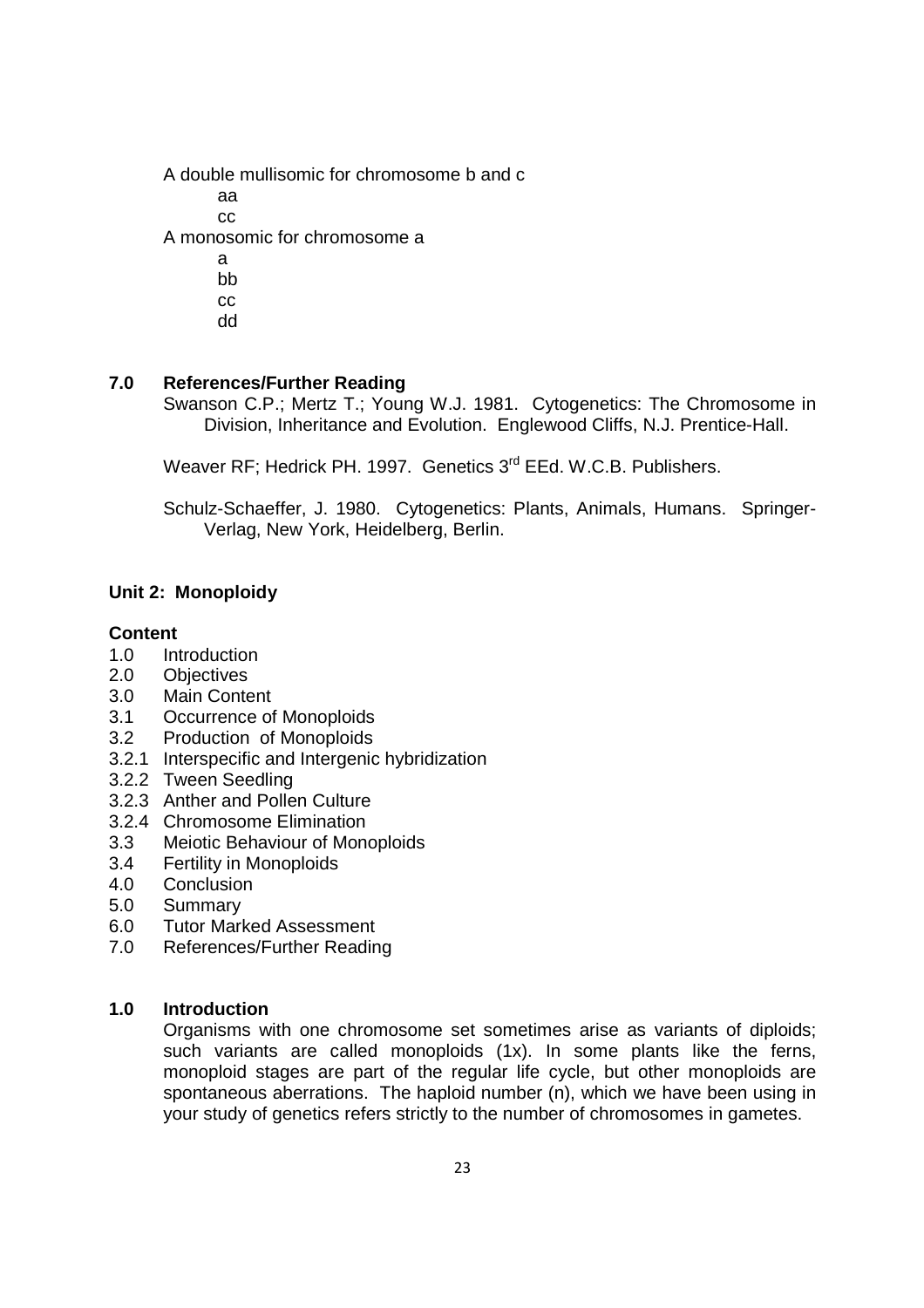### **2.0 Objective**

- (i) To know what monoploids are
- (ii) To understand how monoploids arise
- (iii) To know the difference between monoploidy and haploidy

### **3.0 Main Content**

### **3.1 Occurrence of Monoploids**

In the plant kingdom, spontaneous monoploids have been found in tomatoes and onion and more recently in coffee, barley, coconut and wheat among other plants

### **3.2 Production of Monoploids**

### **3.2.1 Interspecific and Intergeneric Hybridization**

Jorgensen (1928) performed the corss Solanum nigrum x S. luteum and the offspong were S. nigrum haploids. Here the embryos developed directly from the egg without fertilization parthenogenesis).

(b) Irradiation and Chemical Treatment

Normal plant are pollinated with gamma-irradiated pollen making them to lose their viability to fertilize. Theunferlized egg is stimulated to develop parthenogenetically. Pollen can also be treated with chemicals such as tohidine blue to achieve similar effect.

### **3.2.2 Twin Seedling**

Twin seedling result from polyembryonic seed. Polyembryonic seed can produce diploid-diploid, diploid-haploid or haploid-haploid twins. Twin seedling is controlled by the female genotype.

### **3.2.3 Anther and Pollen Culture**

Pioneering work in *Datura innoxia* showed that culturing anthers can yield haploid plants either by the direct format of embryo-like structures from pollen grains or by the formation of callus and subsequent plant regeneration.

## **3.2.4 Chromosome Elimination**

Kasha and Kao (1970) crossed cultivated barley, Hordeum vulgare (2  $x = 14$ ) with its wild relative H. bulbosum ( $2x = 14$ ) to give a hybrid. Subsequent mitotic elimination of the  $H$ . bulbosum chromosomes in the developing embryo gave a haploid.

## **3.3 Meiotic Behaviour in Monoploids**

In order to have normal meiosis, there must be two homologous chromosomes present. Monoploids have only one basic genome (x) and are therefore meiotically irregular. The chromosomes appear mostly as univalents at diakinesis. However, bivalents and multivalent were occasionally observed (intragonic pairing  $=$  pairing of chromosome in monohaploids). The pairing mechanismin monohaploids is not yet clear. Rieger (1957) put forward a theory that all chromosomes have certain tendency for pairing. If homologous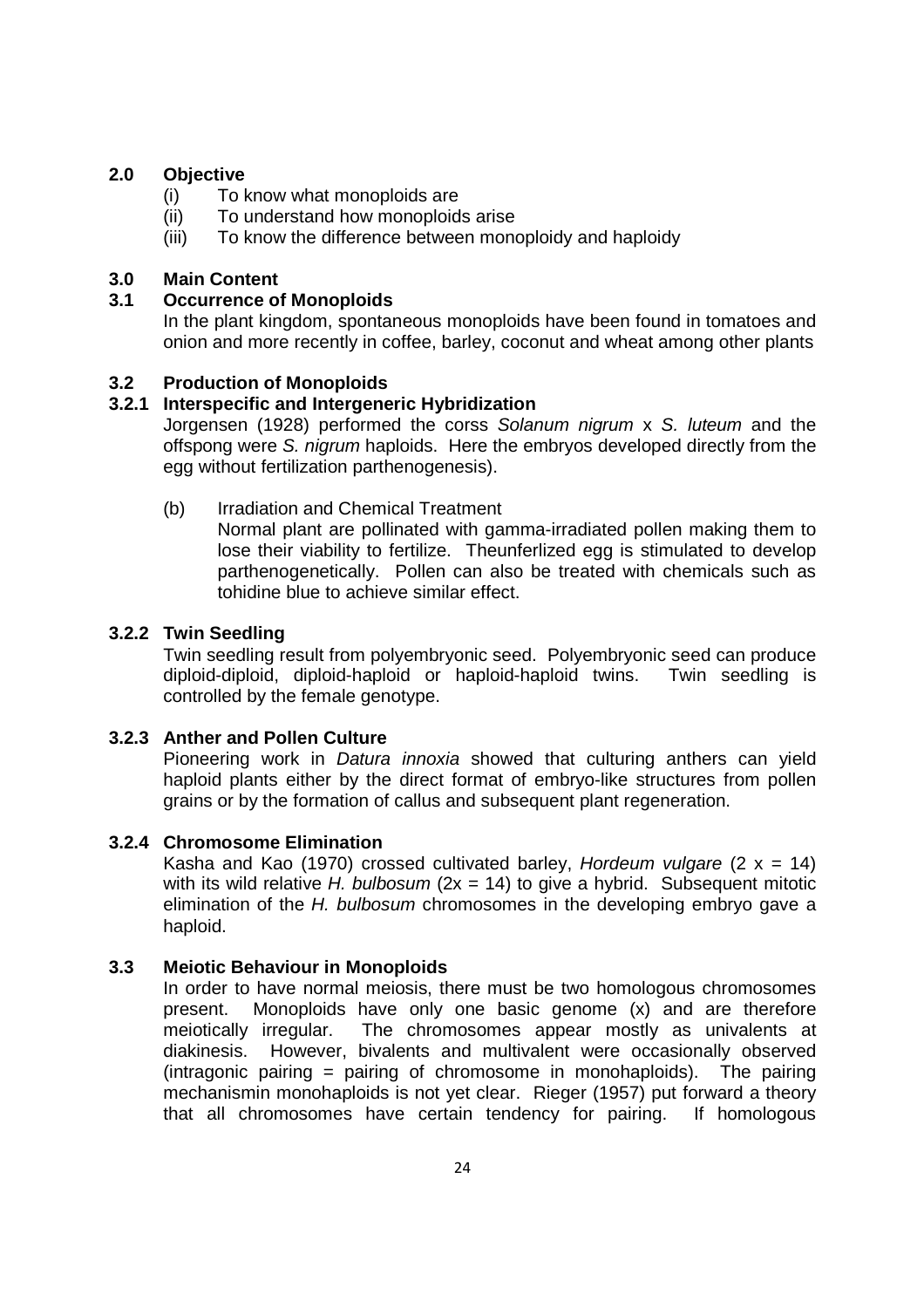chromosomes are present, they are prefentially paired. If absent, certain forces unite nonhomologous chromosomes. This agrees with precocity theory of Darlington (1932) that single chromosomes are in an unsaturated state electrostatically, and in order to become saturated, they must pair. Precocity theory is weakened by the fact th at chromosoma had been duplicated at the S phase.

#### **3.4 Fertility in Monoploids**

The germ cells of a monoploid cannot proceed through meiosis normally, because the chromosomes have no pairing partners. Thus, monoploids are characteristically sterile. (Male bees, wasps, and ants bypass meiosis in forming gametes; here, mitosis produces the gametes). If a monoploid cell does undergo meiosis, the single chromosomes segregate randomly, and the probability of all chromosomes going to one pole is  $(^{1}/_{2})^{x-1}$ , where x is the number of chromosomes. This formula estimates the frequency of viable (whole-set) gametes, which is a small number if x is large.

#### **4.0 Conclusion**

Some organisms occur naturally as monoploids although artificial monoploids can be created through various techniques.

#### **5.0 Summary**

A monoploid is an organism with a haploid set of chromosomes. The method for their production include interspecific and intergeneric hybridization, anther and pollen culture, twin seedling and chromosome elimination.

### **6.0 Tutor Marked Assessment**

- Que: (i) Differentiate between the terms monoploid and haploid numbers
	- (ii) Compare the following hypothetical monoploids for their degree of infertility. A:  $x = 3$ ; B:  $x = 5$ .
- Ans: (i) Monoploid number is the basic chromosome number, and it is represented as x, while haploid number is the number of chromosome in a gamete and it is represented as n.
	- (ii) A is expected to be more fertile than B because the monoploid number of  $A = 3$  is less than that of  $B = 5$ . Fertility increases with increasing monoploid number based on the formular of probability of a balanced gamete =  $({}^1/2)^{x-1}$ .

### **7.0 References/Further Reading**

Bridges, C. 1931. Nondijunction as proof of the chromosome theory of heredity. Genetics. **1**: 1-52; 107-163.

Mcintosh JR; McDonald KL. 1989. The Mitotic Spindle. Scientific American. **261**: 48-56.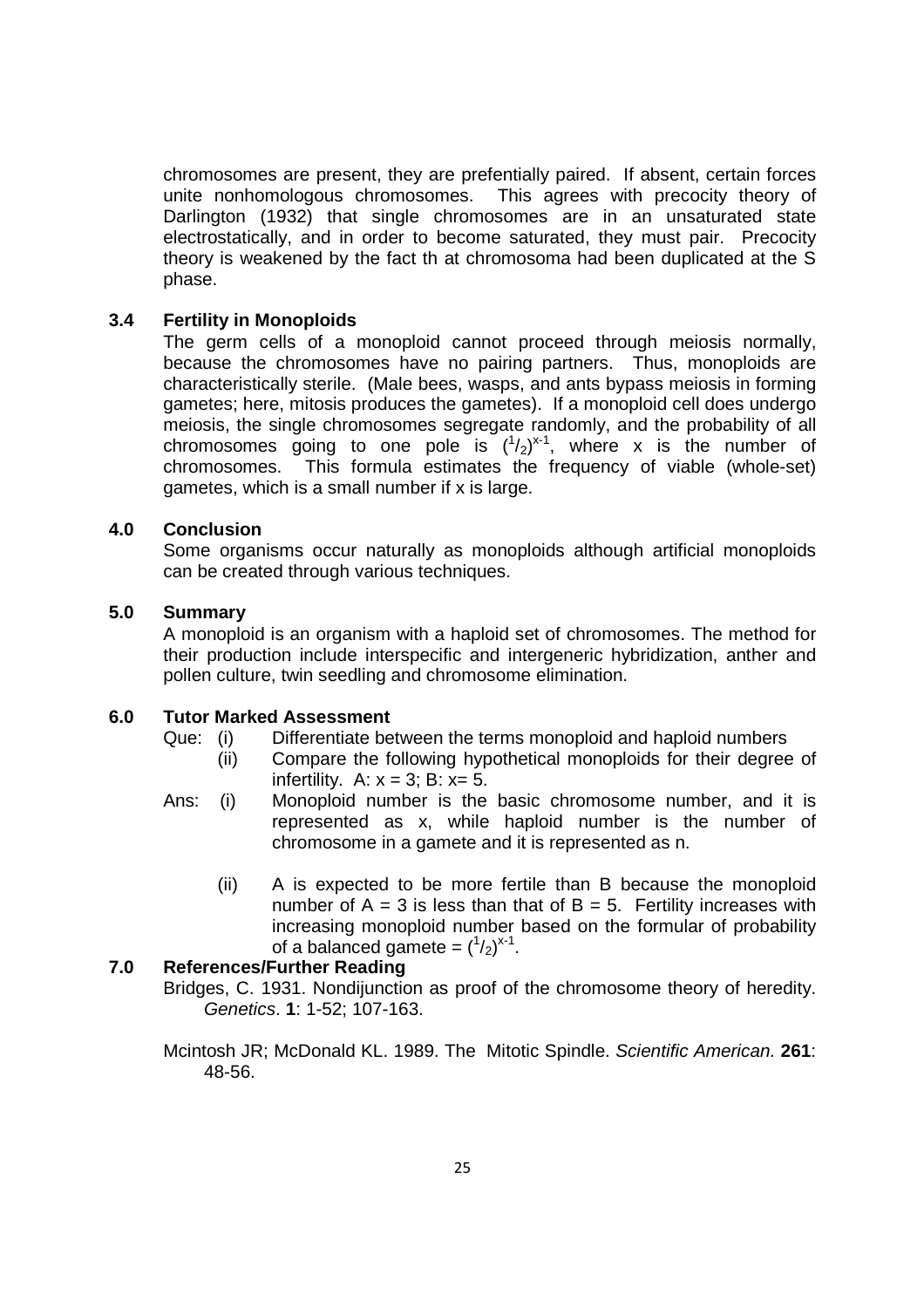## **Unit 3: Diploidy and Introduction to Polyploidy**

## **Content**

- 1.0 Introduction
- 2.0 Objectives
- 3.0 Main Content
- 3.1 Diploidy
- 3.2 Meiotic behavior and Fertility in Diploids
- 4.0 Conclusion
- 5.0 Summary
- 6.0 Tutor Marked Assessment
- 7.0 References/Further Reading

## **1.0 Introduction**

Diploids especially and monoploids are cases of normal euplodiy. Most living organism exist normally as diploids. Euploid types that have more than two sets of chromosomes are called polyploids. The polyploidy types are named triploids, 3x), tetraploids (4x), petaploids (5x), hexaploids (6x) and so forth. Polyploids may arise as spontaneous chromosomal mutation and, as such, they must be considered aberrations because they differ from the well known diploid norm. however, many plant species have clearly arisen through polyploidy. So evidently evolution can take advantage of polyploidy when it arises.

## **2.0 Objective**

- (i) To appreciate that diploids and sometimes monoploids are cases of normal euploidy.
- (ii) To appreciate the difference between diploidy and polyploidy in termsof their level of ploidy.

## **3.0 Main Content**

## **3.1 Diploidy**

This is when an organism have 2 basic homologous chromosome sets (2x).

Some polyploids especially allopolyphoids (amphiploids) behave as "good diploids" after a selection process that allows polyploids that are originally meiotically irregular to become meiotically regular. This process is called diploidization. For instance wheat is a hexaploid AABBDD ( $6x = 48$ ) but it behaves as a good diploid'  $2n = 48$ .

## **3.2 Meiotic Behavior and Fertility in Diploids**

Normal bivalents are formed at meiosis and therefore balanced gametes are produced.

## **4.0 Conclusion**

Most plant species and of course animal species occur as diploids and sometimes monoploids. Thus diploids and monoploids are regarded as cases of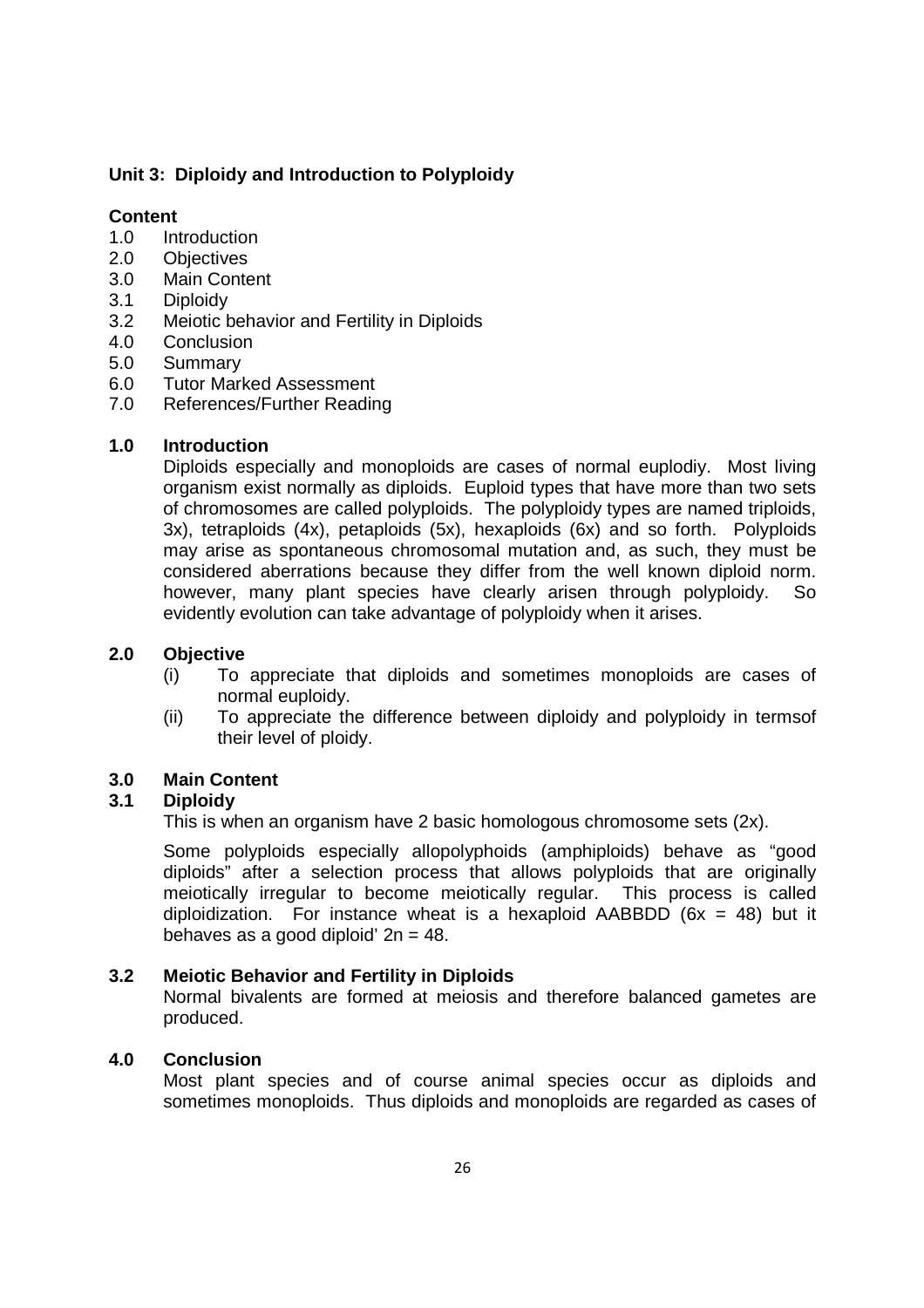normal euploidy. Organisms with higher ploidy level (i.e. polyploids) are, therefore, cases of abnormal euploidy.

### **5.0 Summary**

Organisms at ploidy level of 1 are monoploids, those with chromosome complements with ploidy level of 2 are diploids. A ploidy of 3 and above are called polyploids. Meiosis is regular in diploids and therefore there is normal fertility unlike in monoploids and some polyploids.

### **6.0 Tutor Marked Assessment**

- Que: Why are diploids usually fertile without experiencing the problems of fertility associated with other states of euploidy?
- Ans: All things being equal, diploids usually undergo normal meiosis whereby bivalents are formed and segregation of chromosomes is normal. Thus, normal haploid gametes are formed.

### **7.0 References/Further Reading**

Bridges, C. 1931. Nondijunction as proof of the chromosome theory of heredity. Genetics. **1**: 1-52; 107-163.

Mcintosh JR; McDonald KL. 1989. The Mitotic Spindle. Scientific American. **261**: 48-56.

## **Unit 4: Triploidy**

## **Content**

- 1.0 Introduction
- 2.0 Objectives
- 3.0 Main Content
- 3.1 Autopolyploids and Allopolyploids
- 3.2 Production of Triploids
- 3.2.1 Genetic Non-reduction
- 3.2.2 Crossing between tetraploids and diploids
- 3.3 Fertility in Triploids
- 3.3.1 Meiosis in Triploids
- 3.3.2 Gamete Production
- 3.4 Occurrence of Polyploidy in Plants as Compared to Animals
- 3.5 Advantages of Polyploidy
- **Conclusion**
- 5.0 Summary
- 6.0 Tutor Marked Assessment
- 7.0 References/Further Reading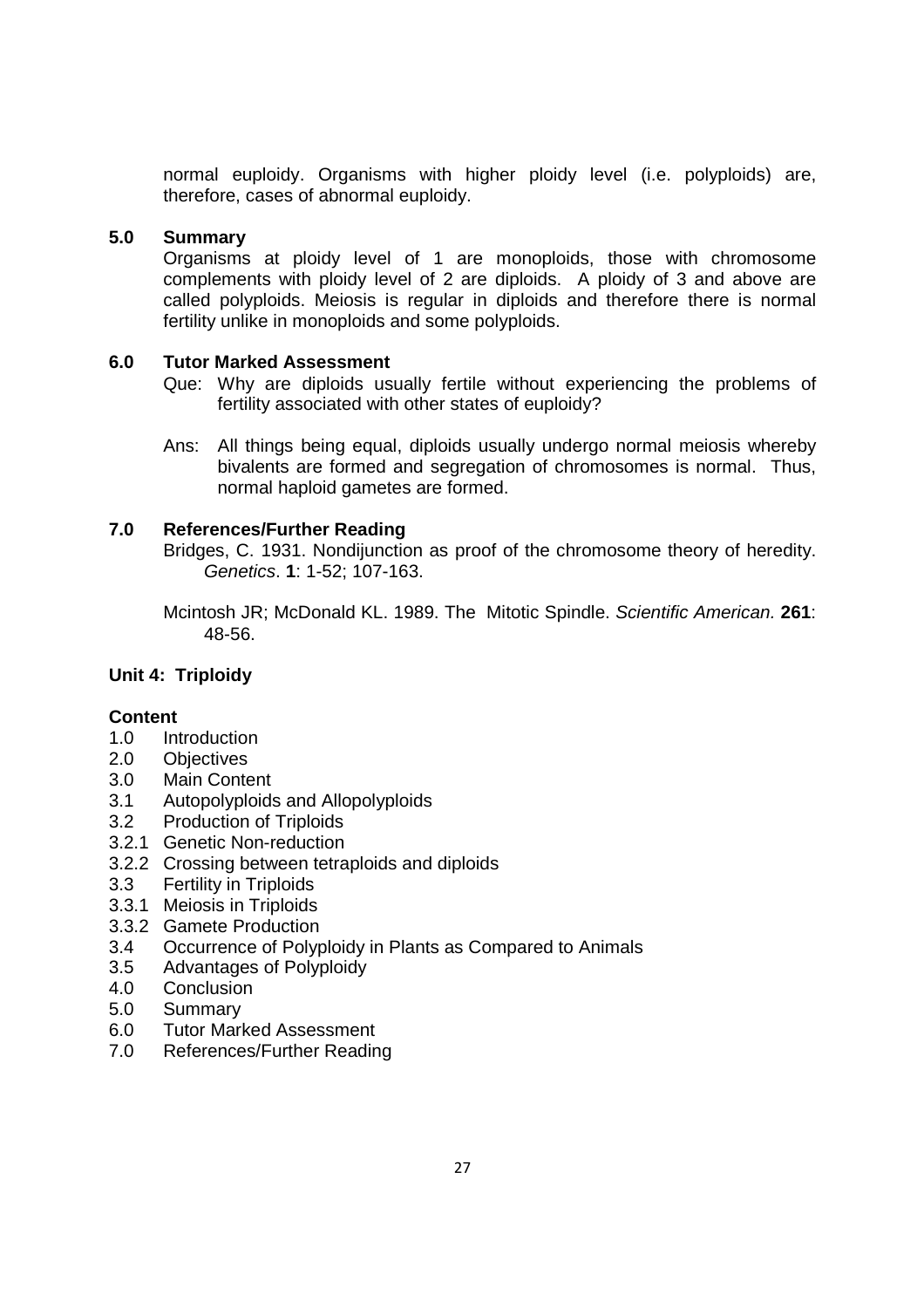### **1.0 Introduction**

Triploids (3x) are the first category of plants among the polyploids.

Triploids have chromosome complement 3x implying that chromosome complement is at ploidy level of 3. They are the first category of organisms that are polyploids. Recall that organisms with ploidy levels greater than two are polyploids. Therefore, polyploids start from triploids.

### **2.0 Objectives**

- (i) To know that triploids are the first set of polyploids.
- (ii) To know the differences between autopolyploids and allopolyploids.
- (iii) To know that triploids have improved qualities.
- (iv) To know why triploids are sterile.

### **3.0 Main Content**

### **3.1 Autopolyploids and Allopolyploids**

In the real of polyploids, we must distinguish between autopolyploids and allopolyploids. Autopolyploids are composed of multiple sets from within oen species. Allopolyploids are composed of sets from different species.

An important implication of the above is that allopolyploids arise through hybridization. Hybridization is the formation of a progeny called hybrid from mating between genetically unrelated parents.

Important: Triploids are usually autotriploids.

When we consider allopolyploidy, the degree of unrelatedness matters. Genome allopolyploids contain clearly different basic genomes derived frok different species. The genome formula is represented as AAB. Segmental allopolyploids contain genomes that are not strikingly dissimilar because the combining species are slightly related. The genome formula is represented as AAA<sub>1</sub>.

## **3.2 Production of Triploids**

### **3.2.1 Genetic Non-Reduction**

This is occurs when a normal gamete is fertilized by an unreduced pollen.

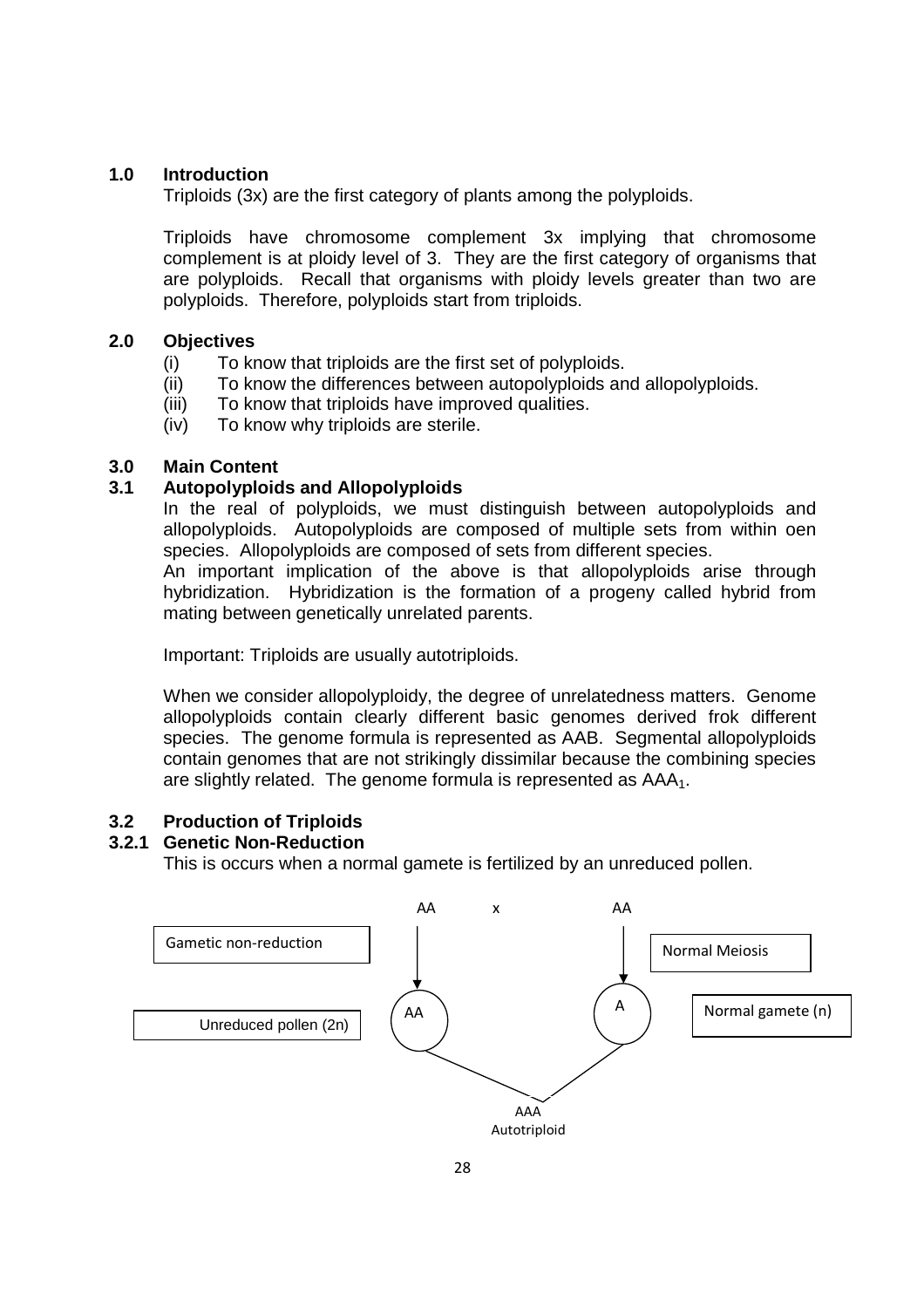#### **3.2.2 Crossing between tetraploids and diploids**



## **3.3 Fertility in Triploids**

### **3.3.1 Meiosis in Triploids**

Triploids contain odd number of chromosome set or ploidy (i.e. 3x). Thus each chromosome occurs in triplicate. The three homologous chromosomes experience pairing problems: normal bivalents characteristic of normal meiosis does not occur. Thus univalent-bivalent and trivalent pairing can occur. Possible trivalent configurations formed in triploids are shown in the figure below:



### **Principle of Partner Exchange**

Note that in the trivalents, meiotic pairing in any region is united to only two homologues at a time. Regions where the chromosomes change their pairing association from one pairing partner to another is called partner exchange.

### **3.3.2 Gamete Production**

Since chromosomes occur in triplicates in triploids, there is no way to ensure that the resulting gametes obtain a complete (or balanced) chromosome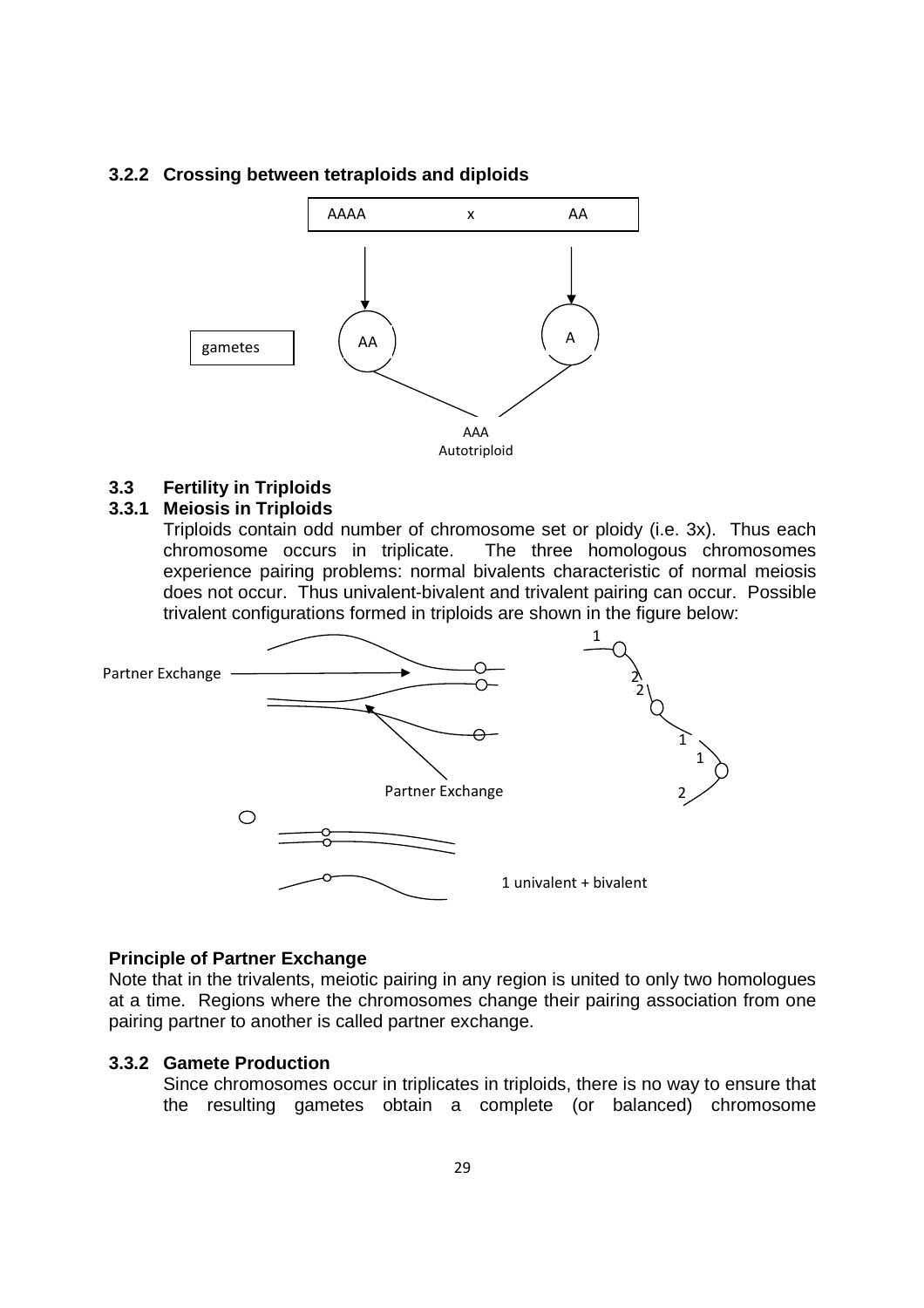complements of x or 2x. Unbalanced gametes are produced and triploids have no seeds. Thus they are sterile. Examples are banana and triploid watermelon.

The only way to ensure fertility in triploids is when all the single chromosomes pass to the same pole and simultaneously the other two chromosomes pass to the opposite pole, then the gametes formed will be balanced having haploid (x and diploid (2x) chromosome complements respectively. The probability of this type of meiosis will be  $({}^1/2)^{x-1}$ .

### **3.4 Occurrence of Polyploidy in Plants as Compared to Animals**

Polyploids (and monoploids) are much more common in plants than in animals. 30-35% of the angiosperms are polyploids. In Gramineae (grass family) it occurs with a frequency of 75%.

#### **Reasons why Polyploidy is less common in Animals than in plants**

- (1) Disturbance of Sex Determination Mechanism The XY sex determination mechanisms is upset in animals when chromosome sets are duplicated.
- (2) Histological Barrier

Animals are complex and polyploidy interferes with developmental pattern during tissue differentiation. For instance occurrence of plyploidy in man leads to spontaneous abortion.

- (3) Cross Fertilization Barrier Interspectific cross fertilization is rare in animals but common in plants. Moreover, hybrids are developmentally defective.
- (4) Hybrid Sterility

Even if viable hybrids are formed they are unable to reproduce sexually, and cannot last long for the rare occurrence of chromosome doubling which gives fertile allotetraploids.

**Note**: Polyploid cells occur in particular organs in some mammals. e.g. some liver cells are polyploids.

### **3.5 Advantages of Polyploidy**

- Increased chromosome number leads to larger nucleus. The amount of cytoplasm therefore increases to preserve the nucleus: cytoplasm ratio. This leads to increase in size of plant and its parts.
- Polyploidy allow for greater genetic diversity than in its diploid progenitors since more than two alleles will be present at a locus while the diploid will have only 2 alleles per locus.
- Greater enzyme multiplicity and activity resulting from gene diversion may allow the polyploidy to be more physiologically and ecologically more successful than the diploid cou9nterparts.
- Buffer Effect: In polyploids, extra chromosomes function as genetic buffers. Therefore, aneuploidy usually go unnoticed. For instance, a nullisomic diploid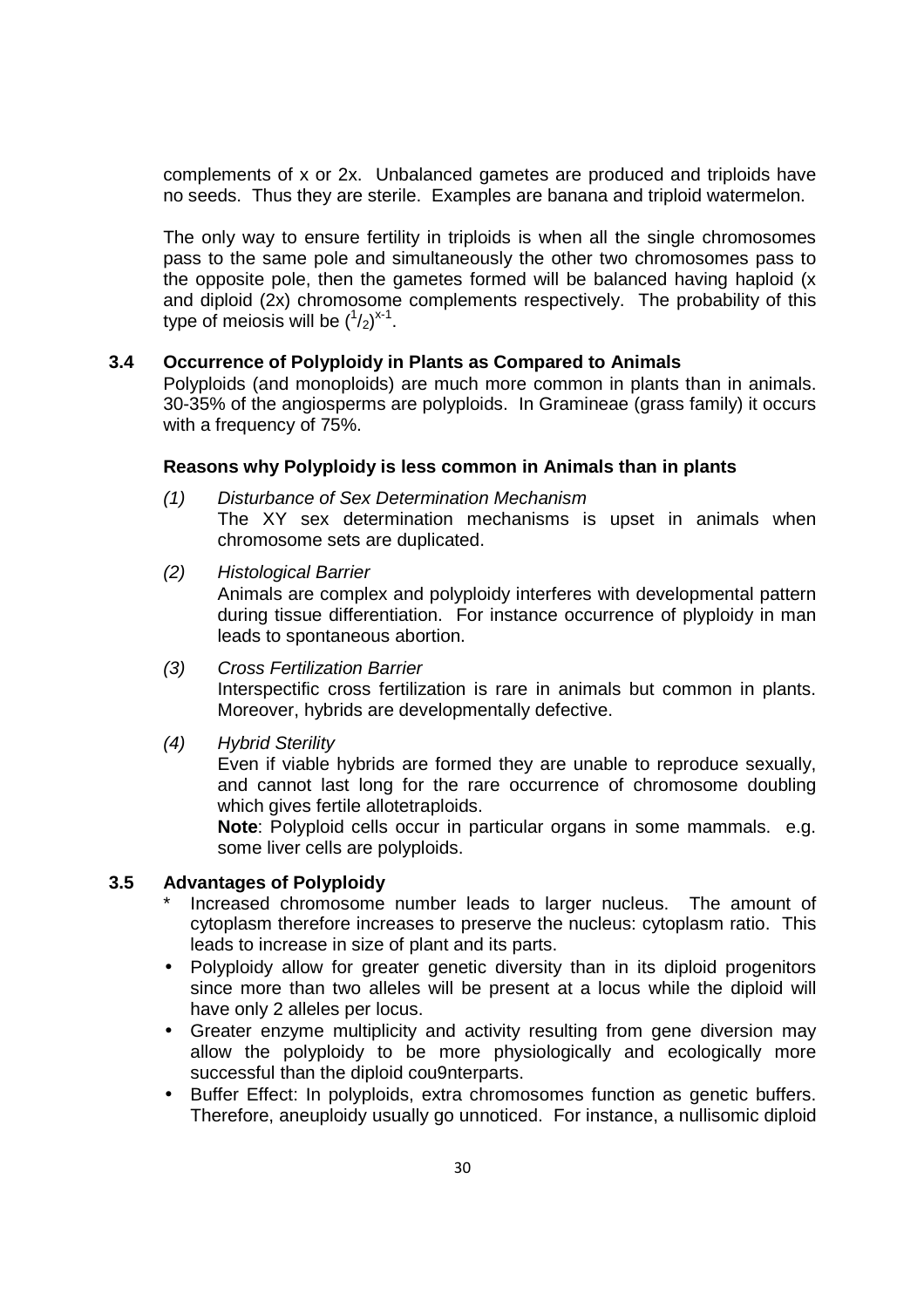often does not survive; however, a nullisomic polyploidy may survive but exhibit reduced vigour and reduced fertility. The buffer effect is caused by chromosome compensation.

### **4.0 Conclusion**

Although triploids have improved qualities over their diploid counterparts, they are, however, sterile in view of their meiotic irregularities.

#### **5.0 Summary**

Triploids are the first group of polyploids. They have 3x chromosome complement. Although triploids have improved qualities when compared to diploids, they are sterile because unbalanced gametes and seedlessness result from meiotic irregularities of triploids.

#### **6.0 Tutor Marked Assessment**

Que: Why is it that banana cannot be propagated by seed.

Ans: Banana is triploid. Since the ploidy number is odd, there is no way to ensure normal bivalents at meiosis. Thus segregation of chromosomes is irregular. The gametes will be mainly aneuploids and non-functional. So banana is seedless. The only option left for propagation of banana is through vegetative means.

### **7.0 References/Further Reading**

Bridges, C. 1931. Nondijunction as proof of the chromosome theory of heredity. Genetics. **1**: 1-52; 107-163.

Mcintosh JR; McDonald KL. 1989. The Mitotic Spindle. Scientific American. **261**: 48-56.

#### **Unit 5: Tetraploidy and Higher Polyploidy**

#### **Content**

- 1.0 Introduction
- 2.0 Objectives
- 3.0 Main Content
- 3.1 Auto-tetraploids
- 3.1.1 Producton of autotetraploids
- 3.1.2 Fertility in autotetraploids
- 3.2.1 Determination of Genotypes
- 3.3 Allotetraploids
- 3.3.1 Classical Allotetraploids Raphinobrassica
- 3.3.2 Production of Allotetraploids
- 3.3.2.1 Production of allotetraploid Triticale by Hybridization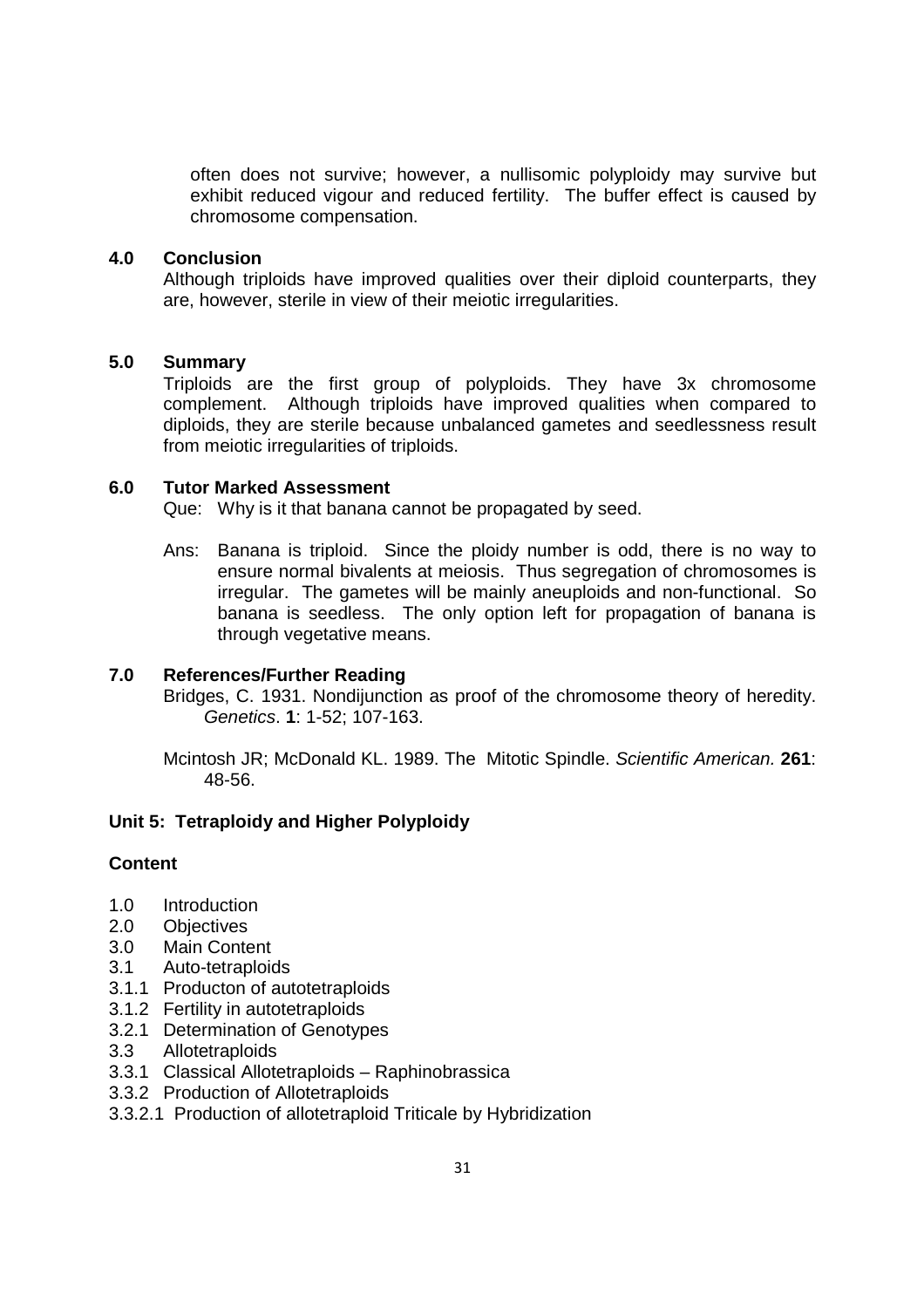## 4.0 Conclusion

- 5.0 Summary
- 6.0 Tutor Marked Assessment
- 7.0 References/Further Reading

### **1.0 Introduction**

Tetraploids are the second group of polyploids after triploids. As the name suggests, tetraploids have 4x chromosome complement. This means that each chromosome type occurs in quadruplicate. Unlike triploids that are usually autotriploids, autotetraploids and allotetraploids occur frequently in plants.

## **2.0 Objectives**

- (i) To know that tetraploidy occurs well in plants.
- (ii) To know the chromosome complement and genome formulas of different types of autotetraploids.
- (iii) To understand that tetraploids have significantly higher fertility than triploids.

### **3.0 Main Content**

### **3.1 Autotetraploids**

Autotetraploids have 4x chromosome complement with genome formula AAAA.

### **3.1.1 Production of Autotetraploids**

Production involves 2 mechanisms:

- (a) Genetic non-reduction and
- (b) Somatic doubling
- (a) Genetic Non-reduction (Refer to production of autotriploids)
- (b) Somatic Doubling:

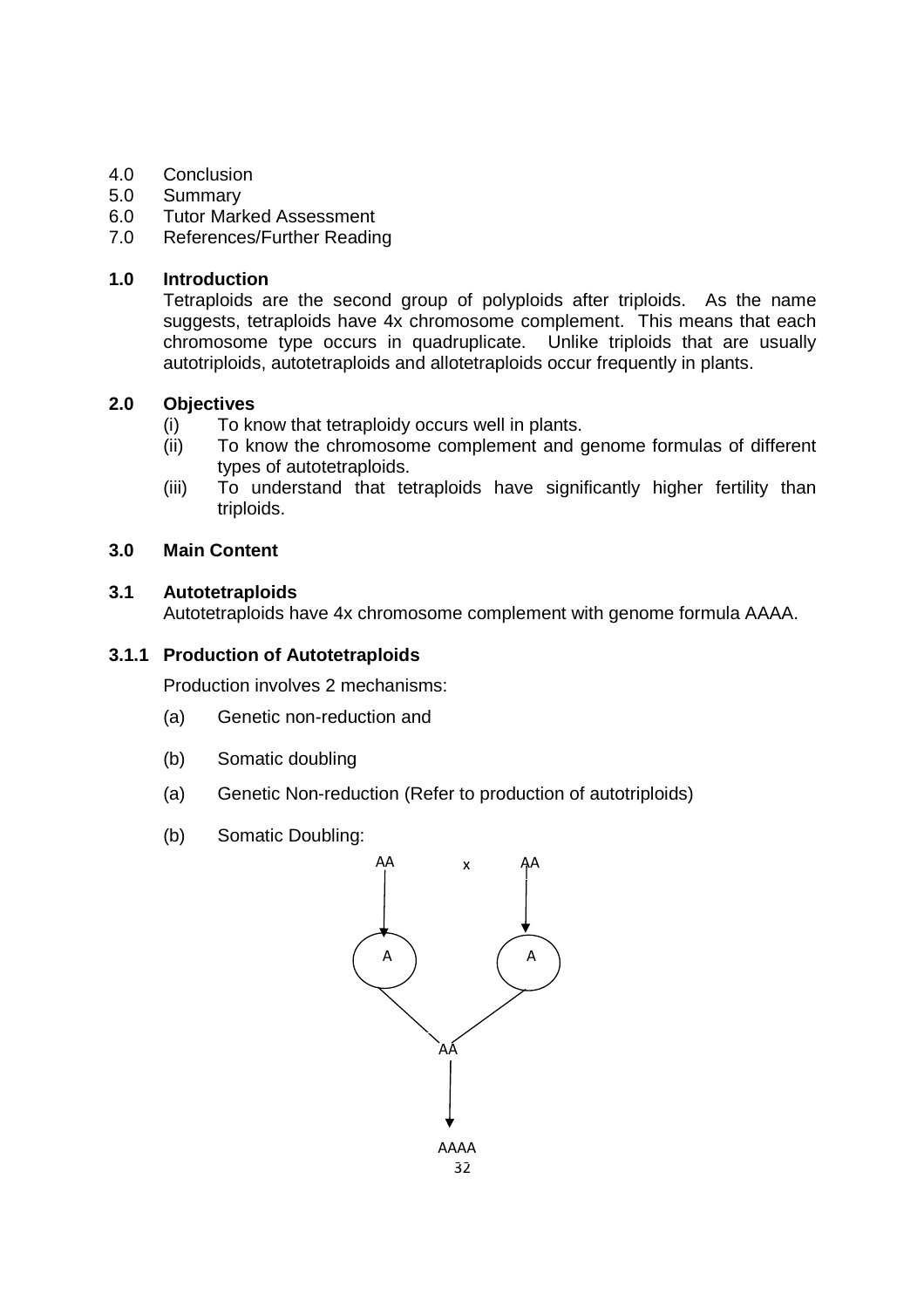Chromosome doubling can be spontaneous or induced. Induction is through colchicines treatment, a poisonous alkaloid drug that binds to tubulin, the major protein component of the spindle thereby preventing formation of the spindle apparatus. In cells without spindle apparatus, the sister chromatids do not separate after the centromere splits, so the chromosome no doubles. Since there is no spindle, metaphase chromosomes (colchicines metaphase or cmetaphase) remain scattered in the cytoplasm. Continuous colchicines treatment may cause reduplication. For instance, onion cells  $(2n = 16)$  bathed with colchicines for 4 days may contain 1,000 chromosome per nucleus.

### **3.1.2 Fertility in Autotetraploid**

Because 4 is an even number, autotetraploids can have a higher meiosis. The crucial factor is how the four homologous chromosomes pair and segregate. There are several possibilities which include two bivalents, one quadrivalent and a univalent-trivalent association. In tetraploidds, the two-bivalent and the quadrivalent pairing modes tend to be most regular, even here there is no guarantee for a 2:2 segregation.

If all chromosome sets segregate 2:2 as they do in some species, then the gametes will be functional and genetic analysis can be made.

### **3.2 Genetics of a Fertile Autotetraploid**

#### **3.2.1 Determination of Genotypes**

In an autotetraploid, a gene is represented 4 times at a locus. Thus we can have the following allelic constitutions with reference to the dominant allele 'A' at locus  $A/a$ 

| AAAA |                                | quadriplex |  |  |
|------|--------------------------------|------------|--|--|
| AAAa |                                | triplex    |  |  |
| AAaa |                                | duplex     |  |  |
| Aaaa |                                | simplex    |  |  |
| aaaa |                                | nulliplex  |  |  |
|      | Comete nueditation le editorie |            |  |  |

Gamete production is a duplex – Aaaa.

Note: We have further concern whether the locus in question is tightly linked or not to the centromere since the two situations give different results.

#### **Case 1: Locus is tightly liked to the centromere:**

| <u>n</u> | AA | Aa | Aa |
|----------|----|----|----|
| <i>r</i> |    | Aa | a  |
| a        |    |    | aa |
| а        |    |    | a  |

Balanced Gametes i.e. diploid gametes = 4Aa: 1AA: 1aa = 6

Thus if there are 4 different alleles at the locus, we shall have 6 different alleles: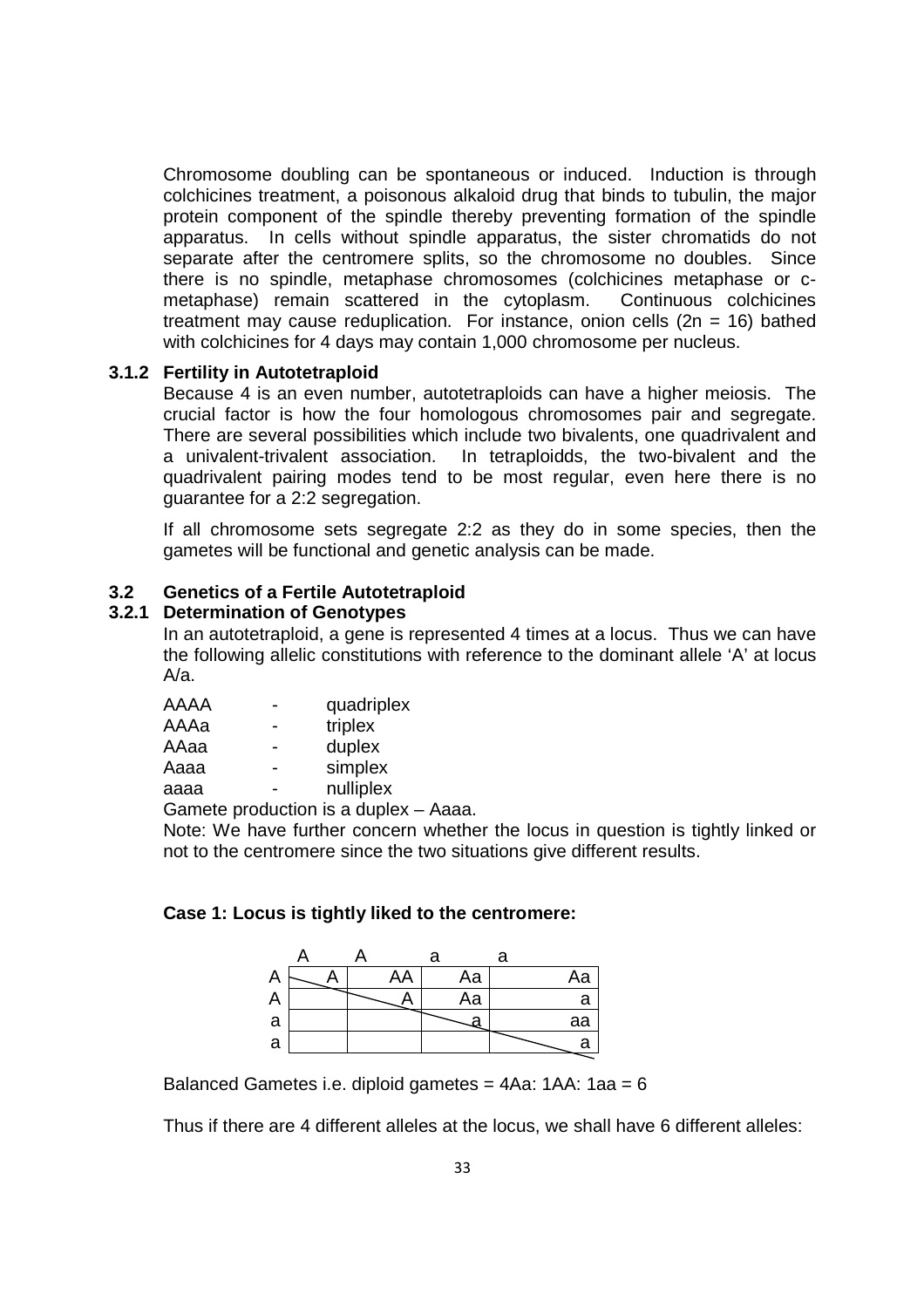$$
{}^4C_2 = \frac{4!}{(4-2)!2!} = \frac{4 \cdot 3 \cdot 2!}{2! \cdot 2!}
$$

= 6 by combinatorial analysis.

Therefore, the probability of a nulliplex progeny ( $a/a/a/a$ ) is  $1/6 \times 1/6 = 1/36$  $Ratio = 1a/a/a/a : 35 A/-/-.$ OR

|          | 4Aa          | 1AA          | 1aa      |
|----------|--------------|--------------|----------|
|          | 4Aa   16AAaa | 4AAAa        | 4Aaaa    |
|          | 1AA   4AAAa  | 1AAAA        | 1AAaa    |
|          | $1aa$ 4 Aaaa | 1AAaa        | 1aaaa    |
| Total 24 |              | 6<br>$+$     | $6 = 36$ |
|          |              | 1/36<br>aaaa |          |

#### **Case 2: Locus is not linked to the centromere.**

In this case crossing-over must be considered. This forces us to think in terms of chromatids.

The packaging of genes two at a time into games is very much like grabbing two balls at random from a bag of eight balls: 4 of one kind, 4 of another. The probability of picking two b genes = probability of bb gamete.

 $=$  4/8 (the first one) x 3/7 (the  $2<sup>nd</sup>$  one) = 3/14

$$
\therefore \qquad b/b/b/b = \binom{3}{14}^2 = \frac{9}{196}
$$

### **3.3 Allotetraploids**

#### **3.3.1 Classical Allotetraploid – Raphinobrassica**

The "classic allotetraploid" was synthesized by G. Karpechenko in 1928. He wanted to make a fertile hybrid that would have the leaves of the cabbage (Brassica) and the roots of the radish (Raphanus). Each of these species has 18 chromosomes, and they are related closely enough to allow intercrossing. A viable hybrid progeny individual was produced from seed. However, this hybrid was functionally sterile because the nine chromosomes from the cabbage percent were different enough from the radish chromosomes that pairs did not synapse and disjoin normally:

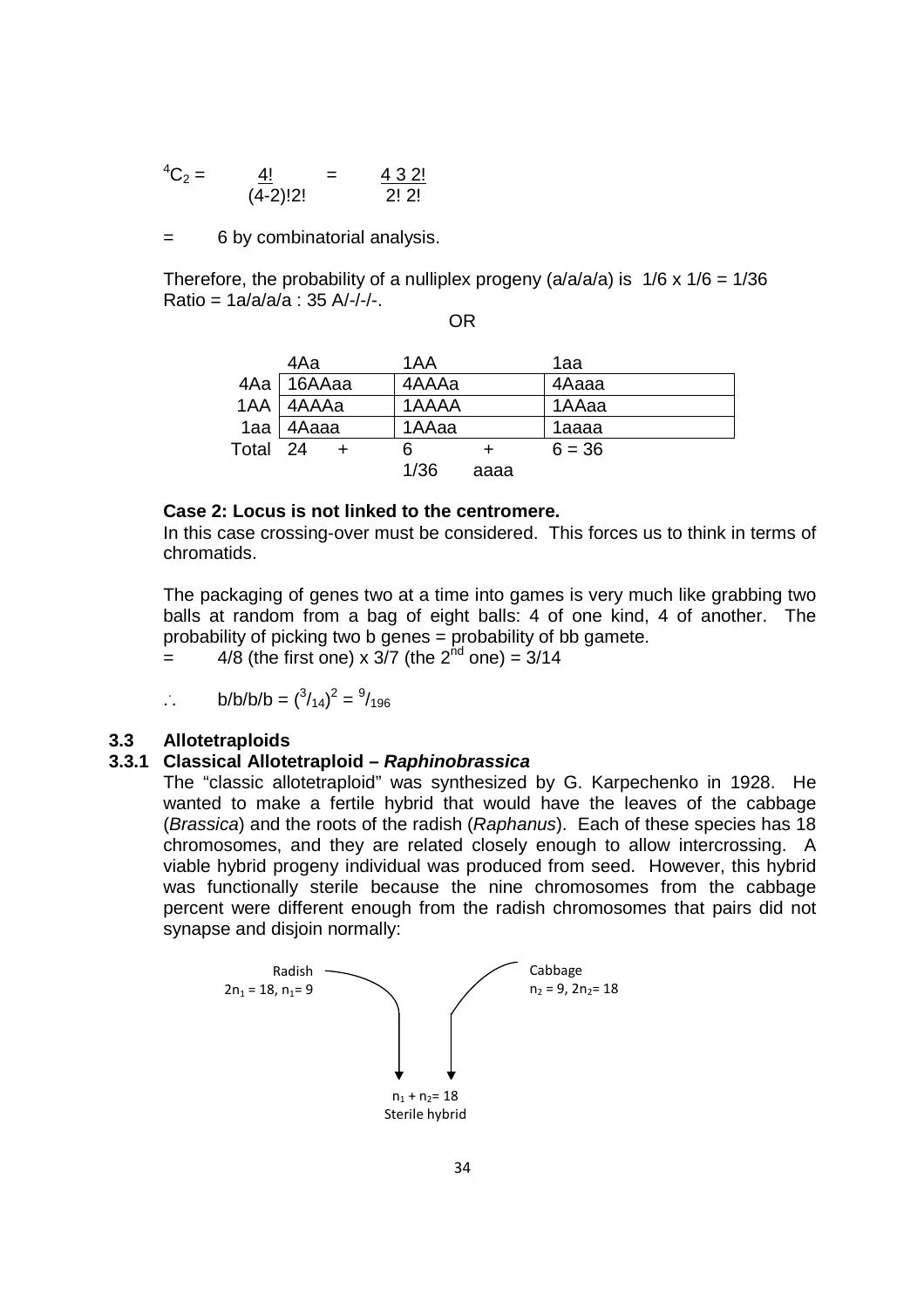However, one day a few seeds were in fact produced by this (almost) sterile hybrid. On planting, these seeds produced fertile individuals with 36 chromosomes. All these individuals were allopolyploids. They had apparently been derived from spontaneous, accidental chromosome doubling to  $2n_1 + 2n_2$  in the sterile hybrid, presumably in tissue that eventually became germinal and underwent meiosis. Thus, in  $2n_1 + 2n_2$  tissue, there is a pairing partner for each chromosome and balanced gametes of the type  $n_1 + n_2$  are produced. These gametes fuse to give  $2n_1 + 2n_2$  allopolyploid progeny, which also are fertile. This kind of allopolyploid is sometimes called an amphidiploids, which means "doubled diploid" (Fig. ). (Unfortunately for Ka rpechenko, his amphidiploids had the roots of a cabbage and the leaves of a radish).

When the allopolyploid was crossed with either parental species, sterile offspring resulted. The offspring of the cross with radish were  $2n_1 + n_2$ , constituted from an  $n_1 + n_2$  gamete from the allopolyploid and an n1 gamete from the radish. The  $n<sub>2</sub>$  chromosomes had no pairing partners, so sterility resulted. Consequently, Karpechenko had effectively created a new species, with no possibility of gene exchange with its parents. He called his new species Raphanobrassica.

#### **3.3.2 Production of Allotetraploid**

It is produced by hybridization of 2 different species to yield an infertile hybrid in  $F_1$ .  $F_1$  must be able to propagate vegetatively before chromosome doubling to produce a vigorous fertile hybrid.

#### **3.3.2.1 Production of Allotetraploid Triticale by Hybridization**

Today, allopolyploids are routinely synthesized in plant breeding. Instead of waiting for spontaneous doubling to occur in the sterile hybrid, the plant breeder adds colchicines to induce doubling. The goal of the breeder is to combine some of the useful features of both parental species into one type. This kind of endeavor is very unpredictable, as Karpechenko learned. In fact, only one synthetic amphidiploids has ever been widely used. This amphidiploids is Triticale, an amphiphidiploid between wheat (Triticum,  $2n = 6x = 42$ ) and rye (Secale,  $2n = 2x = 14$ ). Triticale combines the high yields of wheat with the ruggedness of rye. Figure shows the procedure for synthesizing Triticale.

### **4.0 Conclusion**

Autotetraploids and allotetraploids can occur spontaneous or artificially in plant breeding. Tetraploids are usually produ ced in plant breeding because of their commercial and other economic advantages over their diploid counterparts.

### **5.0 Summary**

There are two major types of tetraploids namely autotetraploids and allotetraploids. Tetraploids have considerably high fertility because the ploidy is even (i.e. 4x). Several mechanisms ensure that normal bivalents are formed as is the case with normal diploids.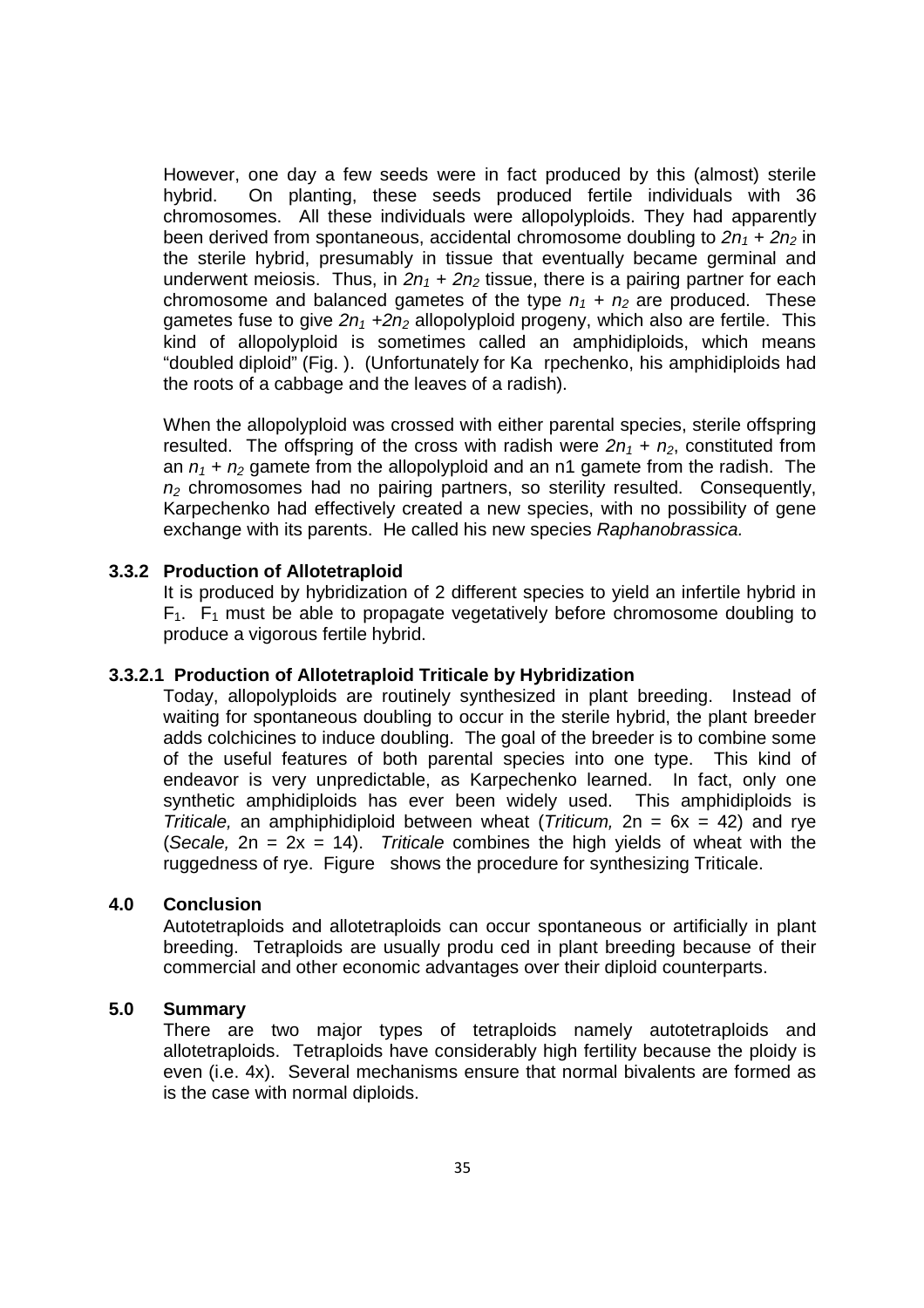Thus, an odd number of chromosome sets makes an organism sterile because there is not a partner for each chromosome at meiosis, whereas even number of sets can produce standard segregation ratios to cause fertility .

#### **6.0 Tutor Marked Assessment**

Que: Arrange the plants with the genome formulas below according to their degree of fertility y starting with the most fertile. Give reasons to support your answer.

AAAAA, AABB, AAAA

### Ans: AABB, AAAA, AAAAA

AABB is an allotetraploid with normal fertility because chromosome are in pairs, and there is formation of normal bivalents. AAAA (autotetraploid) is also fertile because the ploidy number is even; however, possibilities of multivalent and other abnormal pairings cannot be totally ruled out. AAAAA is a pentaploid with odd ploidy number. Meiosis will be irregular leading to aneuploid gametes which will be non-functional.

### **7.0 Reference/Further Reading**

Bridges, C. 1931. Nondijunction as proof of the chromosome theory of heredity. Genetics. **1**: 1-52; 107-163.

Mcintosh JR; McDonald KL. 1989. The Mitotic Spindle. Scientific American. **261**: 48-56.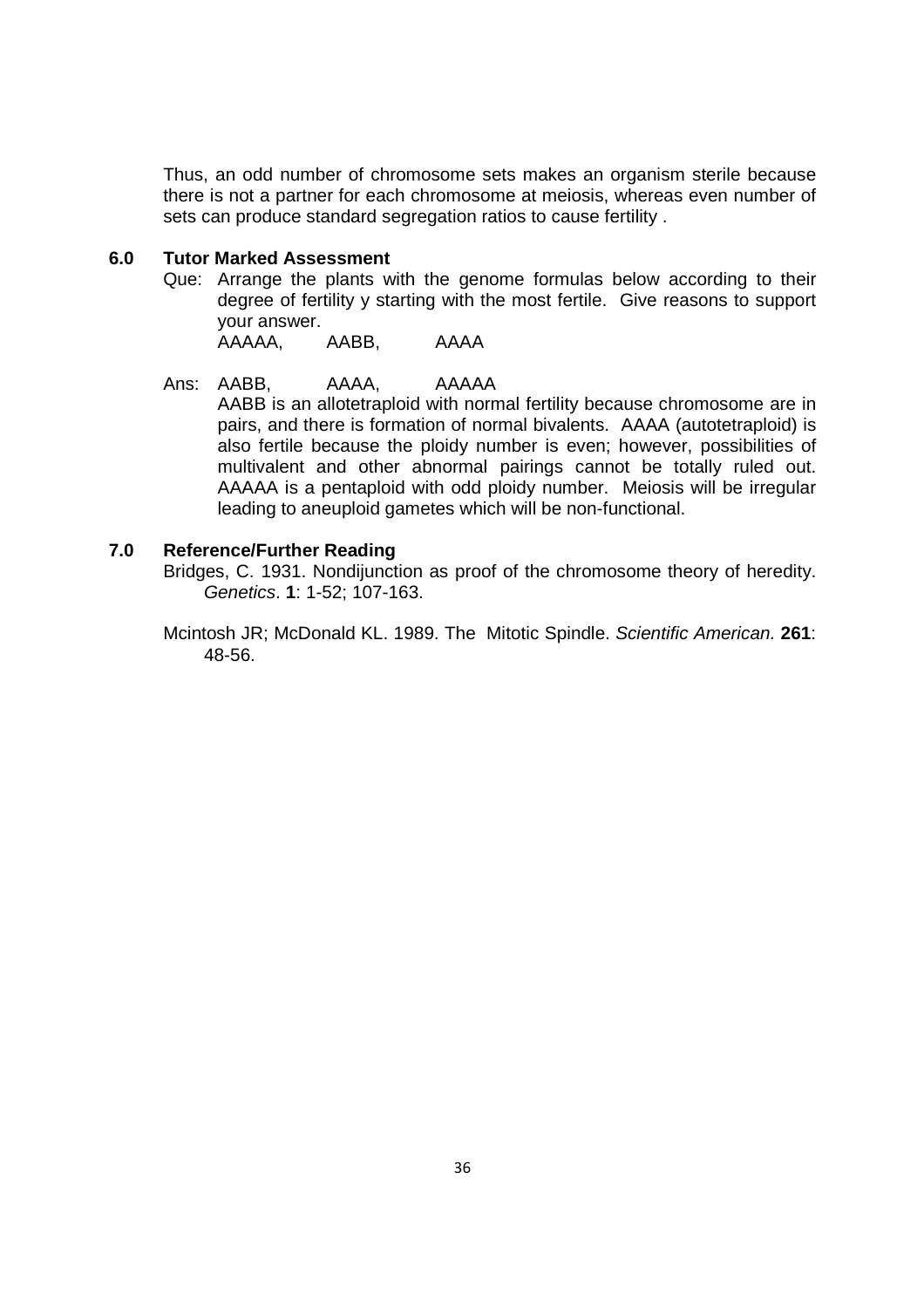# **MODULE 3**

UNIT 1 Aneuploidy: An Overview UNIT 2 Aneuploidy and its Genetic Consequences UNIT 3 Variation in Chromosome Structure UNIT 4 Inversion UNIT 5 translocation

## **Unit 1: Aneuploidy: An Overview**

## **Content**

- 1.0 Introduction
- 2.0 Objectives
- 3.0 Main Content
- 3.1 Types of Aneuploidy
- 3.2 Aneuploid Series
- 3.3 Causes of Aneuploidy
- 3.4 Concept of Genic Balance
- 4.0 Conclusion
- 5.0 Summary
- 6.0 Tutor Marked Assessment
- 7.0 References/Further Reading

### **1.0 Introduction**

Aneuploidy is a numerical variation that affects a particular chromosome and not the whole set as is the case with euploidy. Aneuploidy is the second major category of chromosome mutations in which chromosome number is abnormal. An aneuploidy is an individual organism whose chromosome number differs from the wild type by part of a chromosome set. Generally, the aneuploid chromosome set differs from wild type by only one or a small number o fchromosomes. Aneuploids can have a chromosome number either greater or smaller than that of the wild type. Aneuploid nomenclature is based on the number of copies of the specific chromosome in the aneuploid state. For example, the aneuploid condition 2n-1 is called **monosomic** (meaning "one chromosome") because only one copy of some specific chromosome is present instead of the usual two found in its diploid progenitor. The aneuploid 2n +1 is called **trisomic**, 2n-2 is **nullisomic**, and n +1 is **disomic**.

## **2.0 Objectives**

- (i) To be able to distinguish clearly aneuploidy and euploidy.
- (ii) To know the causes of aneuploidy
- (iii) To understand the concept of genic balance and how it affects aneuploids and euploids.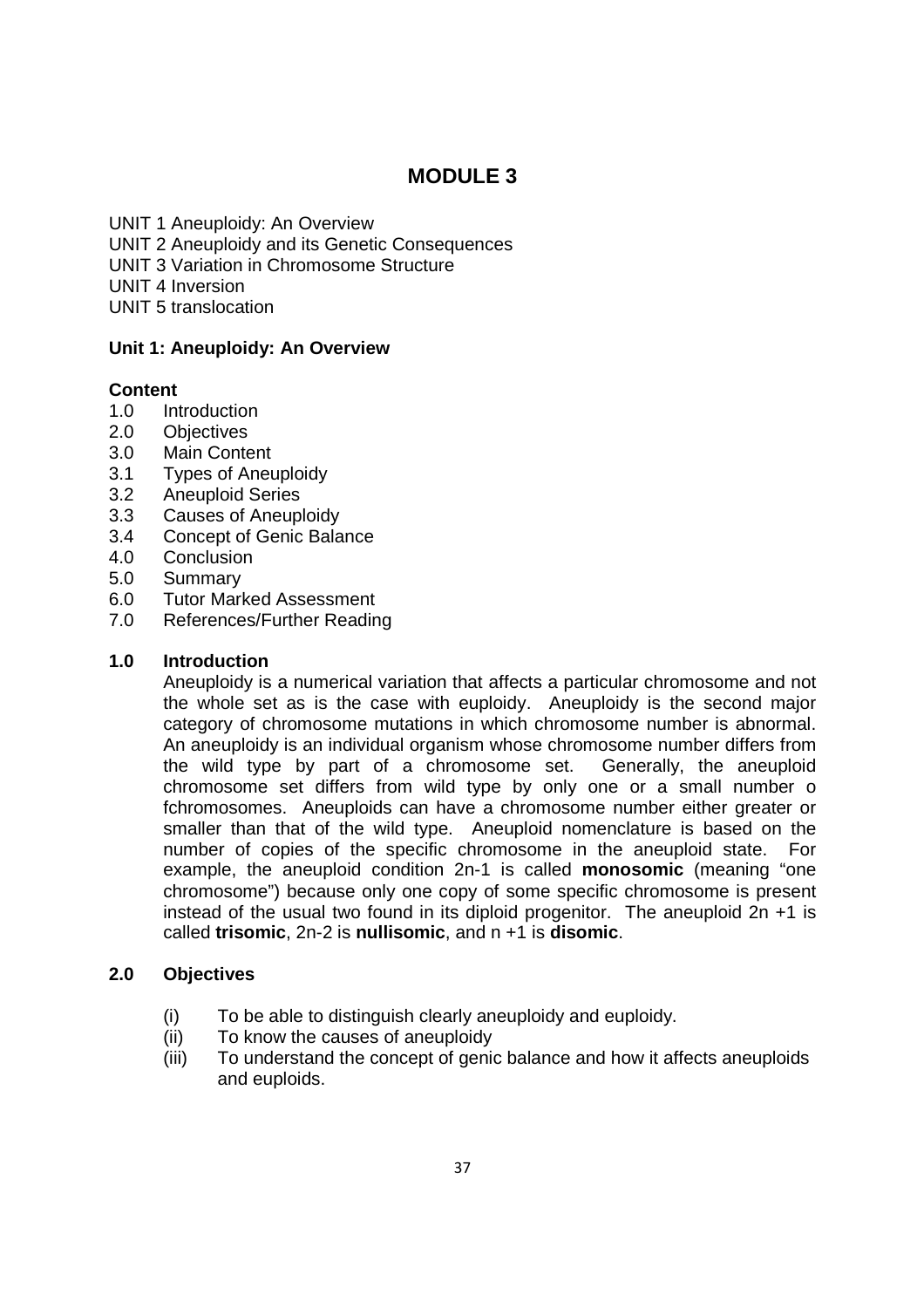## **3.0 Main Content**

### **3.1 Types of Aneuploidy**

|                              |                | Normal (2n)<br>$\overline{2}$<br>$\overline{2}$<br>3<br>$\mathbf{3}$<br>4<br>4<br>5<br>5 |                                                    |                                            |
|------------------------------|----------------|------------------------------------------------------------------------------------------|----------------------------------------------------|--------------------------------------------|
| nullisomy                    | monosomy       | disomy                                                                                   | trisomy                                            | tetrasomy                                  |
| $(2n-2)$                     | $(2n-1)$       | (2n)                                                                                     | $(2n + 1)$                                         | $(2n + 2)$                                 |
| 1                            |                |                                                                                          |                                                    | 1                                          |
| 2<br>2                       | $\mathfrak{p}$ | 2<br>2                                                                                   | $\overline{2}$<br>$\overline{2}$<br>$\overline{2}$ | 2<br>2<br>2<br>2                           |
| $\overline{\mathbf{4}}$<br>4 | 3<br>3         | 3<br>3                                                                                   | 3<br>3                                             | 3<br>3                                     |
| 5<br>5                       | 4<br>4         | 4<br>4                                                                                   | 4<br>4                                             | 4<br>4                                     |
|                              | 5<br>5         | 5<br>5                                                                                   | 5<br>5                                             | 5<br>5                                     |
| double                       | double         |                                                                                          | double                                             | double                                     |
| nullisomy                    | monosomy       |                                                                                          | trisomy                                            | tetrasomy                                  |
| $(2n-2-2)$                   | $(2n-1-1)$     |                                                                                          | $(2n + 1 + 1)$                                     | $(2n+2+2)$                                 |
|                              |                |                                                                                          |                                                    |                                            |
| 3<br>3                       | $\overline{2}$ |                                                                                          | $\overline{2}$<br>$\overline{2}$<br>2              | $\overline{2}$<br>$\overline{2}$<br>2<br>2 |
| 5<br>5                       | 3<br>3         |                                                                                          | 3<br>3                                             | 3<br>3                                     |
|                              | 4              |                                                                                          | 4<br>4<br>4                                        | $\overline{\mathbf{4}}$<br>4<br>4<br>4     |
|                              | 5<br>5         |                                                                                          | 5<br>5                                             | 5<br>5                                     |
| Class exercise               |                |                                                                                          |                                                    |                                            |

More Practice: Describe a triple trisomic .

### **3.2 Aneuploid Series**

Aneuploid series refers to all possible aneuploids. Thus, it is equal to the number of haploid chromosome number. Therefore, if an organisms has chromosome number 2n = 5, then there will be 5 kinds of aneuploids given a particular type of aneuoploidy. This is because each chromosome type can be affected by aneuploidy.

| normal            | Monosomy -1                                        | Monosomy -2 | Monosomy $-3$ |
|-------------------|----------------------------------------------------|-------------|---------------|
|                   |                                                    |             |               |
| $\mathbf{2}$<br>2 | 22                                                 | 2           | 2<br>2        |
| 3<br>3            | 3 <sub>3</sub>                                     | 3<br>3      |               |
|                   |                                                    | 4           |               |
| 5<br>5            | 5<br>5                                             | 5<br>5      | 5<br>5        |
|                   |                                                    |             |               |
| Monosomy $-4$     | Monosomy-5                                         |             |               |
|                   |                                                    |             |               |
| 2<br>2            | $\overline{\phantom{0}}^2$<br>$\mathbf{2}^{\circ}$ |             |               |
| 3<br>3            | 3<br>3                                             |             |               |
|                   | 4                                                  |             |               |
|                   | 5                                                  |             |               |

Table : Monosomic Series for a hypothetical Plant with 2n=5. There are 5 possible aneuploids.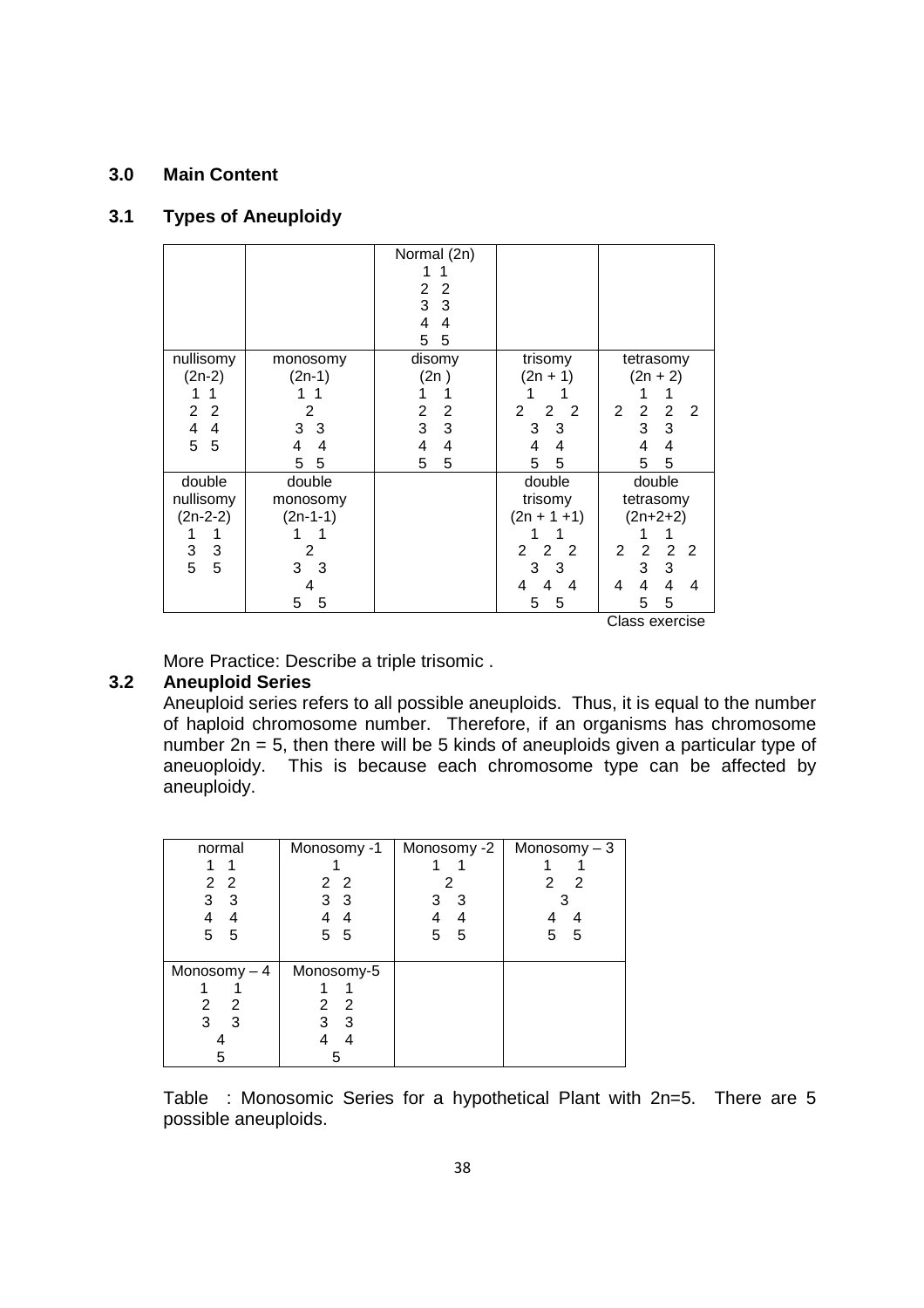### **3.3 Causes of Aneuploidy**

- 1) Nindisjunction: Members of a pair of chromosomes or chromatids fail to disjoin (separate) properly so that some gametes are formed containing more or less of a particular chromosome. This may lead to hypoploidy and hyperploidy.
- 2) Lagging Chromosomes: Lagging chromosomes or laggards are characterized by retarded movement during anaphase resulting in nonincorporation into gametes. This always leads to hypoploidy.
- 3) Irregular Chromosome Distribution: Random chromosome distribution into gametes may cause more or less of particular chromosomes in the resulting individual.
- 4) Multipolar Mitosis: Abnormal chromosome distribution.

### **3.4 Concept of Genic Balance**

Genic balance refers to the proper amount of gene products resulting from appropriate rate of transcription and consequently the number of copies of that gene in a cell.

### **Genic Balance and Development**

Normal development depends on gene balance i.e. genes in appropriate amount. In euploidy multiples of the whole set does not affect this balance significantly because there is no change in the relative proportions of genes. However, in aneuploidy, numerical changes not involving the whole set alters the proportions of genes. Therefore, polyploidy does not usually cause a wide change in development as aneuploidy.

**Note**: Aneuploidy disturbs genic balance more significantly than euploidy.

### **4.0 Conclusion**

Aneuploidy is a numerical variation that affects a particular chromosome and not the whole set. Aneuploids are produced by nondisjunction or some other types of chromosome misdivision at either meiosis or mitosis. Aneuploidy causes alteration of delicate genetic balance that enables normal development.

### **5.0 Summary**

Aneuploids usually results in an unbalanced genome with an abnormal phenotype. Examples of aneuploids include nullisomic (2n-3), monosomic (2n-1), trisomics (2n+1). There are also double, triple etc. aneuploids. Aneuploid series refers to all possible aneuploids of a particular type.

### **6.0 Tutor-Marked Assessment**

Que: (i) How do you think multipolar mitosis might cause aneuploidy?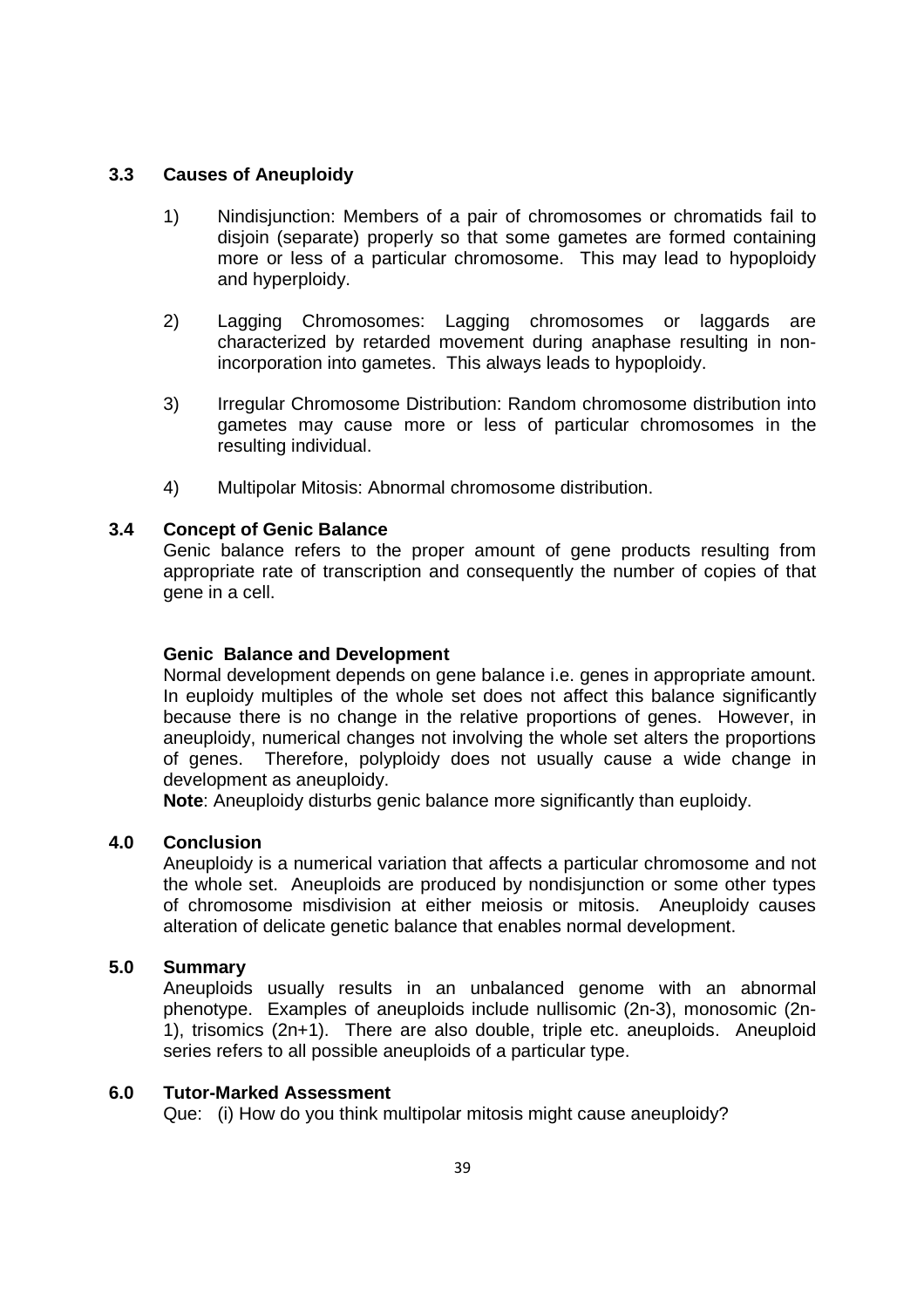- (ii) Explain why aneuploidy usually has more deleterious effect than polyploidy?
- (iii) A diploid plant was observed to have chromosome number  $2x=14$ . How many types of monosomics do you expect to constitute its monosomic series?
- Ans: (i) Multipolar mitosis means there are more than two poles for chromosome distribution during meiosis. This will make normal distribution of chromosomes into gametes impossible, and aneuploid gametes will be produced.
	- (ii) Aneuploidy offsets the normal proportion of genes than euploidy and therefore causes more serious problem of genome imbalance.
	- (iii)  $2x = 14$ , therefore  $x + 7$ . Thus, there are 7 types of nullisomics in the series. .

(Note: there are 7 types of any aneuploid series)

### **7.0 Reference/Further Reading**

Bridges, C. 1931. Nondijunction as proof of the chromosome theory of heredity. Genetics. **1**: 1-52; 107-163.

Mcintosh JR; McDonald KL. 1989. The Mitotic Spindle. Scientific American. **261**: 48-56.

### **Unit 2: Aneuploidy and its Genetic Consequences**

### **Content**

- 1.0 Introduction
- 2.0 Objectives
- 3.0 Main Content
- 3.1 Nullisomics (2n-2)
- 3.2 Monosomics (2n-1)
- 3.3 Trisomics (2n+1)
- 3.4 Genetic Analysis for trisomics for allelic constitution
- 4.0 Conclusion
- 5.0 Summary
- 6.0 Tutor Marked Assessment
- 7.0 References/Further Reading

### **1.0 Introduction**

It was learnt in the last unit of this module that genic imbalance is an important genetic consequence of aneuploidy. There are, however, other genetic consequences that need to be understood. In this unit, therefore, more detail consideration of aneuploidy and their genetic consequences will be taught.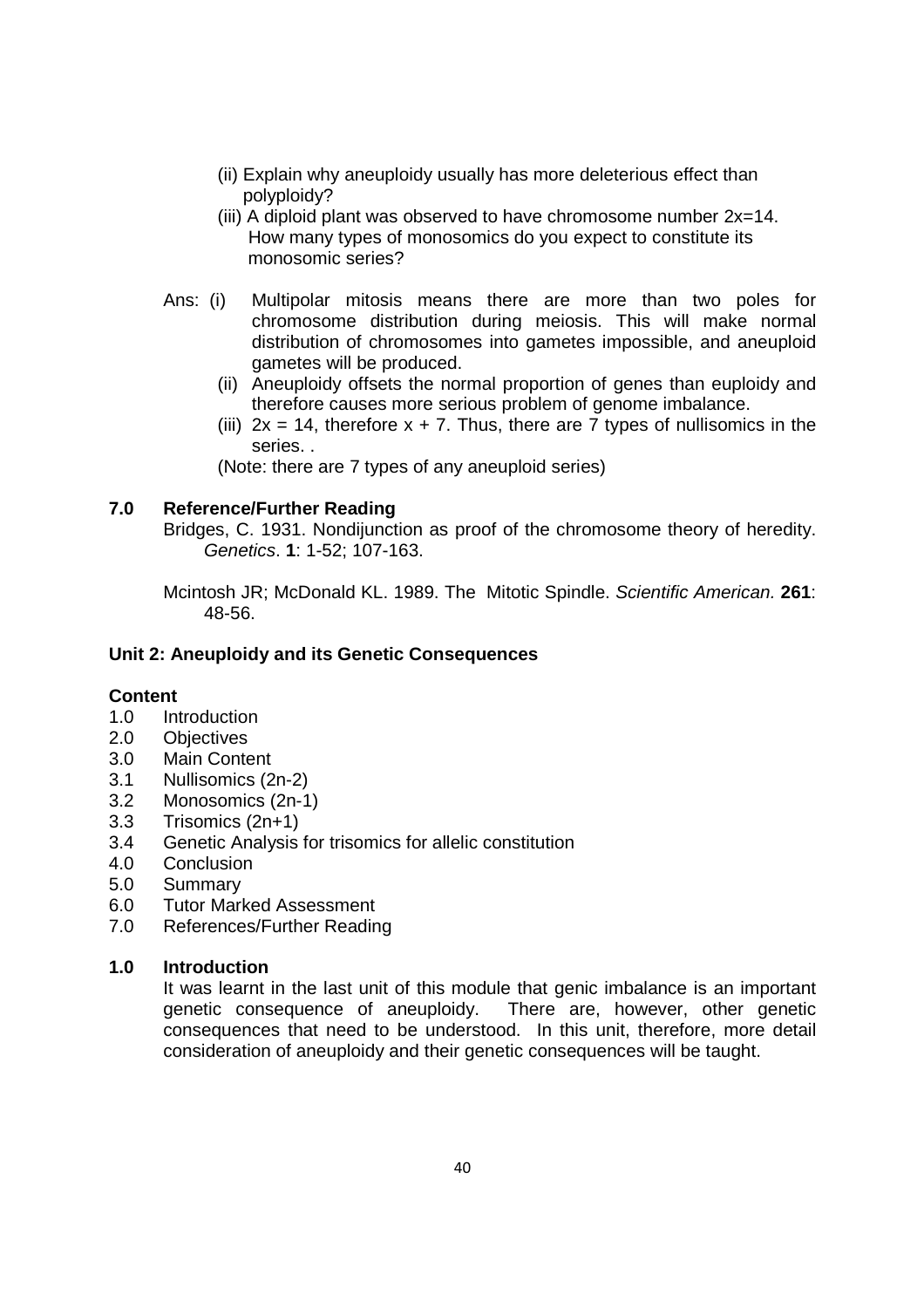### **2.0 Objectives**

- (i) To understand other genetic consequences of aneuploidy apart from genic imbalance.
- (ii) To know the effect of aneuploidy on gamete production and inheritance.

### **3.0 Main Content**

### **3.1 Nullisomics (2n-2)**

Although nullisomy is a lethal condition in diploids, an organism such as bread wheat, which behaves meiotically like a diploid although it is a hexaploid, can tolerate nullisomy. The four homoeologus chromosomes apparently compensate for a missing pair of homologs. In fact, all the possible 21 bread wheat nullisomics have been produced; they are illustrated in Figure . Their appearances differ from the normal hexaploids; furthermore, most of the nullisomics grow less vigorously.

### **3.2 Monosomics (2n-1)**

Monosomic chromosome complements are generally deleterious for two main reasons. First, the missing chromosome perturbs the ovrall gene balance in the chromosome set. (We encountered this effect earlier). Second, having a chromosome missing allows any deleterious recessive allele on the single chromosome to be hemizygous and thus to be directly expressed phenotypically. Notice that these are the same effects produced by deletions.

## **3.3 Trisomics (2n +1)**

The trisomic condition also is one of chromosomal imbalance and can result in abnormality or death. However, there are many examples of viable trisomics. Furthermore, trisomimcs can be fertile. When cells from some trisomic organisms are observed under the microscope at the time of meiotic chromosome pairing, the trisomic chromosomes are seen to form a trivalent, an associated group of three, whereas the other chromosomes form regular bivalents.

## **3.4 Genetic Analysis of Trisomics for Allelic Constitution**

The method is similar to that of triploids.

### **4.0 Conclusion**

The adverse effect of genic imbalance characteristic of aneuploidy not only affect the organism but also gametes. Aneuploid gametes have lower fertilizing efficiency and therefore causes reduced fertility.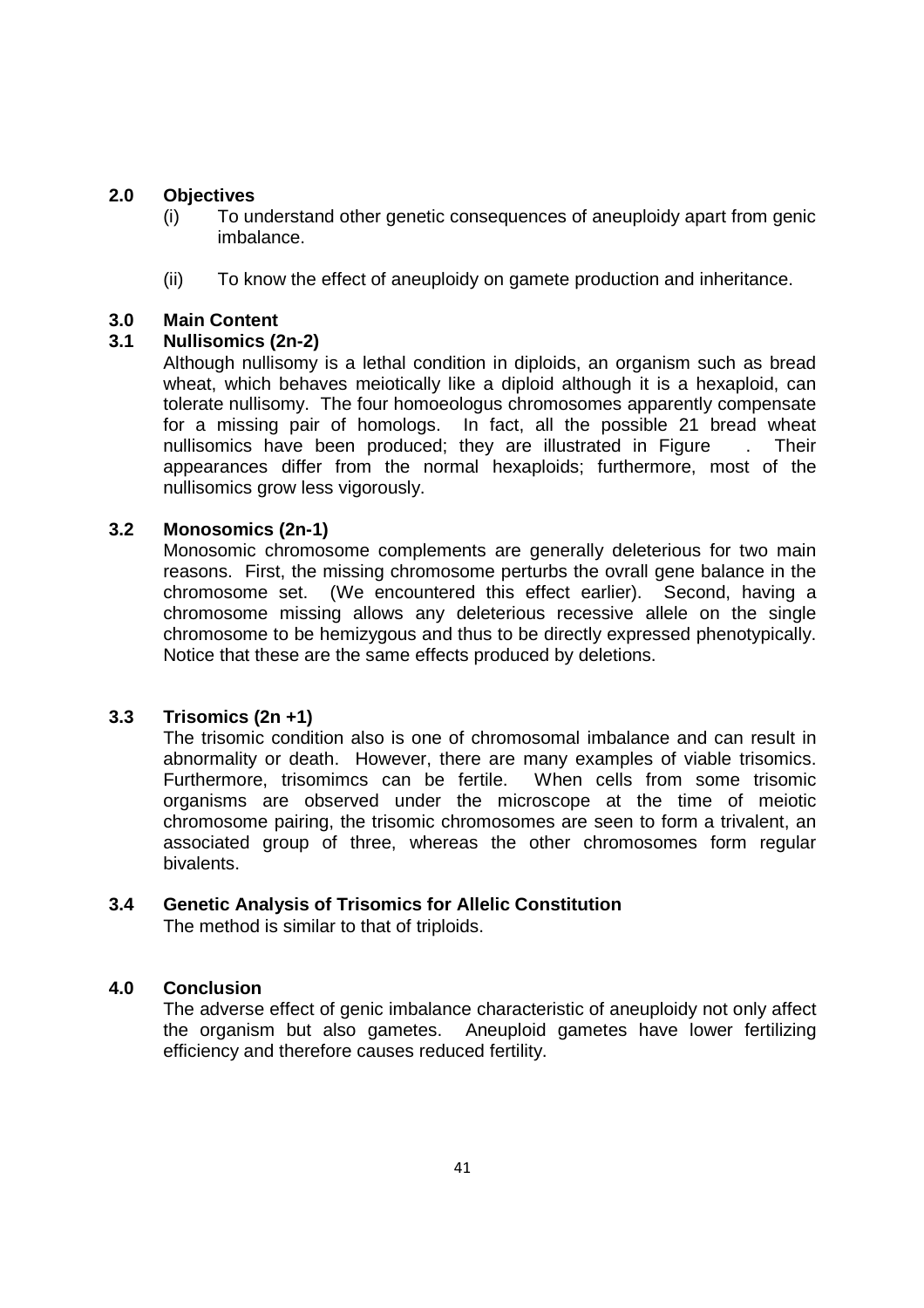## **5.0 Summary**

## **Nullisomy (2n – 2)**

Nullisomy is lethal in diploids, amphidiploids (allopolyploids) survive as a result of chromosome compensation.

### **Monosomy (2n-1)**

(1) Monosomic show the deleterious effect of genome imbalance

(2) They are hemizygous for deleterious recessive alleles on the monosomic chromosome.

### **Trisomy (2n+1)**

- (1) Trisomics show the deleterious effect of genome imbalance
- (2) However, unlike in monosomy, deleterious recessive alleles are masked by the dominant alleles on the trisomic chromosome.

### **6.0 Tutor Marked Assessment**

- Que: (i) Why is aneuploidy of more deleterious conseq uence than euploidy? (ii) Nullisomy is usually lethal, but allotetraploids have a chance of surviving lethal effect of nullisomy. Why?
- Ans: (i) Aneuploids suffer genic imbalance since the change in chromosome number does not involve the whole set unlike the case with euploids. Genic imbalance results from the fact that the genes are not in proportion.
	- (ii) Other chromosomes compensate for the lost ones. This phenomenon is called chromosome compensation.

## **7.0 Reference/Further Reading**

Bridges, C. 1931. Nondijunction as proof of the chromosome theory of heredity. Genetics. **1**: 1-52; 107-163.

Mcintosh JR; McDonald KL. 1989. The Mitotic Spindle. Scientific American. **261**: 48-56.

### **Unit 3: Variations in Chromosome Structure**

### **Content**

- 1.0 Introduction
- 2.0 Objectives
- 3.0 Main Content
- 3.1 Deletion
- 3.1.1 Consequences of Deletion
- 3.2 Duplication
- 3.2.1 Evolutionary Significance of Duplication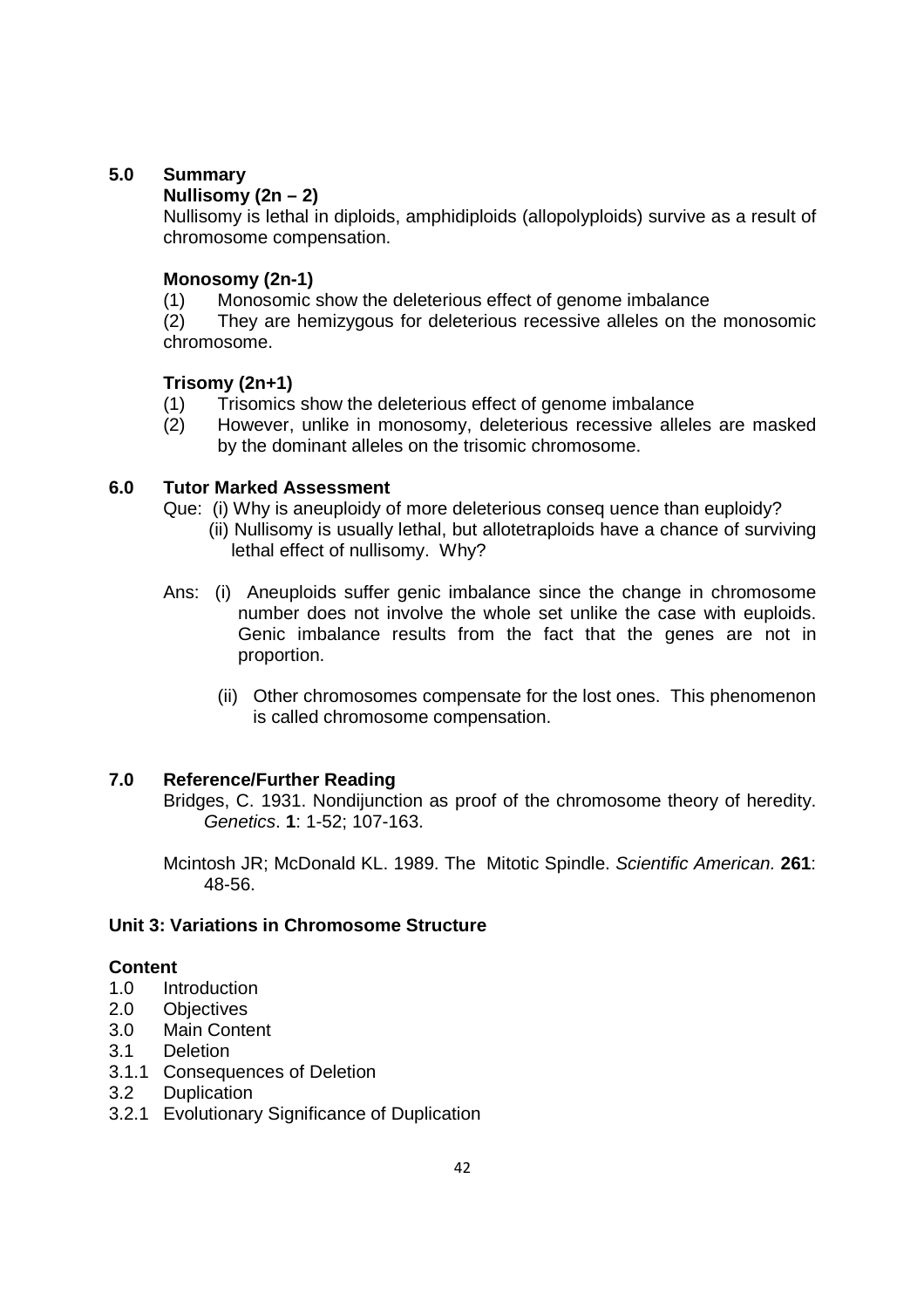### 4.0 Conclusion

- 5.0 Summary
- 6.0 Tutor Marked Assessment
- 7.0 References/Further Reading

### **1.0 Introduction**

Variation in chromosome structure involve changes in parts of chromosomes rather than changes in the number of chromosomes or sets of chromosomes in a genome. There are four types of such mutations: deletions and duplications (both of which involve a change in the amounts of DNA on a chromosome), inversions (which involve a change in the arrangement of a chromosomal segment), and translocations (which involve a change in the location of a chromosomal segment). Duplication, inversion, and translocation mutations can change back (revert) to the wild-type state by a reversal of the process by which they were formed. However, deletion mutations cannot revert because a whole segment of chromosome is missing, not simply changed in position or copy number.

All four classes of chromosomal structure mutations are initiated by one or more breaks in the chromosome. If a break occurs within a gene, then a gene mutation has been produced, the consequence of which depends on the function of the gene and the time of its expression. Wherever the break occurs, the breakage process leaves broken ends without the usual specialized sequences found at the ends of chromosomes (the telomeres) that prevent degradation by exonucleases and "stickiness". As a result, the end of a chromosome that has broken is "sticky", meaning that it may adhere to other broken chromosome ends or even to the normal ends of other chromosomes. This stickiness properly can help us understand the formation of the types of chromosomal structure mutations.

### **1.1 Types of Change**

In discussions of chromosome rearrangements,. It is convenient to use letters to represent different chromosome regions. These letters therefore represent large segments of DNA, each containing many genes.

The simple loss of a chromosomal segment is called a **deletion** or **deficiency.** In the following diagram, region B has been deleted:

$$
\begin{array}{c}\n\text{AB C D EF} \\
\end{array}\n\longrightarrow\n\begin{array}{c}\n\text{A C D EF} \\
\end{array}
$$

The presence of two copies of a chromosomal region is called a **duplication**:

$$
\begin{array}{c}\n\text{A} \text{B} \text{B} \text{C} \\
\text{C} \text{D} \text{E} \text{F}\n\end{array}
$$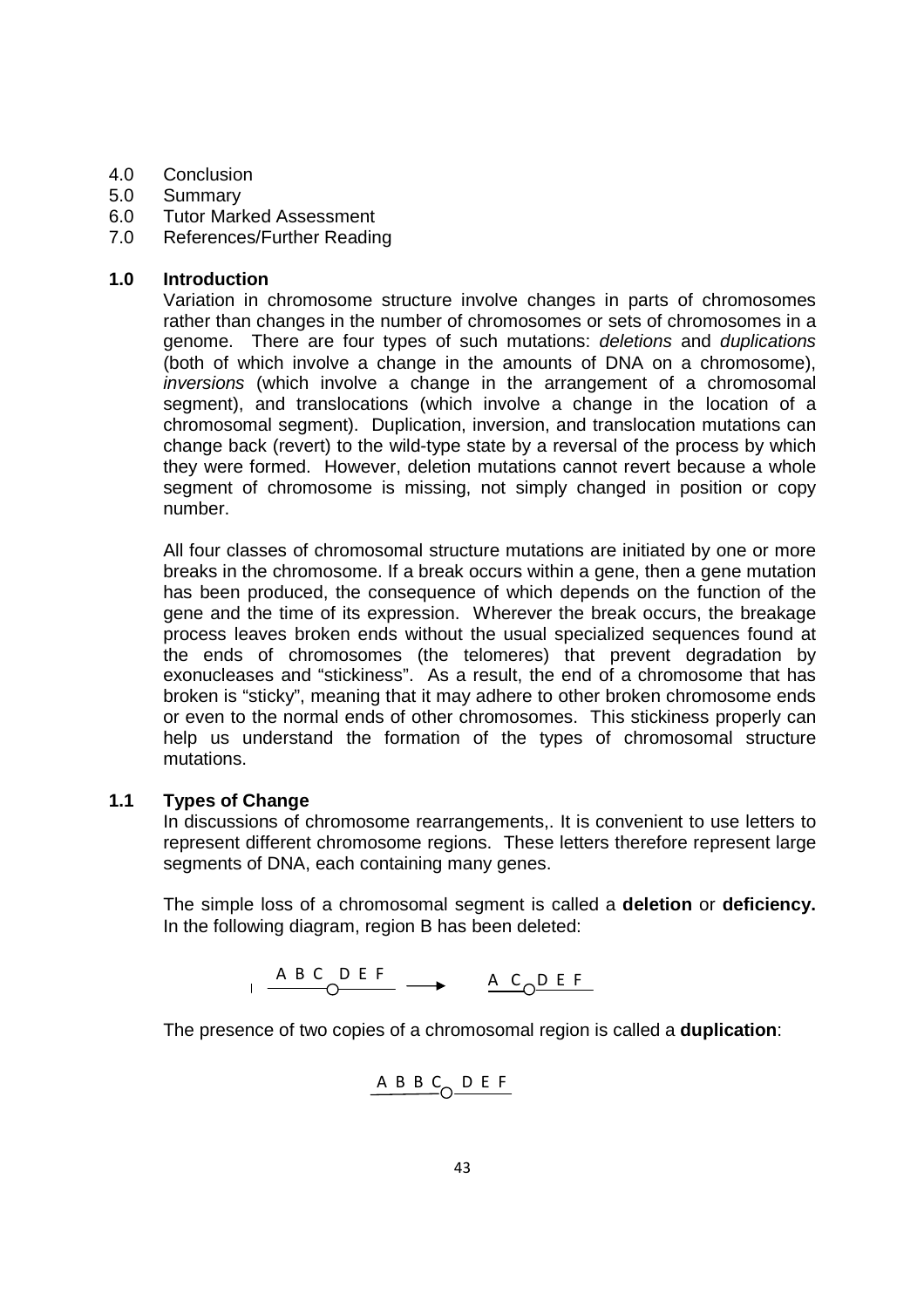A segment of a chromosome can rotate 180 degrees and rejoin the chromosome, resulting in a chromosomal mutation called an **inversion**:

$$
\begin{array}{c}\nA E D C B F \\
\hline\n\end{array}
$$

Finally, two nonhomologous chromosomes can exchange parts to produce a chromosomal mutation called a **translocation**:

$$
\begin{array}{c|c}\nAB C O DJK & G H O \downarrow EF \\
\hline\n\uparrow & & \downarrow\n\end{array}
$$

#### **2.0 Objectives**

- (i) To understand the process of deletion and duplication.
- (ii) To know the cytological and genetic consequences of deletion and duplication.

#### **3.0 Main Content**

#### **3.1 Deletion**

The process of spontaneously occurring deletion must include two chromosome breaks to cut out the intervening segment. If the two ends join and one of them bears the contromere, a shortened chromosome results, which is said to carry a deletion. The deleted fragment is acentric; consequently it is immobile and will be lost. An effective mutagen for inducing chromosomal rearrangmenets of all kinds is ionizing radiation. This kind of radiation, of which X rays and rays are examples, is highly energetic and causes chromosome breaks. The way in which the breaks rejoin determines the kind of rearrangement produced. Two types of deletion are possible. Two breaks can produce an **interstitial deletion**. In principle, a single break can cause a **terminal deletion**; but, because of the need for the special chromosome tips (telomeres), it is likely that apparently terminal deletions include two breaks, one close to the telomere.

The effects of deletions depend on their5 size. A small deletion within a gene, called an **intragenic deletion,** inactivates the gene and has the same effect as other null mutations of that gene. If the homozygous null phenotype is viable (as, for example, in human albinism), then the homozygous deletion also will be viable. Intragenic deletions can be distinguished from single nucleotide changes because they are nonrevertible.

#### **3.1.1 Consequences of Deletion**

Deletion becomes very serious if it is multigenic. Multigenic deletions are those that remove two to several thousand genes. If multigenic deletion is made homozygous (that is, if both homologs have same deletion), then the combination is almost always lethal. This outcome suggests that most regions of the chromosomes are essential for normal viability and that complete elimination of any segment from the genome is deleterious. Even individuals heterozygous for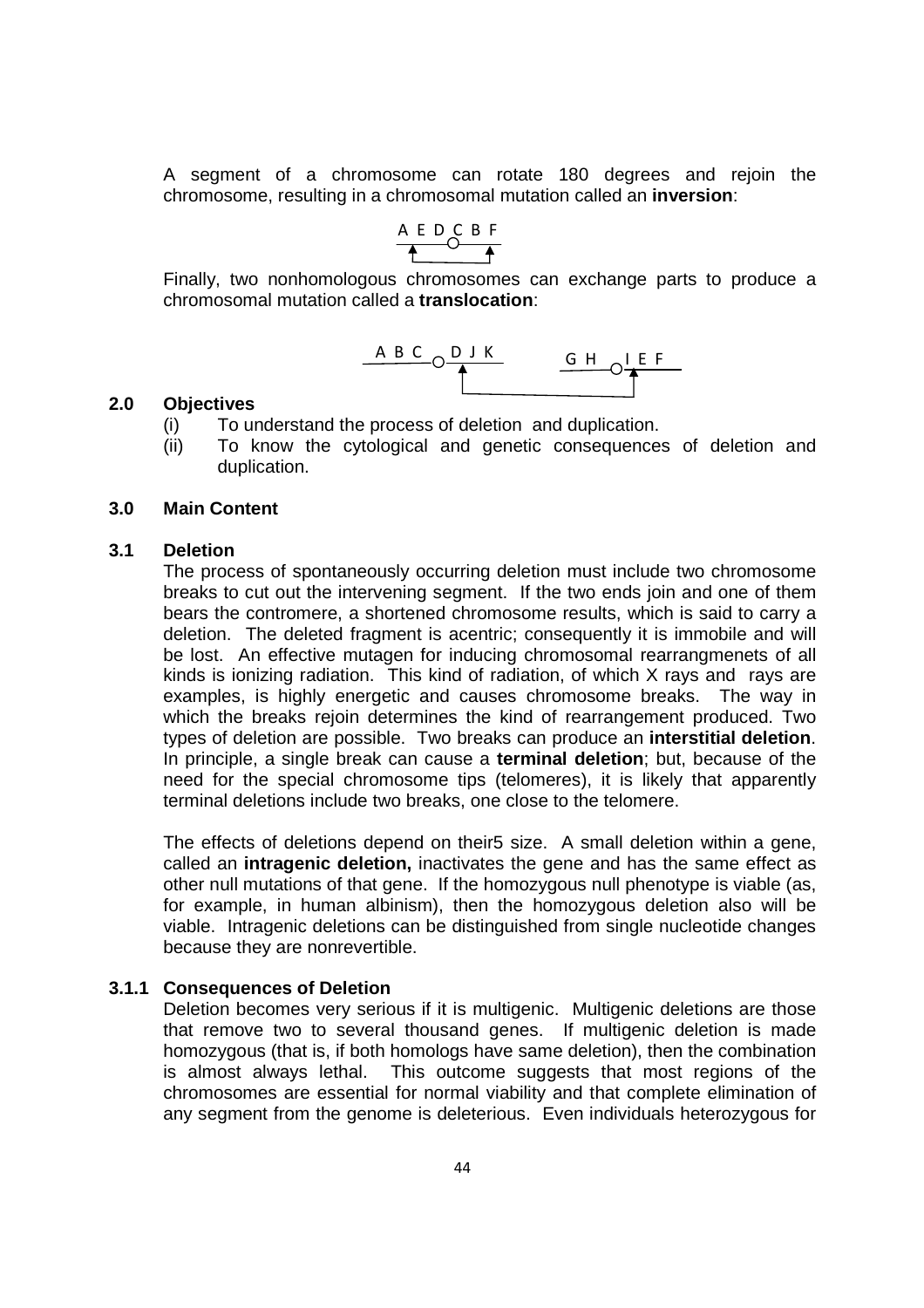a multigenic deletion – those with one normal homolog and one that carries the deletion – may not survive. There are several possible reasons for this failure to survive. First, a genome has been "fine tuned" during evolution to require a specific balance of genes, and the deletion upsets this balance. We shall encounter this balance notion several times in this chapter and the next, because several different types of chromosome mutations upset the ratio, or balance, of genes in a genome. Second, in many organisms there are recessive lethal and other deleterious mutations throughout the genome. If "covered" by wild-type alleles on the other homolog, these recessives are not expressed. However, a deletion can "uncover" recessives, allowing their expression at the phenotypic level.

Some heterozygous deletions are viable. In these cases the deletion can sometimes be identified by cyclogenetic analysis. During meiosis, homologous chromosomes attempts to maximize pairing such that corresponding segment on the normal homolog forms a deletion loop. **Deletion Loop**



**Note :** Chromosomal region BC is deleted

### **3.2 Duplication**

The process of chromosome mutation sometimes produce an extra copy of some chromosome region. In considering a haploid organisms, which has one chromosome set, we can easily see why such a product is called duplication because the region is now present in duplicate. The duplicate regions can be located adjacent to each other or one of the duplicate regions can be in its normal location and the other in a novel location on a different part of the same chromosome or even on another chromosome. In a diploid organism, the chromosome set containing the duplication is generally present together with a standard chromosome set. The cells of such an organism will thus have three copies of the chromosome region in question, but nevertheless such duplication heterozygotes are generally referred to as duplications because they carry the product of one duplication event.

Cytologically, duplication heterozygotes also show interesting pairing structures at meiosis. The precise structure that forms depends on the type duplication. We should concern ourselves with adjacent duplications which can be:

Tandem:  $ABCD \rightarrow ABCBC$  Or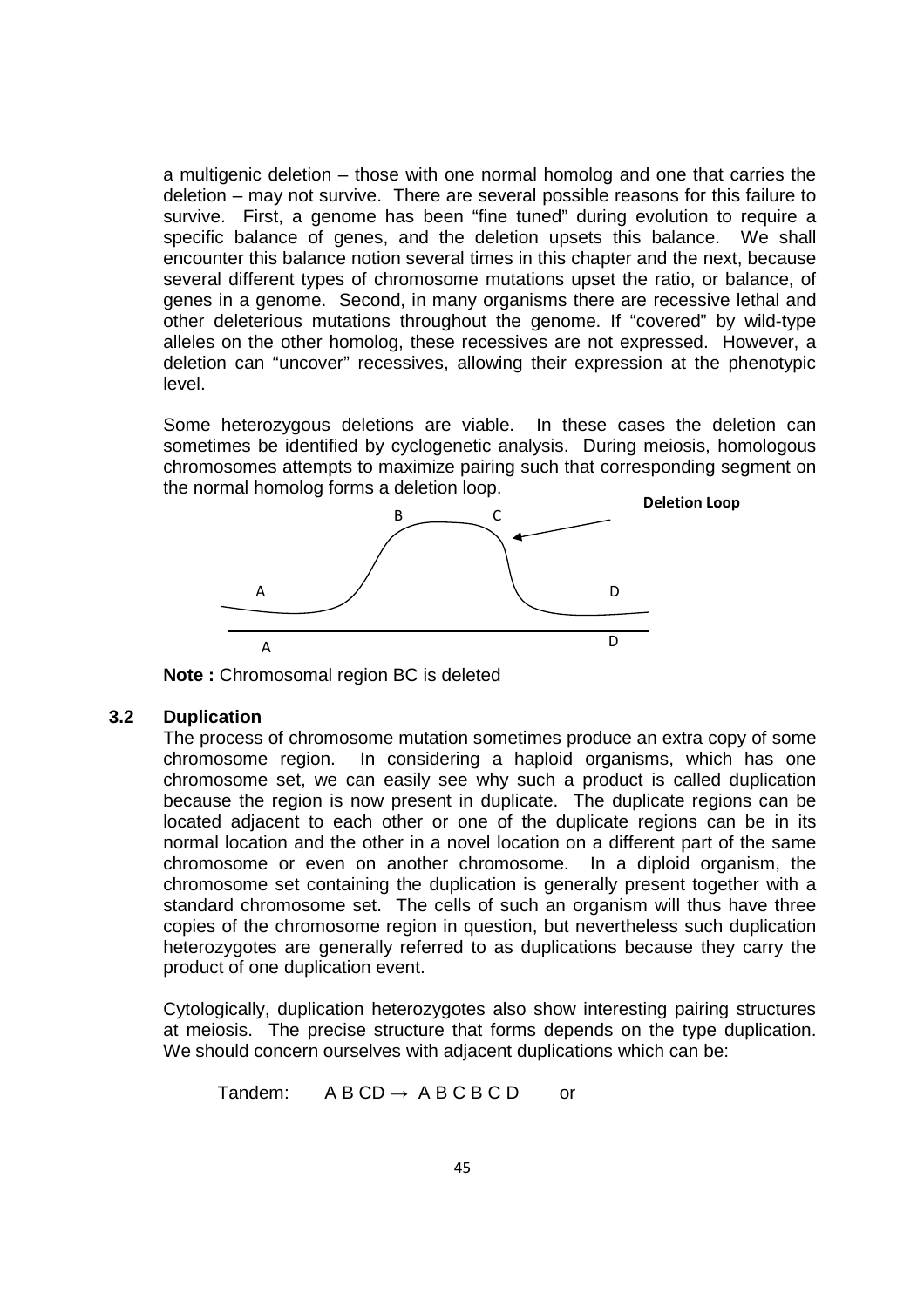Reverse:  $ABCD \rightarrow ABCCBD$ 

### **3.2.1 Evolutionary Significance of Duplication**

Duplication is a very important process in gene evolution. The extra region of a duplication is free to undergo gene mutation because the necessary basic functions of the region will be provided by the other copy. Mutation in the extra region provides an opportunity for divergence in the function of the duplicated genes, which could be advantageous in genome evolution. Indeed, from situations in which different gene products with related functions can be compared, such as the globins, there is good evidence that these products arose as duplicates of one another.

#### **4.0 Conclusion**

The lethality of heterozygous deletions can be explained by genome imbalance and by unmasking of recessive lethal alleles. Deletions are recognized cytologically by deletion loop. Duplications supply additional genetic material capable of evolving new functions.

#### **5.0 Summary**

Variation in chromosome structure are exemplified by those mutations in which changes from the normal state occur in parts of individual chromosomes rather than number of chromosome. The four major types of structural mutations are:

- (1) deletion, in which a chromosome segment is lost.
- (2) duplication, in which more copies of a chromosome segment are present than in the normal state.
- (3) Inversion, in which the orientation of a chromosome segment is opposite that of the wild type and
- (4) translocation, in which a chromosome segment has moved to a new location in the genome. The consequences of these structural mutations depend on the specific mutation involved.

#### **6.0 Tutor Marked Assessment**

Que: A normal chromosome has the following gene sequence  $(0 =$  centromere).

abc defeh

-irradiation of the organism produced the following types of chromosomes

- Que: A normal chromosome has the following gene sequence  $\frac{a b c}{\sqrt{a b c}}$  $(0 =$  centromere). X-irradiation of the organism produced the following types of chromosomes:
	- (i)  $\frac{abc}{2}gh$  (ii) a b c d e d e f g h

(iii) 
$$
\frac{a b c}{a b c} \frac{d e e d f g h}{c}
$$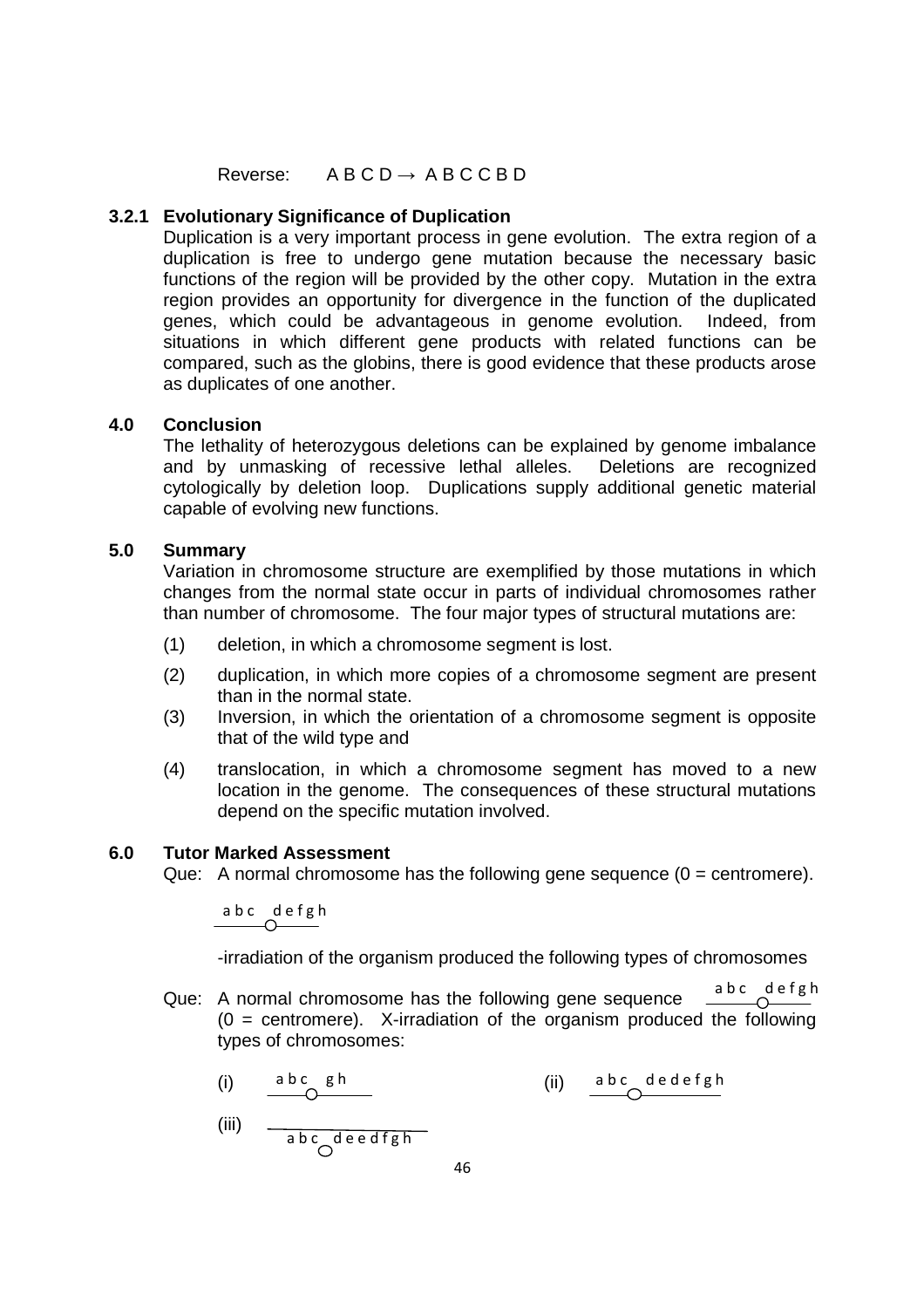- (a) Name the type of chromosomal aberration that produced each type of chromosome.
- (b) Diagram synapsis with the wild type chromosome in a structural heterozygote for the chromosome in (i) above
- Ans: (a) (i) Deletion (or deficiency) (ii) Tandem duplication (iii) Reverse duplication
	- (b) See diagram for synapsis in Section 3.1.1. ensure that the deletion loop of the wild type homolog is at the deleted region 'def'

#### **7.0 Reference/Further Reading**

Bridges, C. 1931. Nondijunction as proof of the chromosome theory of heredity. Genetics. **1**: 1-52; 107-163.

Mcintosh JR; McDonald KL. 1989. The Mitotic Spindle. Scientific American. **261**: 48-56.

### **Unit 4: Inversion**

#### **Content**

- 1.0 Introduction
- 2.0 Objectives
- 3.0 Main Content
- 3.1 Types and Consequences of Inversion
- 4.0 Conclusion
- 5.0 Summary
- 6.0 Tutor Marked Assessment
- 7.0 References/Further Reading

### **1.0 Introduction**

If two breaks occur in one chromosome, sometimes the region between the breaks rotates 180 degrees before rejoining with the two end fragments. Such an event creates a chromosomal mutation called an **inversion**. Unlike deletions and duplications, inversions do not change the overall amount of the genetic material, so inversions are generally viable and show no particular abnormalities at the phenotypic level. In some cases, one of the chromosome breaks is within a gene of essential function, and then that breakpoint acts as a lethal gene mutation linked to the inversion. In such a case, the inversion could not be bred to homozygousity. However, many inversions can be made homozygous; furthermore, inversions can be detected in haploid organisms.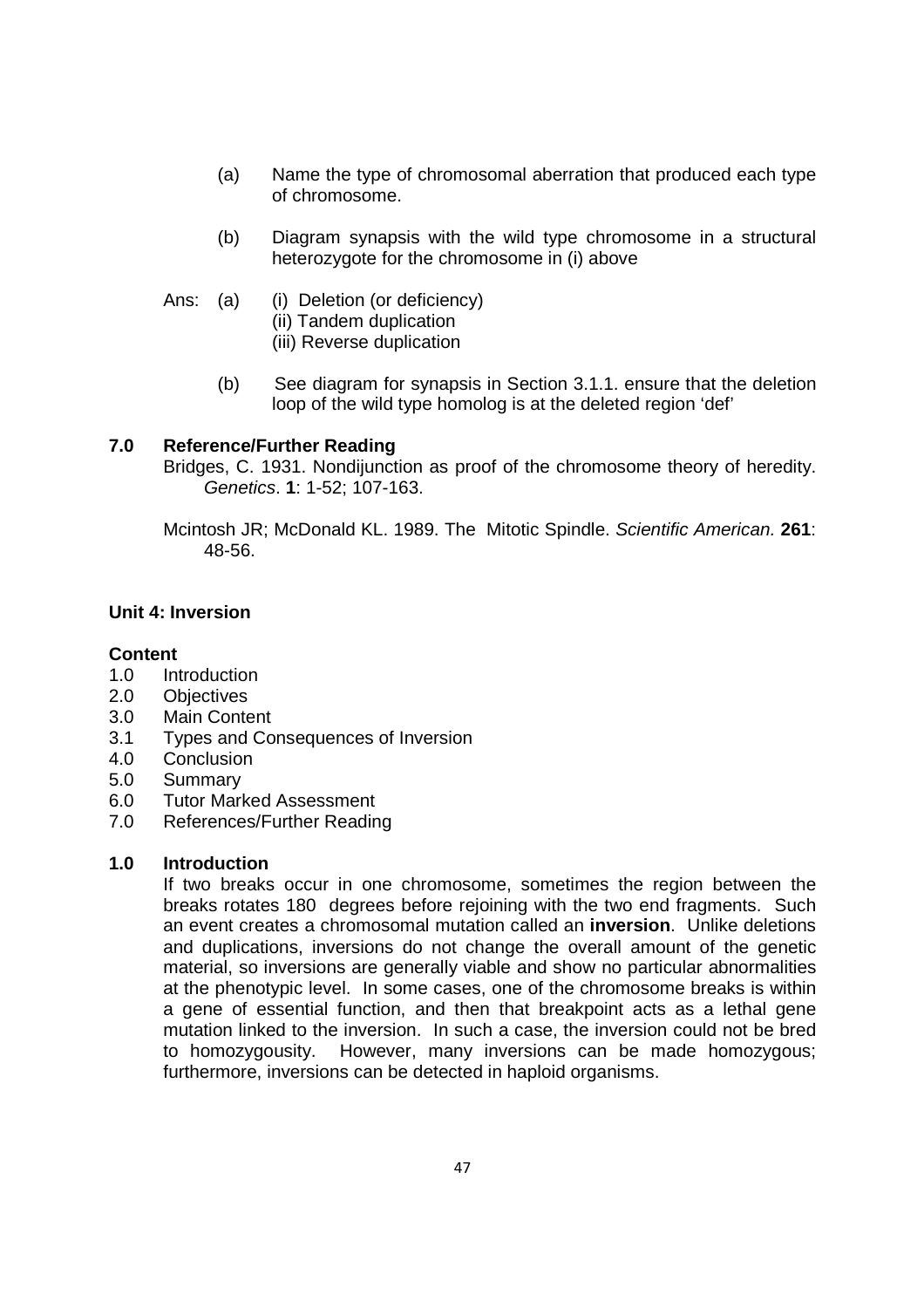### **2.0 Objectives**

- (i) To understand the process and types of inversion
- (ii) To know the genetic and cytological consequences of inversion.

### **3.0 Main Content**

### **3.1 Types and Consequences of Inversion**

Most analyses of inversions use heterozygous inversions – diploids in which one chromosome has the standard sequence and one carries the inversion. Microscopic observation of meioses in inversion heterozygotes reveals the location of the inverted segment because one chromosome twists once at the ends of the inversion to pair with the other, untwisted chromosome; in this way the paired homologs form an **inversion loop** (Figure. ).

The location of the centromere relative to the inverted segment determines the genetic behavior of the chromosome. If the centromere is outside the inversion, then the inversion is said to be **paracentric**, whereas inversions spaning the centromere are **pericentric**:

How do inversion behave genetically? Crossing-over within the inversion loop of a paracentric inversion connects homologous centromeres in a **dicentric bridge** while also producing an **acentric fragment** - a fragment without a centromere. Then, as the chromosomes separate in anaphaseI, the centromeres remain linked by the bridge, which orients the centromeres so that the noncrossover chromatids lie farthest apart. The acentric fragment cannot align itself or move and is, consequently, lost. Tension eventually breaks the bridge, forming two chromosomes with terminal deletions(Figure.). The gametes containing such deleted chromosomes may be inviable but, even if viable, the zygotes that they eventually form are inviable. Hence, a crossover event, which normally generates the recombinant class of meiotic products, instead produces lethal products. The overall result is a lower recombinant frequency. In fact, for genes within the inversion, the RF is zero. For genes flanking the inversion, the RF is reduced in proportion to the relative size of the inversion.

Inversions affect recombination in another way too. Inversion heterozygotes often have mechanical pairing problems in the region of the inversion; these pairing problems reduce the frequency of crossing-over and hence the recombinant frequency in the region.

The net genetic effect of a pericentric inversion is the same as that of a paracentric one – crossover products are not recovered – but for different reasons. In a pericentric inversion, because the centromeres are contained within the inverted region, the chromosomes that have crossed over disjoion in the normal fashion, without the creaton of a bridge. However, the crossover produces chromatids that contain a duplication and a deficiency for different parts of the chromosome. In this case, if a nucleus carrying a crossover chromosome is fertilized, the zygote dies because of its genetic imbaolnace. Again, the result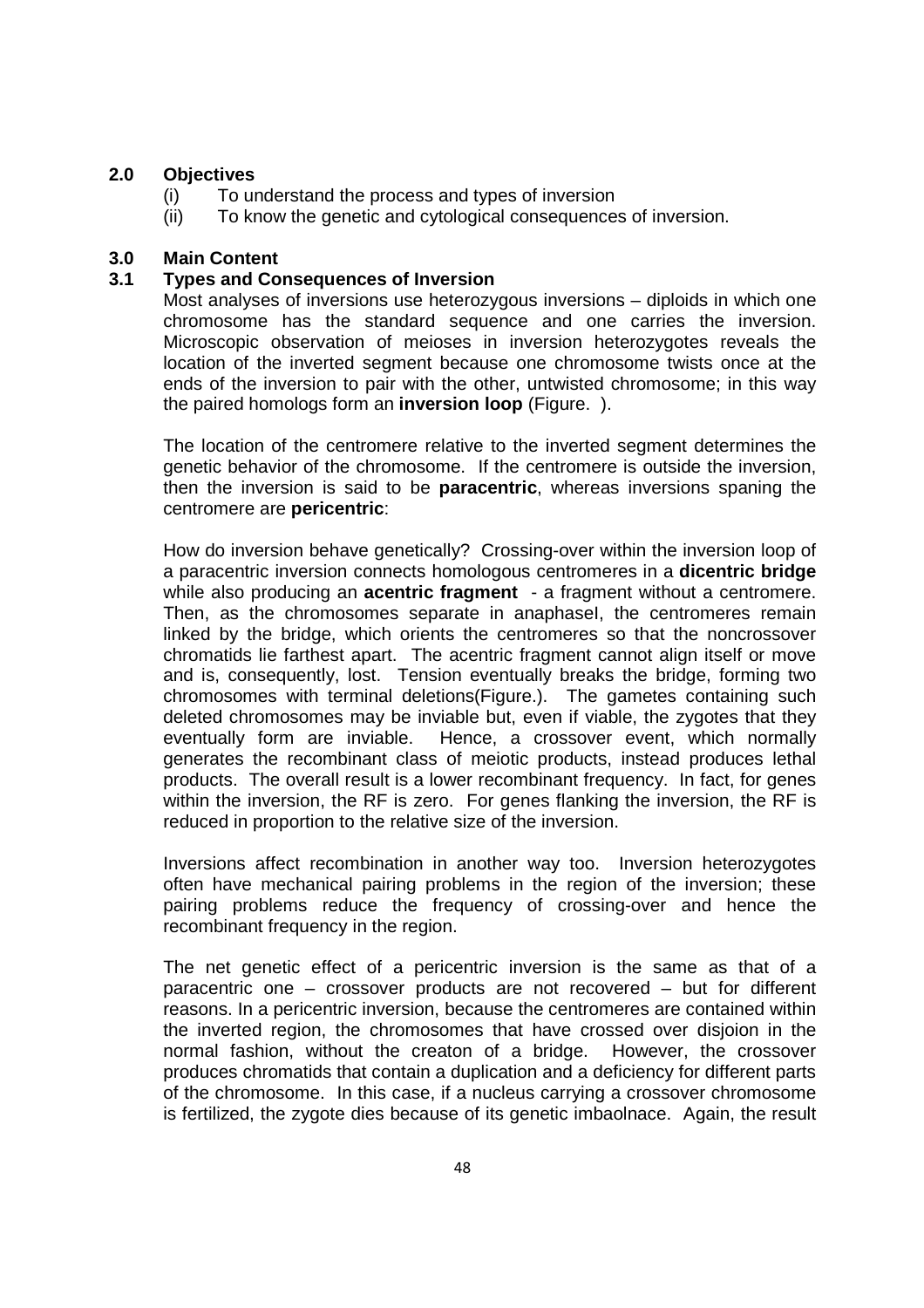is the selective recovery of noncrossover chromosomes in viable progeny. Thus, inversions are referred to as crossover suppressors because crossover products of inversion are not recovered.



#### **Synapsis in Paracentric Inversion Heterozygote**

#### **4.0 Conclusion**

The mechanisms reduce the number of recombinant product among the progeny of inversion heterozygote: elimination of the products of crossovers in the inversion loop and inhibition of pairing in the region of the inversion.

#### **5.0 Summary**

Inversion occurs when two breaks in a chromosome is followed by a 1800 rotation and rejoining of the inverted segment. The main diagnostic features of inversions are inversion loops, reduction of recombinant frequency, and reduced fertility from unbalanced or deleted meiotic products characteristic of inversion heterozygotes.

### **6.0 Tutor Marked Assessment**

- Que: Identify the following chromosomal aberration found in cytological examination of the chromosomes of a plant species in a particular population.
	- (a) (i) ABC.DE to ACB.DE (ii) ABC.DE to ABD.CE
	- (b) Why is inversion sometimes regarded as crossover suppressor?
- Ans: (a) (i) parcentric inversion (ii) pericentric inversion
	- (b) Inversion is sometimes regarded as crossover suppressor because recombinant products are due to crossing over during meiosis, and these are not recovered because the offspring possessing them are non-viable.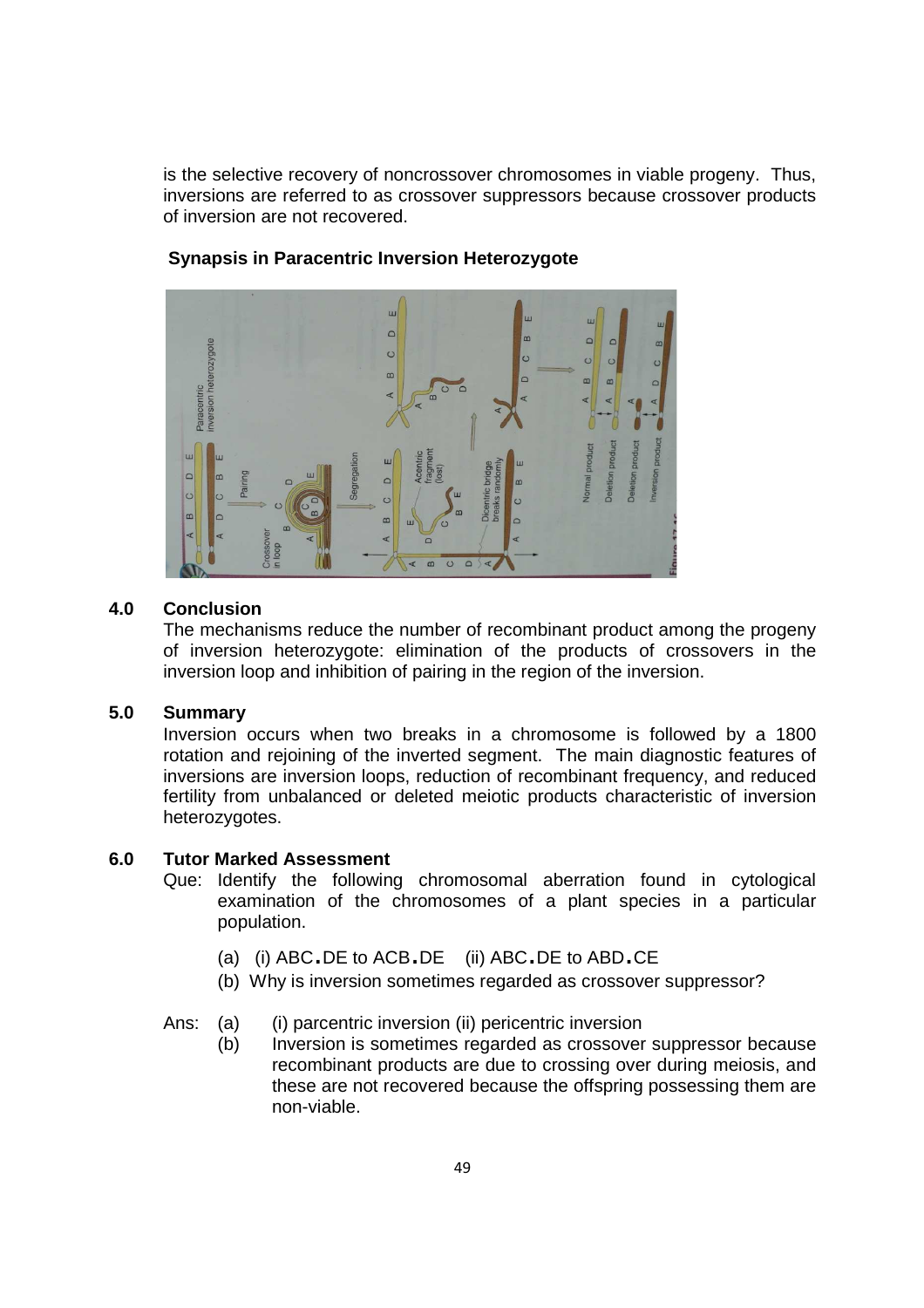### **7.0 References/Further Reading**

Bridges, C. 1931. Nondijunction as proof of the chromosome theory of heredity. Genetics. **1**: 1-52; 107-163.

Mcintosh JR; McDonald KL. 1989. The Mitotic Spindle. Scientific American. **261**: 48-56.

# **Unit 5: Translocation**

## **Content**

- 1.0 Introduction
- 2.0 Objectives
- 3.0 Main Content
- 3.1 Types of translocation
- 3.2 Consequences of Translocation
- 4.0 Conclusion
- 5.0 Summary
- 6.0 Tutor Marked Assessment
- 7.0 References/Further Reading

### **1.0 Introduction**

A translocation is a chromosomal mutation in which there is a change in position of chromosome segments and the gene sequences they contain. There is no gain or loss of genetic material involved in a translocation.

### **2.0 Objectives**

- (1) To understand the process of translocation.
- (2) To know the genetic and cytological consequences of translocation.

### **3.0 Main Content**

## **3.1 Types of Translocation**

Two simple kinds of translocations occur. One kind involves a change in position of a chromosome segment within the same chromosome: this is called an intrachromosomal (within a chromosome) translocation. The other kind involves the transfer of a chromosome segment from one chromosome into a nonhomologous chromosome; this is called an interchromosomal (between chromosomes) translocation. If this latter translocation involves the transfer of a segment in one direction form one chromosome to another, it is a nonreciprocal translocation; if it involves the exchange of segments between the two chromosomes it is a reciprocal translocation.

### **3.2 Consequence of Translocation**

In organisms homozygous for the translocations, the genetic consequence is an alteration in the linkage relationships of genes. For example, in the nonreciprocal intrachromosomal translocation shown in figure…., the BC segment has moved to the other chromosome arm and has become inserted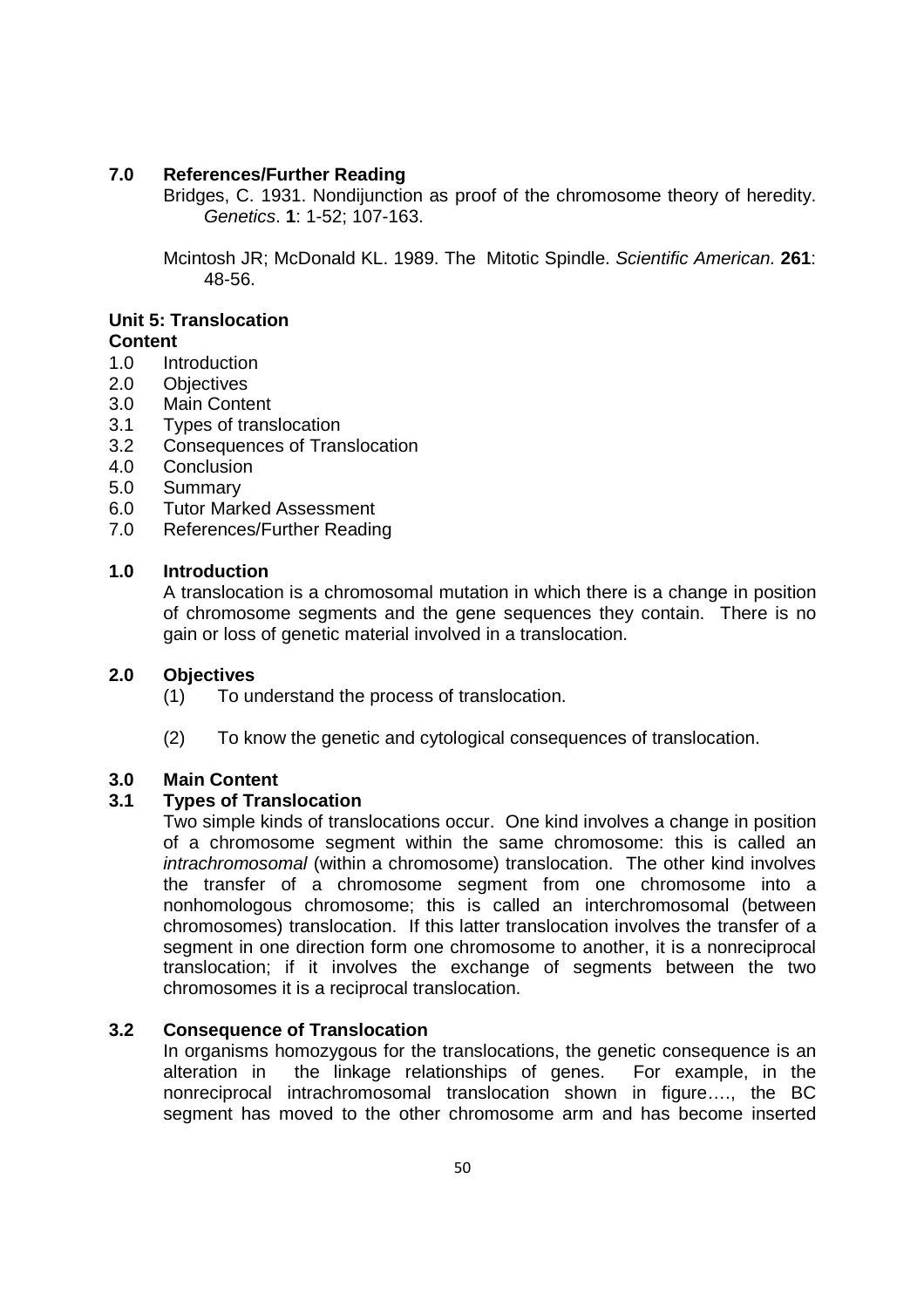between the F and G segments. As a result, genes in the F and G segments are now farther apart than they are in the normal strain, and genes in the A and D segments are now more closely linked. Similarly, in reciprocal translocations new linkage relationships are produced.



### **Synapsis in Translocation Heterozygote**

#### **4.0 Conclusion**

Reciprocal translocations are diagnosed genetically by semisteriity and by the apparent linkage of genes known to be on separate chromosome.

#### **5.0 Summary**

Translocation is when a part of a chromosome joins part of another chromosome. Translocation heterozygotes are usually identified cytologically because they form characteristic cross-like shape during synapsis in meiosis. Translocation affect fertility of organisms carrying them.

#### **6.0 Tutor Marked Assessment**

- Que: (a) Differentiate between traslocation heterozygote and translocation homozygote.
	- (b) Which of the following can easily be identified cytologically and why?
	- (c) How can you identify the other translocation cytologically?
- Ans: (a) Translocation heterozygote is an individual that carry a translocation on one of the homologous pair of chromosome.